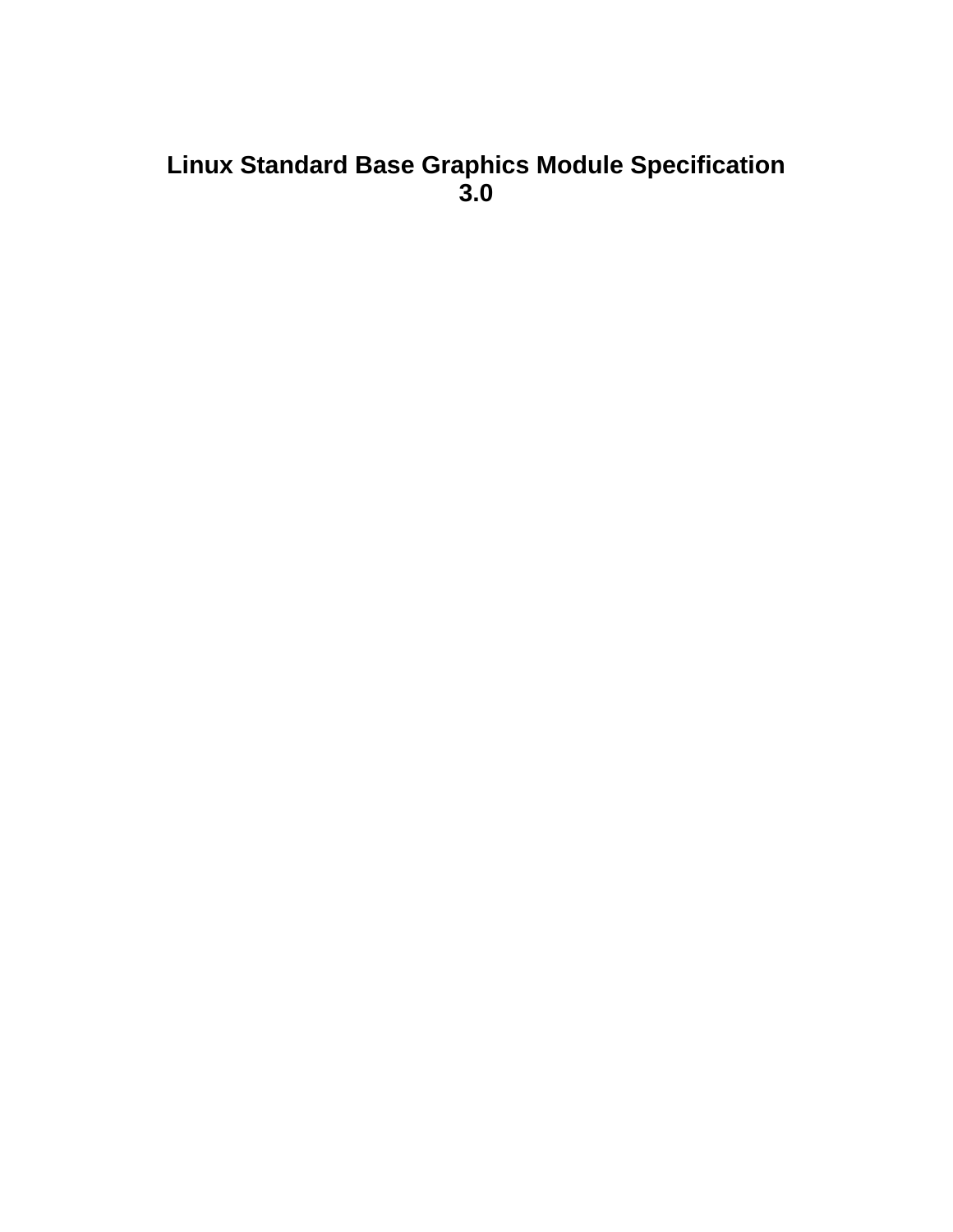#### **Linux Standard Base Graphics Module Specification 3.0**

Copyright © 2004, 2005 Free Standards Group

Permission is granted to copy, distribute and/or modify this document under the terms of the GNU Free Documentation License, Version 1.1; with no Invariant Sections, with no Front-Cover Texts, and with no Back-Cover Texts. A copy of the license is included in the section entitled "GNU Free Documentation License".

Portions of the text are copyrighted by the following parties:

- The Regents of the University of California
- Free Software Foundation
- Ian F. Darwin
- Paul Vixie
- BSDI (now Wind River)
- Andrew G Morgan
- Jean-loup Gailly and Mark Adler
- Massachusetts Institute of Technology

These excerpts are being used in accordance with their respective licenses. Linux is a trademark of Linus Torvalds.

UNIX a registered trademark of the Open Group in the United States and other countries.

LSB is a trademark of the Free Standards Group in the USA and other countries.

AMD is a trademark of Advanced Micro Devices, Inc.

Intel and Itanium are registered trademarks and Intel386 is a trademarks of Intel Corporation.

PowerPC and PowerPC Architecture are trademarks of the IBM Corporation.

OpenGL is a registered trademark of Silicon Graphics, Inc.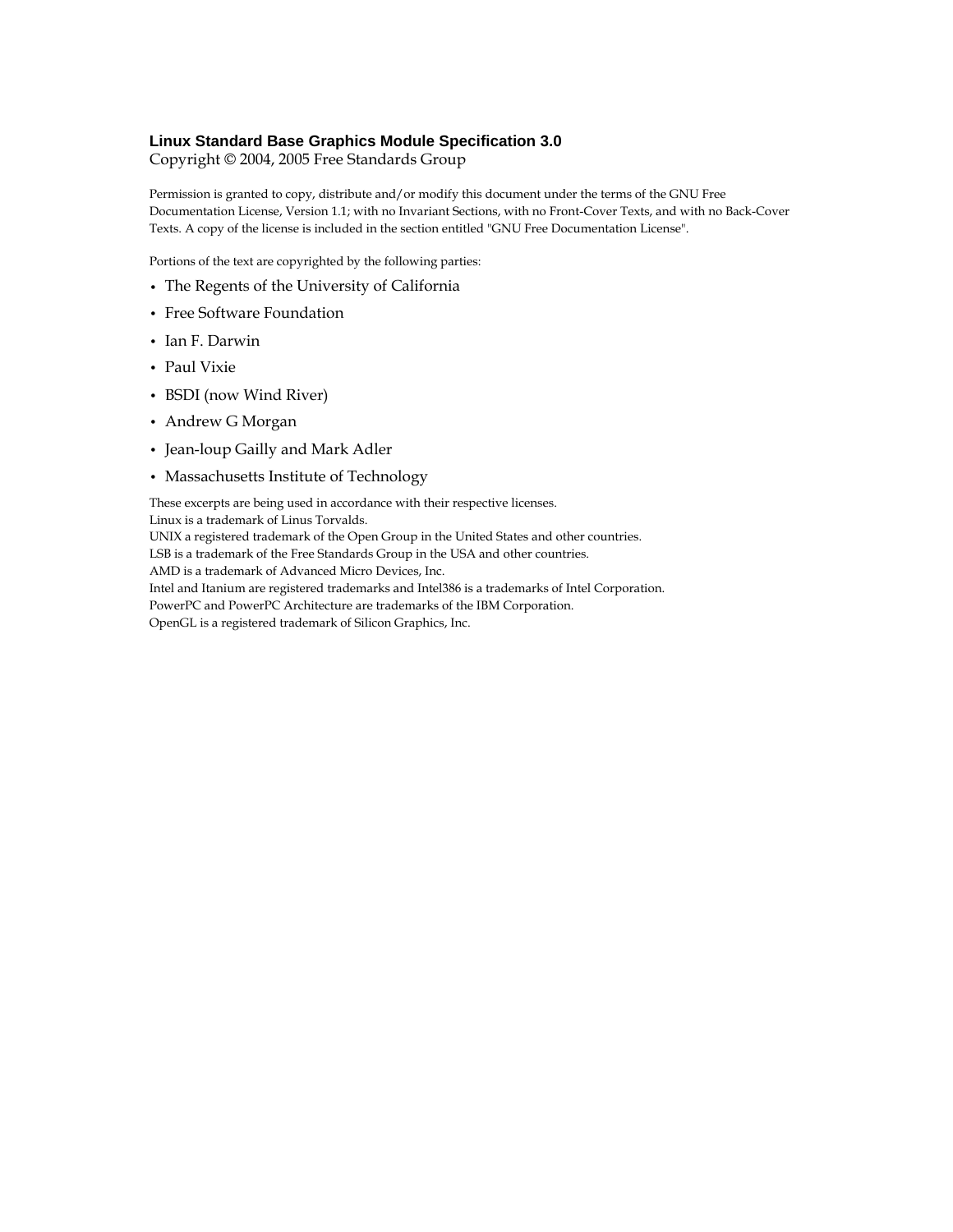# **Contents**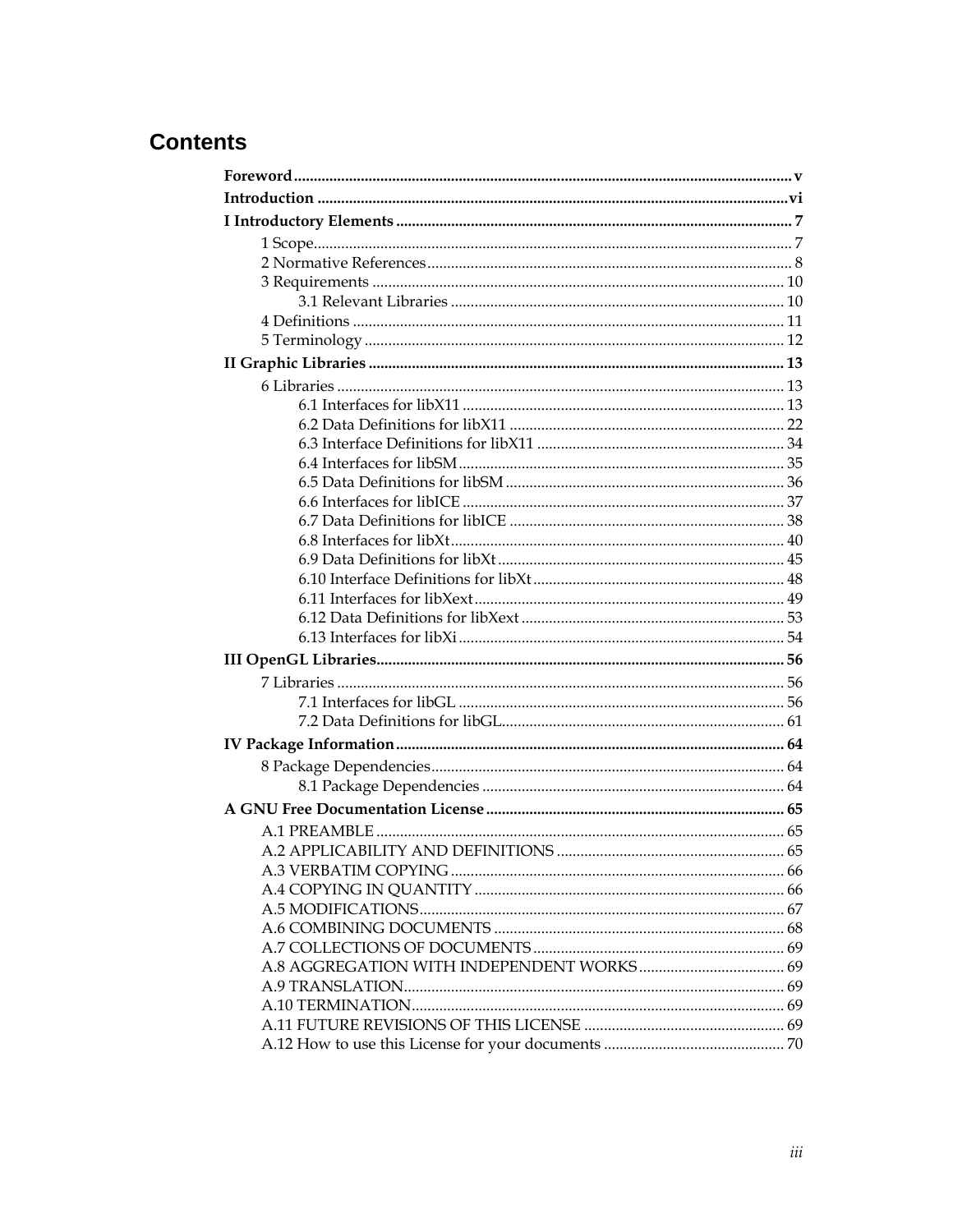# **List of Tables**

| 6-5 libSM - Session Management Functions Function Interfaces  35            |
|-----------------------------------------------------------------------------|
|                                                                             |
|                                                                             |
|                                                                             |
|                                                                             |
|                                                                             |
|                                                                             |
|                                                                             |
|                                                                             |
|                                                                             |
| 6-14 libXext - X Shared Memory Extensions Function Interfaces51             |
| 6-15 libXext - X Synchronization Extension Function Interfaces51            |
|                                                                             |
|                                                                             |
| 6-18 libXext - X Extended Visual Interface Extension Function Interfaces 52 |
|                                                                             |
|                                                                             |
|                                                                             |
|                                                                             |
|                                                                             |
|                                                                             |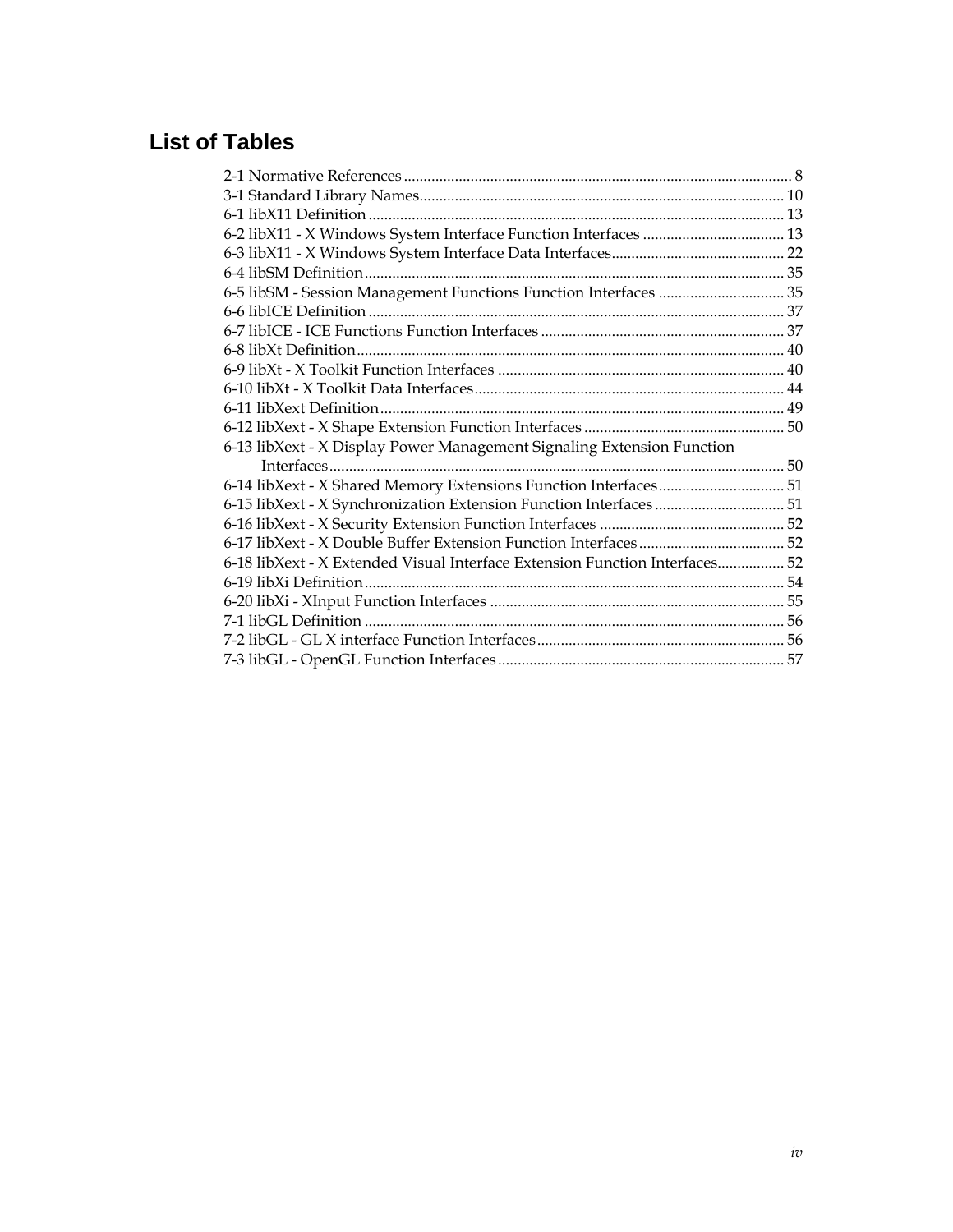# <span id="page-4-0"></span>**Foreword**

This is version 3.0 of the LSB-Graphics Module Specification. This version is a preliminary version for review only. Conclusion of work on this version will result in version 1.0 of the LSB-Graphics Moudle Specification.

Implmentations may not claim conformance to this version.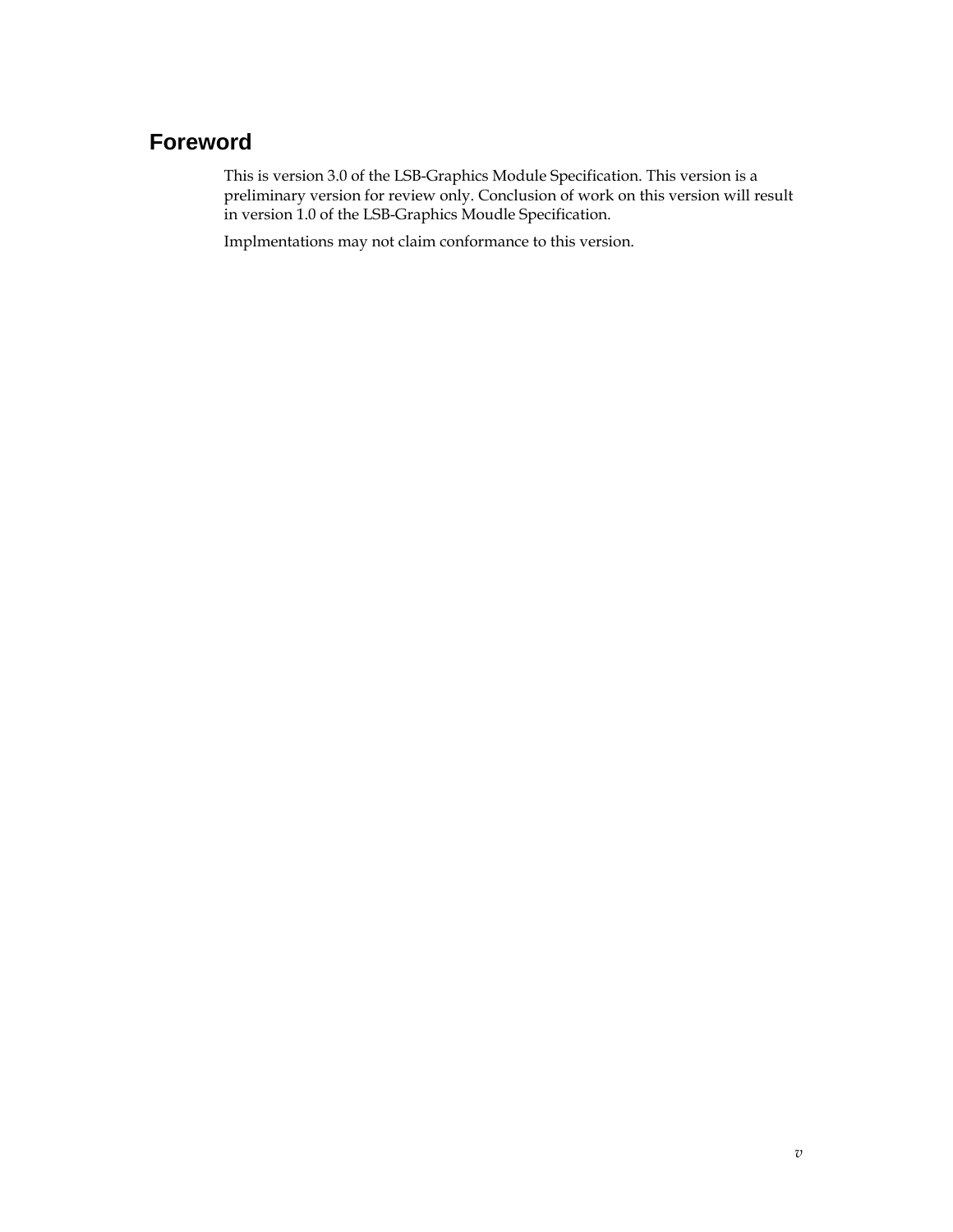# <span id="page-5-0"></span>**Introduction**

The LSB-Graphics Module defines The graphics components that are required to be present on a Linux system.

This document should be used in conjunction with the documents it references. Information referenced in this way is as much a part of this document as is the information explicitly included here.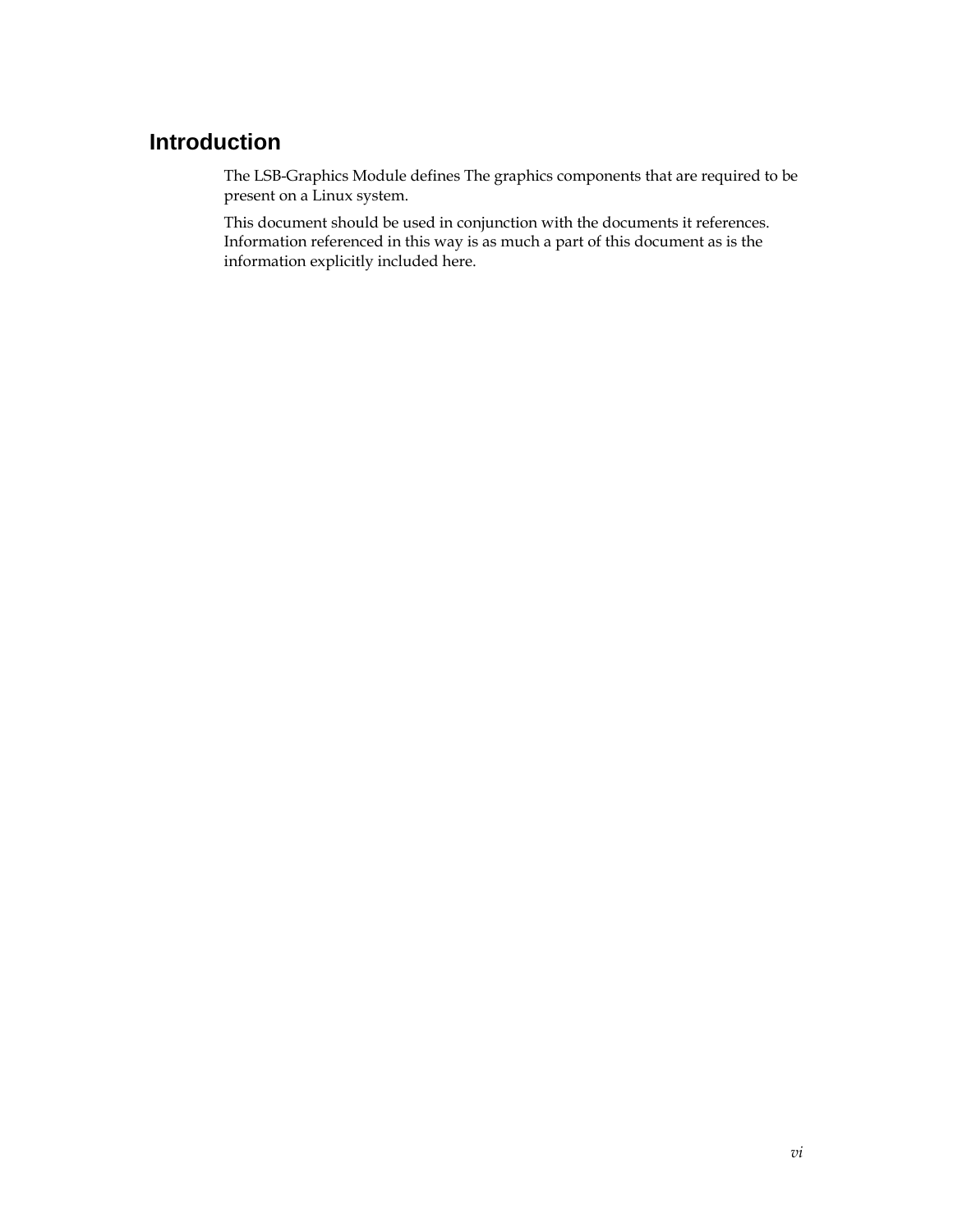# <span id="page-6-0"></span>**1 Scope**

The LSB Graphics defines the graphical interface found on an LSB conforming system.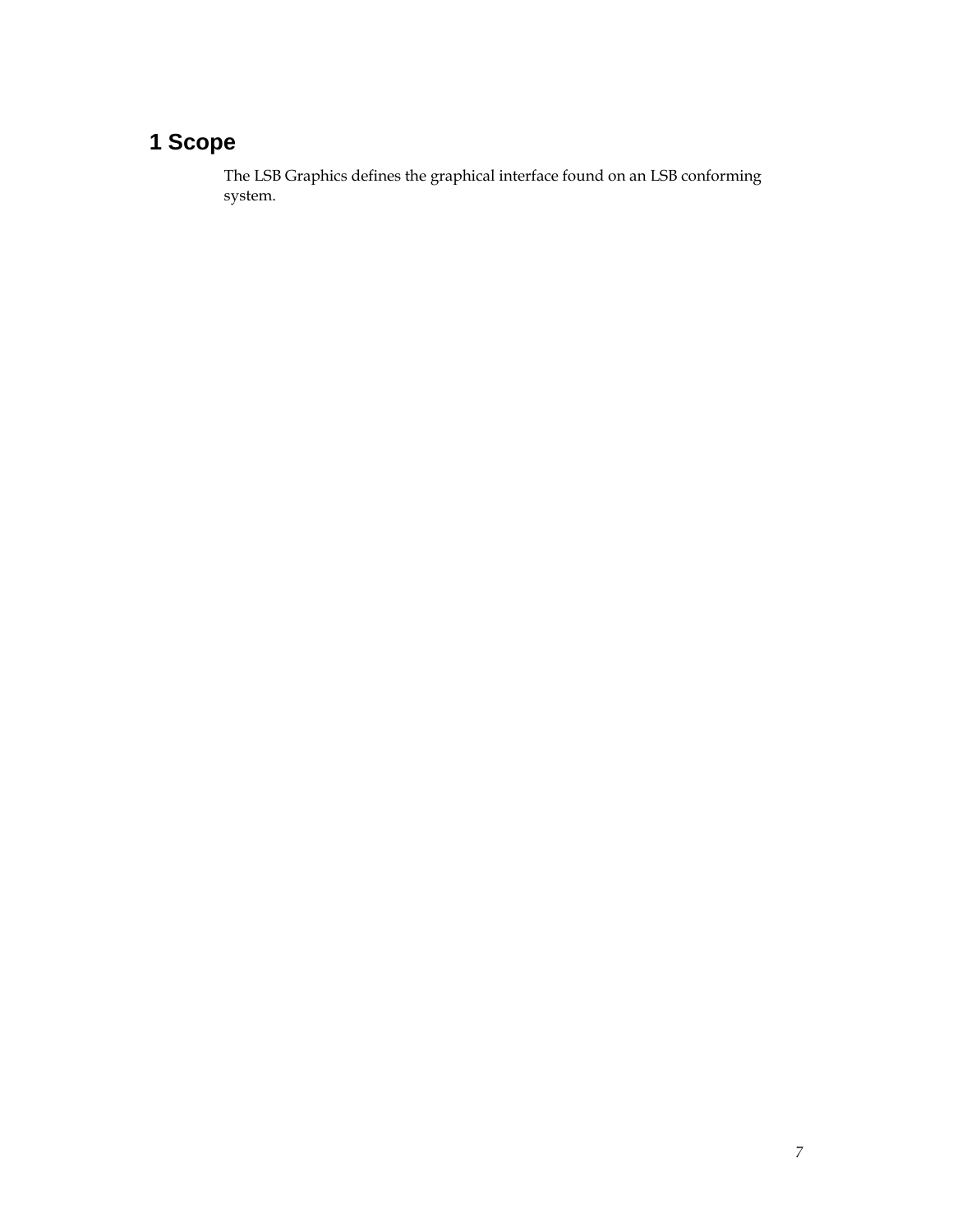# <span id="page-7-0"></span>**2 Normative References**

The specifications listed below are referenced in whole or in part by the LSB-Graphics Module Standard. Such references may be normative or informative; a reference to specification shall only be considered normative if it is explicitly cited as such. The LSB-Graphics Module may make normative references to a portion of these specifications (that is, to define a specific function or group of functions); in such cases, only the explicitly referenced portion of the specification is to be considered normative.

| <b>Name</b>                                                  | <b>Title</b>                                                                          | <b>URL</b>                                      |
|--------------------------------------------------------------|---------------------------------------------------------------------------------------|-------------------------------------------------|
| Double Buffer Extension<br>Library                           | Double Buffer Extension<br>Library                                                    | http://www.x.org/                               |
| OpenGL                                                       | OpenGL® Application<br>Binary Interface for<br>Linux                                  | http://oss.sgi.com/proje<br>cts/ogl-sample/ABI/ |
| The MIT Shared Memory<br>Extension                           | MIT-SHM--The MIT<br><b>Shared Memory</b><br>Extension                                 | http://www.x.org/                               |
| this specification                                           | Linux Standard Base                                                                   | http://www.linuxbase.o<br>rg/spec/              |
| X Display Power<br>Management Signaling                      | X Display Power<br>Management Signaling<br>(DPMS) Extension,<br>Library Specification | http://www.x.org/                               |
| X Extended Visual<br><b>Interface Extension</b>              | X Extended Visual<br><b>Interface Extension</b>                                       | http://www.x.org/                               |
| X Nonrectangular<br>Window Shape<br><b>Extension Library</b> | X Nonrectangular<br>Window Shape<br><b>Extension Library</b><br>Version 1.0           | http://www.x.org/                               |
| X Record Extension<br>Library                                | X Record Extension<br>Library                                                         | http://www.x.org/                               |
| X Security Extension<br>Specification                        | Security Extension<br>Specification, Version 7.1                                      | http://www.x.org/                               |
| X Synchronization<br><b>Extension Library</b>                | X Synchronization<br><b>Extension Library</b>                                         | http://www.x.org/                               |
| X11 C Library                                                | X11R6.4 Xlib - C library                                                              | http://www.x.org/                               |
| X11 Input Library                                            | X11R6.4 X11 Input<br><b>Extension Library</b>                                         | http://www.x.org/                               |
| X11 Inter-Client<br>Exchange                                 | X11R6.4 X Inter-Client<br>Exchange (ICE) Protocol                                     | http://www.x.org/                               |

#### **Table 2-1 Normative References**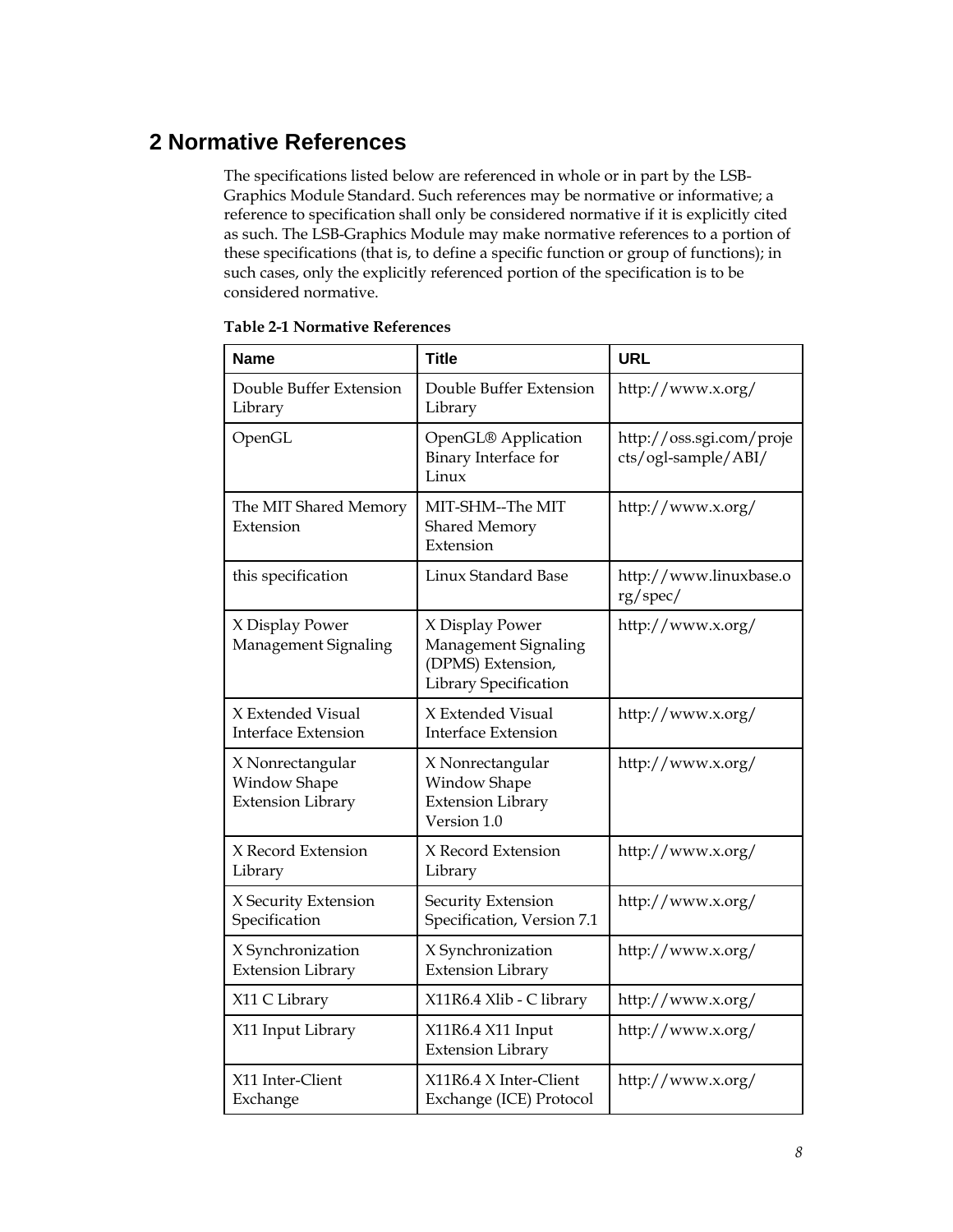| <b>Name</b>            | Title                                   | <b>URL</b>        |
|------------------------|-----------------------------------------|-------------------|
| X11 Session Management | X11R6.4 X Session<br>Management Library | http://www.x.org/ |
| X11 Toolkit Intrinsics | X11R6.4 X Toolkit<br><b>Intrinsics</b>  | http://www.x.org/ |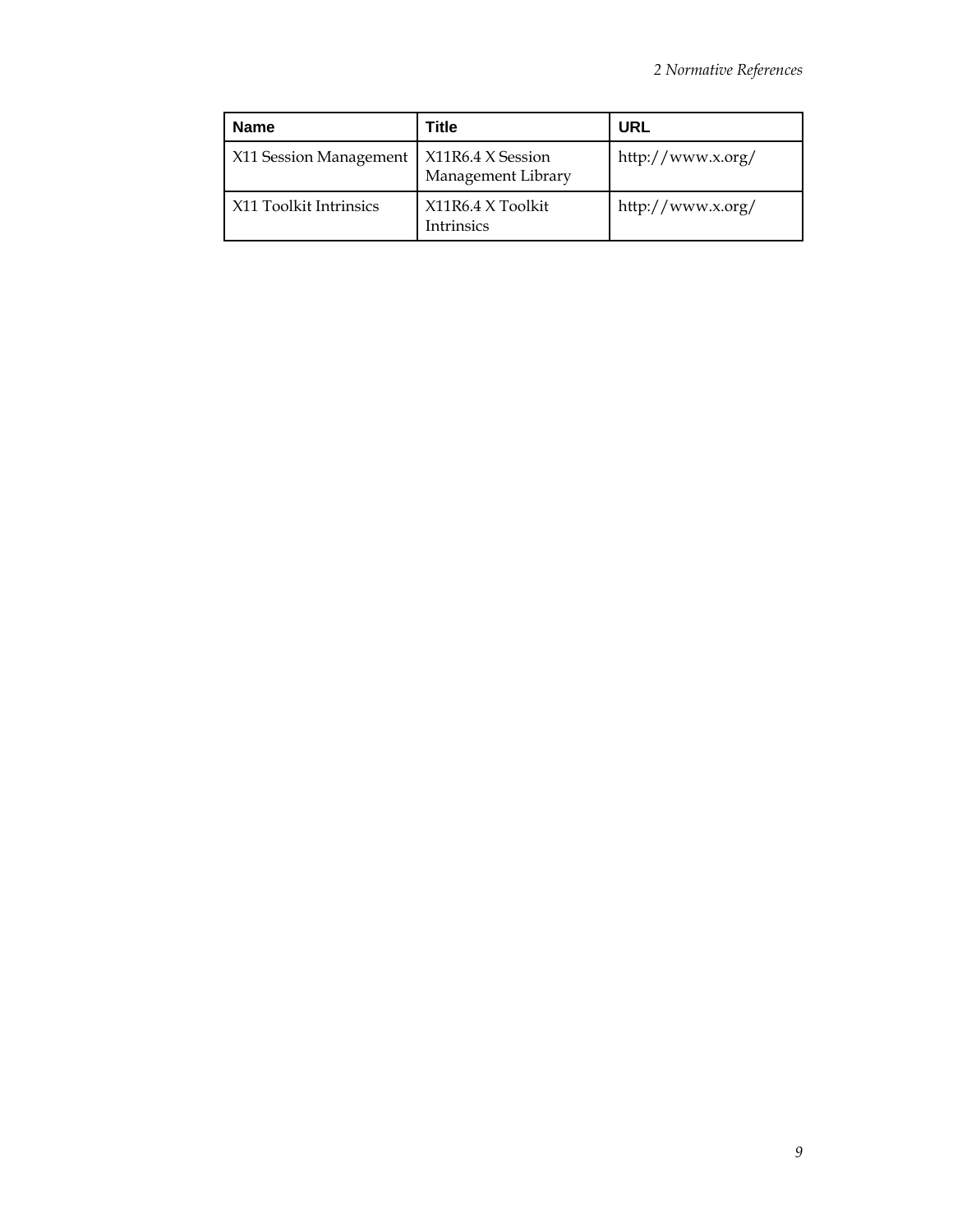# <span id="page-9-0"></span>**3 Requirements**

# **3.1 Relevant Libraries**

The libraries listed in [Table 3-1](#page-9-0) shall be available on a Linux Standard Base system, with the specified runtime names. This list may be supplemented or amended by the architecture-specific specification.

| Library | <b>Runtime Name</b> |
|---------|---------------------|
| libX11  | libX11.so.6         |
| libXt   | libXt.so.6          |
| libGL   | libGL.so.1          |
| libXext | libXext.so.6        |
| libICE  | libICE.so.6         |
| libSM   | libSM.so.6          |
| libXi   | libXi.so.6          |

**Table 3-1 Standard Library Names** 

These libraries will be in an implementation-defined directory which the dynamic linker shall search by default.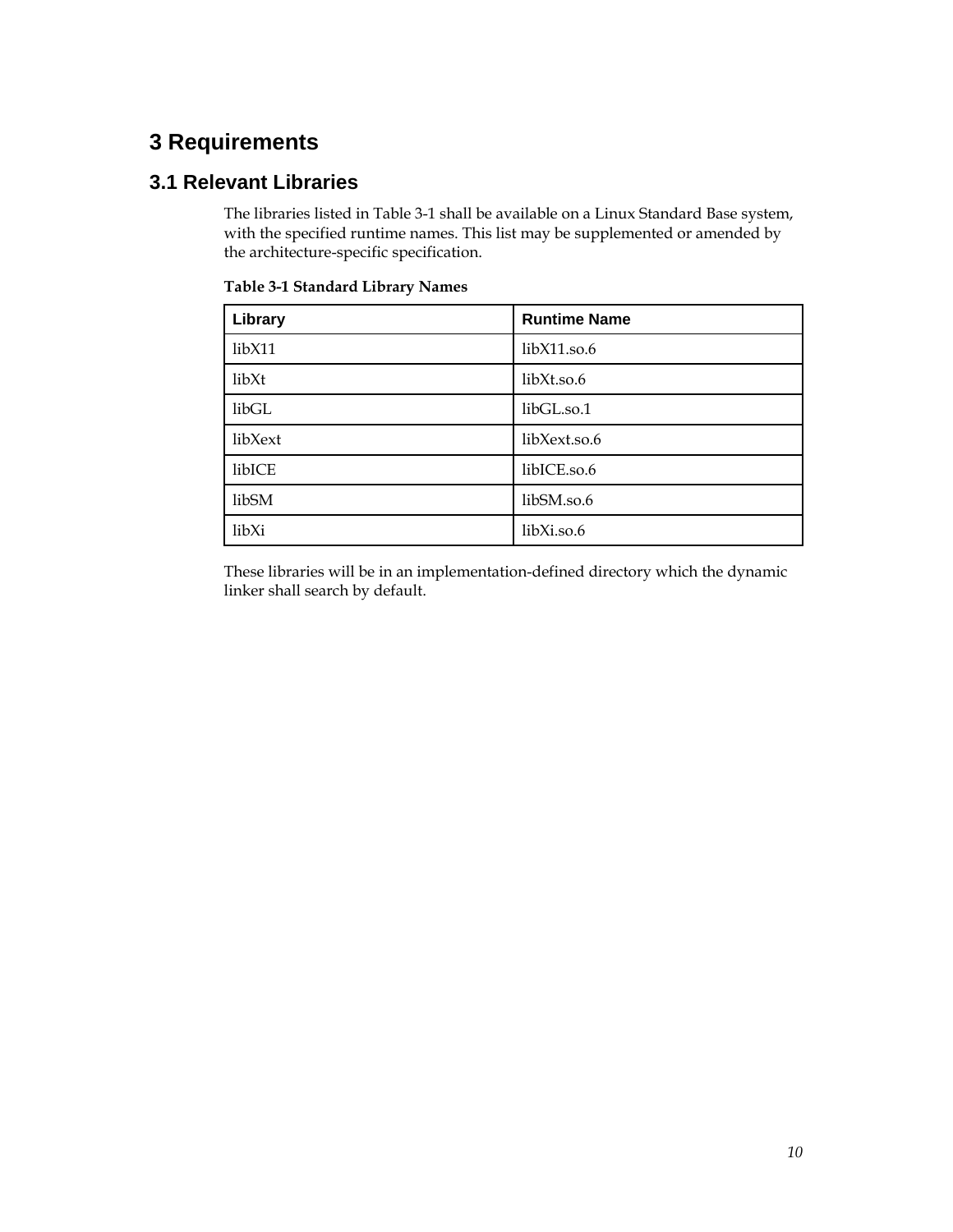# <span id="page-10-0"></span>**4 Definitions**

For the purposes of this document, the following definitions, as specified in the *ISO/IEC Directives, Part 2, 2001, 4th Edition*, apply:

can

be able to; there is a possibility of; it is possible to

#### cannot

be unable to; there is no possibilty of; it is not possible to

may

is permitted; is allowed; is permissible

#### need not

it is not required that; no...is required

#### shall

is to; is required to; it is required that; has to; only...is permitted; it is necessary

#### shall not

 is not allowed [permitted] [acceptable] [permissible]; is required to be not; is required that...be not; is not to be

#### should

it is recommended that; ought to

#### should not

it is not recommended that; ought not to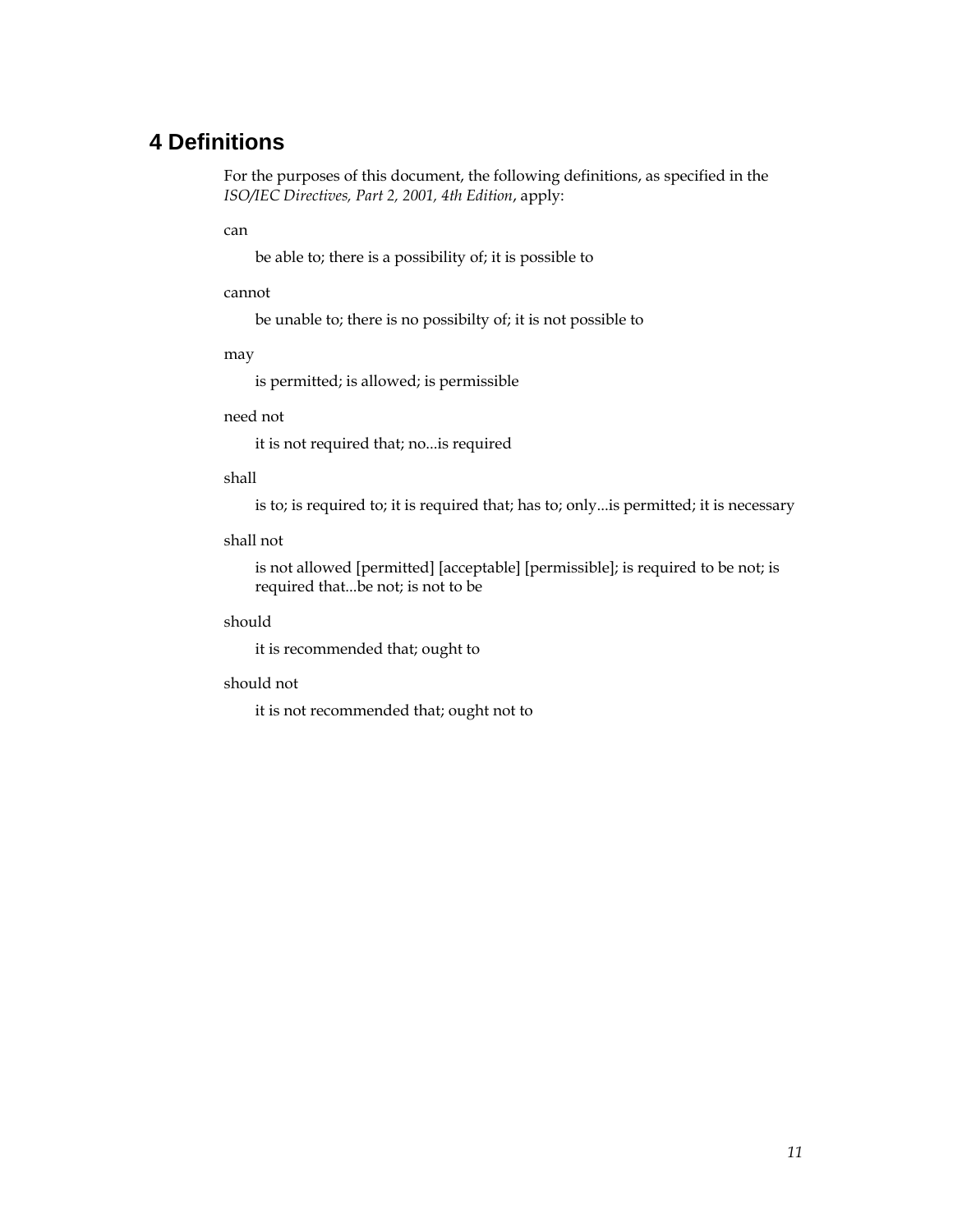# <span id="page-11-0"></span>**5 Terminology**

For the purposes of this document, the following terms apply:

#### implementation-defined

 Describes a value or behavior that is not defined by this document but is selected by an implementor. The value or behavior may vary among implementations that conform to this document. An application should not rely on the existence of the value or behavior. An application that relies on such a value or behavior cannot be assured to be portable across conforming implementations. The implementor shall document such a value or behavior so that it can be used correctly by an application.

#### Shell Script

 A file that is read by an interpreter (e.g., awk). The first line of the shell script includes a reference to its interpreter binary.

#### undefined

 Describes the nature of a value or behavior not defined by this document which results from use of an invalid program construct or invalid data input. The value or behavior may vary among implementations that conform to this document. An application should not rely on the existence or validity of the value or behavior. An application that relies on any particular value or behavior cannot be assured to be portable across conforming implementations.

#### unspecified

 Describes the nature of a value or behavior not specified by this document which results from use of a valid program construct or valid data input. The value or behavior may vary among implementations that conform to this document. An application should not rely on the existence or validity of the value or behavior. An application that relies on any particular value or behavior cannot be assured to be portable across conforming implementations.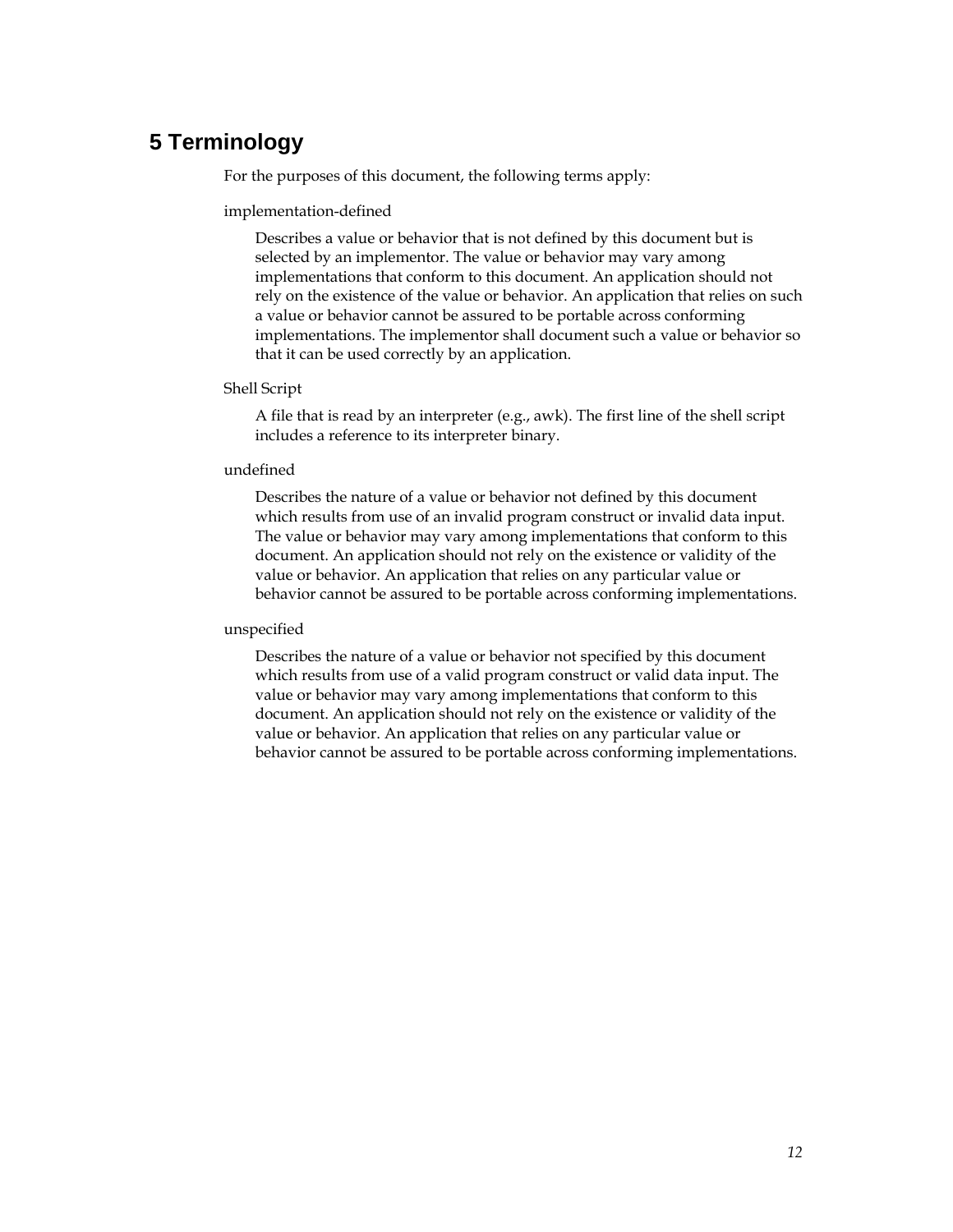# <span id="page-12-0"></span>**6 Libraries**

The X Libraries should be built thread-safe.

# **6.1 Interfaces for libX11**

[Table 6-1](#page-12-0) defines the library name and shared object name for the libX11 library

#### **Table 6-1 libX11 Definition**

| Library: | libX11      |
|----------|-------------|
| SONAME:  | libX11.so.6 |

The behavior of the interfaces in this library is specified by the following specifications:

[this specification](#page-0-0) [X11 C Library](#page-0-0)

# **6.1.1 X Windows System Interface**

## **6.1.1.1 Interfaces for X Windows System Interface**

An LSB conforming implementation shall provide the generic functions for X Windows System Interface specified in [Table 6-2,](#page-12-0) with the full mandatory functionality as described in the referenced underlying specification.

| Table 6-2 libX11 - X Windows System Interface Function Interfaces |  |  |  |  |  |
|-------------------------------------------------------------------|--|--|--|--|--|
|-------------------------------------------------------------------|--|--|--|--|--|

| <b>XActivateScreenS</b>           | XFreePixmap [1]               | <b>XSetCloseDownM</b>            | XkbAllocGeomCo                         |
|-----------------------------------|-------------------------------|----------------------------------|----------------------------------------|
| aver $[1]$                        |                               | ode [1]                          | $\log$ [1]                             |
| <b>XAddConnection</b>             | <b>XFreeStringList</b>        | XSetCommand [1]                  | <b>XkbAllocGeomDo</b>                  |
| Watch [1]                         | 1                             |                                  | odads [1]                              |
| <b>XAddExtension</b>              | <b>XGContextFromG</b>         | XSetDashes [1]                   | <b>XkbAllocGeomKe</b>                  |
| $[1]$                             | C[1]                          |                                  | yAliases [1]                           |
| XAddHost [1]                      | XGeometry [1]                 | <b>XSetErrorHandler</b><br>$[1]$ | <b>XkbAllocGeomKe</b><br>ys [1]        |
| XAddHosts [1]                     | <b>XGetAtomName</b><br>$[1]$  | XSetFillRule [1]                 | XkbAllocGeomOu<br>tlines $[1]$         |
| XAddPixel [1]                     | <b>XGetAtomNames</b><br>$[1]$ | XSetFillStyle [1]                | XkbAllocGeomOv<br>erlayKeys [1]        |
| <b>XAddToExtension</b><br>List[1] | XGetClassHint [1]             | XSetFont <sup>[1]</sup>          | <b>XkbAllocGeomOv</b><br>erlayRows [1] |
| <b>XAddToSaveSet</b>              | XGetCommand                   | XSetFontPath [1]                 | XkbAllocGeomOv                         |
| $[1]$                             | $[1]$                         |                                  | erlays [1]                             |
| XAllPlanes [1]                    | XGetDefault [1]               | XSetForeground<br>$[1]$          | <b>XkbAllocGeomPo</b><br>ints $[1]$    |
| <b>XAllocClassHint</b>            | <b>XGetErrorDatabas</b>       | XSetFunction [1]                 | <b>XkbAllocGeomPr</b>                  |
| $[1]$                             | eText[1]                      |                                  | ops[1]                                 |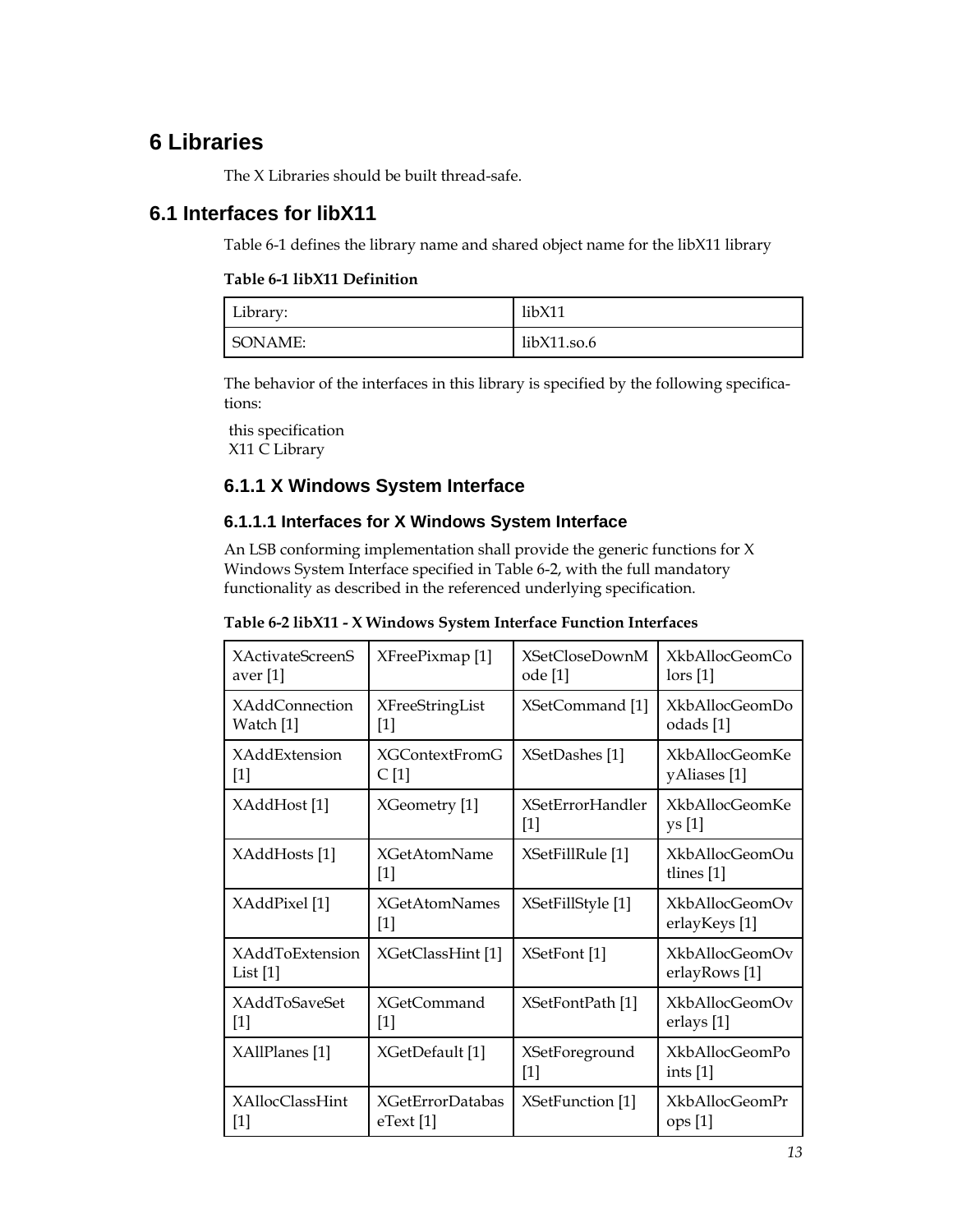| XAllocColor [1]                           | XGetErrorText <sup>[1]</sup> | <b>XSetGraphicsExp</b><br>osures [1] | XkbAllocGeomRo<br>ws[1]                     |
|-------------------------------------------|------------------------------|--------------------------------------|---------------------------------------------|
| <b>XAllocColorCells</b><br>$[1]$          | XGetFontPath [1]             | XSetICFocus <sup>[1]</sup>           | <b>XkbAllocGeomSe</b><br>ctionDoodads [1]   |
| <b>XAllocColorPlane</b>                   | XGetFontProperty             | XSetICValues <sup>[1]</sup>          | <b>XkbAllocGeomSe</b>                       |
| s[1]                                      | $[1]$                        |                                      | ctions [1]                                  |
| XAllocIconSize <sup>[1]</sup>             | XGetGCValues <sup>[1]</sup>  | XSetIMValues [1]                     | <b>XkbAllocGeomSh</b><br>apes [1]           |
| XAllocNamedCol                            | XGetGeometry [1]             | <b>XSetIOErrorHand</b>               | XkbAllocGeometr                             |
| or $[1]$                                  |                              | $\text{ler} [1]$                     | y [1]                                       |
| XAllocSizeHints<br>$[1]$                  | XGetICValues [1]             | XSetIconName <sup>[1]</sup>          | XkbAllocIndicator<br>Maps [1]               |
| XAllocStandardC<br>olormap <sup>[1]</sup> | XGetIMValues [1]             | XSetIconSizes [1]                    | XkbAllocKeyboar<br>d[1]                     |
| <b>XAllocWMHints</b>                      | <b>XGetIconName</b>          | <b>XSetInputFocus</b>                | <b>XkbAllocNames</b>                        |
| $[1]$                                     | $[1]$                        | $[1]$                                | $[1]$                                       |
| XAllowEvents [1]                          | XGetIconSizes <sup>[1]</sup> | <b>XSetLineAttribute</b><br>s[1]     | <b>XkbAllocServerM</b><br>ap [1]            |
| <b>XAutoRepeatOff</b>                     | XGetImage [1]                | XSetLocaleModifi                     | XkbApplyCompat                              |
| $[1]$                                     |                              | ers <sub>[1]</sub>                   | MapToKey [1]                                |
| XAutoRepeatOn                             | <b>XGetInputFocus</b>        | XSetModifierMap                      | XkbBell [1]                                 |
| $[1]$                                     | $[1]$                        | $\pi$ [1]                            |                                             |
| <b>XBaseFontNameL</b>                     | XGetKeyboardCo               | <b>XSetNormalHints</b>               | XkbBellEvent [1]                            |
| istOfFontSet [1]                          | ntrol [1]                    | $[1]$                                |                                             |
| XBell [1]                                 | XGetKeyboardMa<br>pping [1]  | XSetOCValues [1]                     | XkbChangeEnabl<br>edControls <sup>[1]</sup> |
| XBitmapBitOrder                           | XGetModifierMap              | XSetOMValues [1]                     | XkbChangeMap                                |
| $[1]$                                     | $\pi$ ping [1]               |                                      | $[1]$                                       |
| XBitmapPad [1]                            | <b>XGetMotionEvent</b>       | <b>XSetPlaneMask</b>                 | <b>XkbChangeName</b>                        |
|                                           | s[1]                         | $[1]$                                | s[1]                                        |
| XBitmapUnit [1]                           | <b>XGetNormalHints</b>       | XSetPointerMappi                     | XkbChangeTypes                              |
|                                           | $[1]$                        | ng [1]                               | OfKey [1]                                   |
| XBlackPixel [1]                           | XGetOCValues [1]             | <b>XSetRGBColorma</b><br>ps[1]       | XkbComputeEffec<br>tiveMap <sup>[1]</sup>   |
| XBlackPixelOfScr                          | <b>XGetOMValues</b>          | XSetRegion [1]                       | XkbComputeRow                               |
| een [1]                                   | $[1]$                        |                                      | Bounds [1]                                  |
| <b>XCellsOfScreen</b>                     | XGetPixel [1]                | <b>XSetScreenSaver</b>               | XkbComputeSecti                             |
| $[1]$                                     |                              | $[1]$                                | onBounds [1]                                |
| XChangeActivePo                           | XGetPointerContr             | XSetSelectionOwn                     | <b>XkbComputeShap</b>                       |
| interGrab <sup>[1]</sup>                  | ol [1]                       | er <sub>[1]</sub>                    | eBounds [1]                                 |
| XChangeGC [1]                             | <b>XGetPointerMapp</b>       | XSetSizeHints [1]                    | <b>XkbComputeShap</b>                       |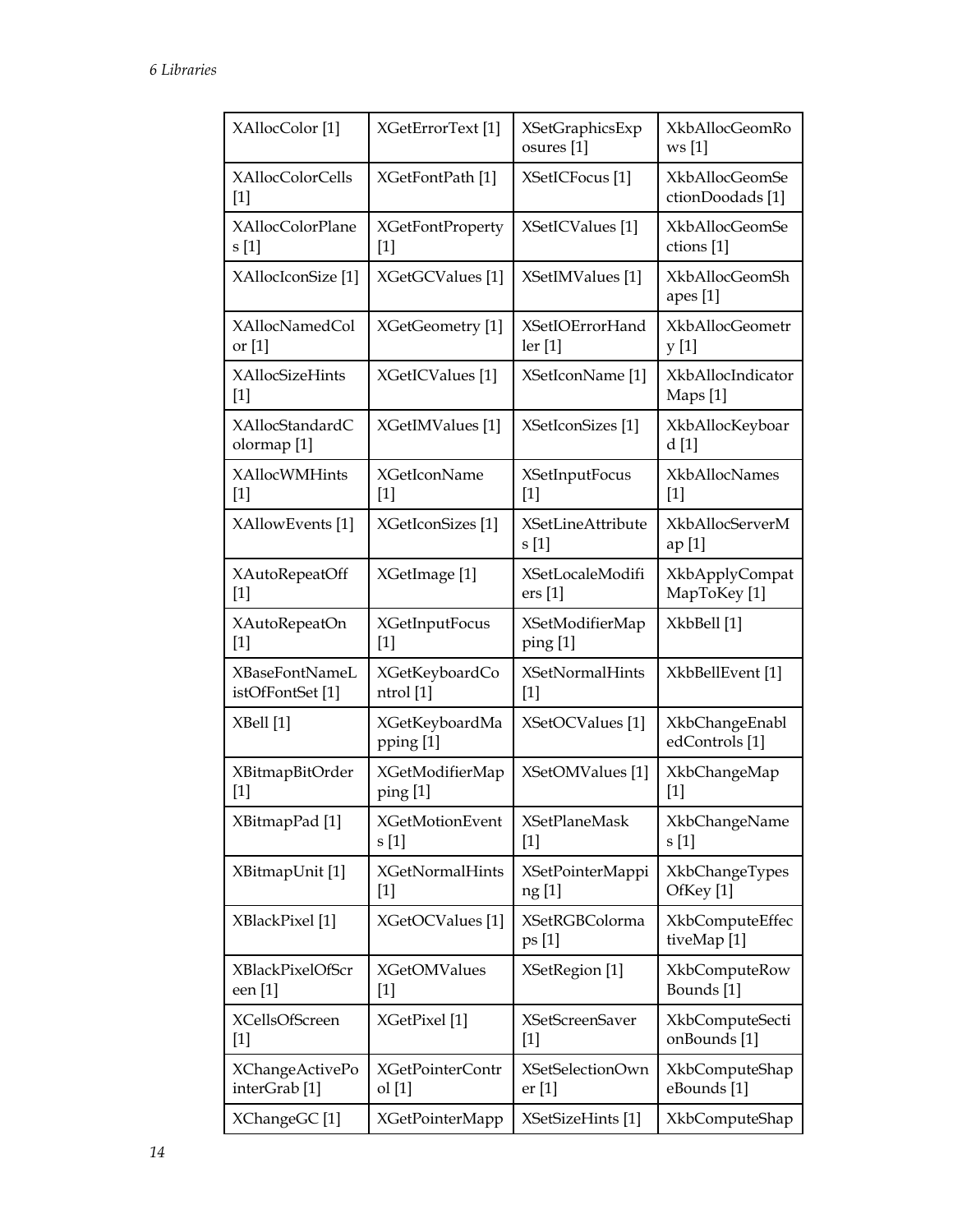|                                        | ing [1]                 |                         | eTop[1]                       |
|----------------------------------------|-------------------------|-------------------------|-------------------------------|
| <b>XChangeKeyboar</b>                  | <b>XGetRGBColorma</b>   | XSetStandardColo        | XkbCopyKeyType                |
| dControl [1]                           | ps[1]                   | rmap[1]                 | $[1]$                         |
| <b>XChangeKeyboar</b>                  | <b>XGetScreenSaver</b>  | <b>XSetStandardProp</b> | XkbCopyKeyType                |
| dMapping [1]                           | $[1]$                   | erties [1]              | s[1]                          |
| XChangePointerC                        | XGetSelectionOw         | XSetState [1]           | XkbFindOverlayF               |
| ontrol [1]                             | ner [1]                 |                         | orKey [1]                     |
| <b>XChangeProperty</b><br>$[1]$        | XGetSizeHints [1]       | XSetStipple [1]         | XkbForceBell [1]              |
| XChangeSaveSet                         | XGetStandardCol         | <b>XSetSubwindow</b>    | <b>XkbFreeClientMa</b>        |
| $[1]$                                  | ormap <sup>[1]</sup>    | Mode [1]                | p[1]                          |
| <b>XChangeWindow</b><br>Attributes [1] | XGetSubImage [1]        | XSetTSOrigin [1]        | XkbFreeCompatM<br>ap [1]      |
| XCheckIfEvent [1]                      | <b>XGetTextProperty</b> | <b>XSetTextProperty</b> | XkbFreeCompone                |
|                                        | $[1]$                   | $[1]$                   | ntList [1]                    |
| <b>XCheckMaskEven</b>                  | <b>XGetTransientFor</b> | XSetTile [1]            | XkbFreeControls               |
| t[1]                                   | Hint <sup>[1]</sup>     |                         | $[1]$                         |
| XCheckTypedEve                         | XGetVisualInfo          | <b>XSetTransientFor</b> | XkbFreeGeomCol                |
| nt [1]                                 | $[1]$                   | Hint[1]                 | ors <sub>[1]</sub>            |
| XCheckTypedWin                         | <b>XGetWMClientM</b>    | <b>XSetWMClientMa</b>   | XkbFreeGeomDo                 |
| dowEvent <sup>[1]</sup>                | achine [1]              | chine [1]               | odads [1]                     |
| <b>XCheckWindowE</b>                   | <b>XGetWMColorma</b>    | <b>XSetWMColorma</b>    | <b>XkbFreeGeomKey</b>         |
| vent $[1]$                             | pWindows [1]            | pWindows [1]            | Aliases [1]                   |
| <b>XCirculateSubwin</b><br>dows [1]    | XGetWMHints [1]         | XSetWMHints [1]         | <b>XkbFreeGeomKey</b><br>s[1] |
| <b>XCirculateSubwin</b>                | <b>XGetWMIconNa</b>     | <b>XSetWMIconNam</b>    | XkbFreeGeomOut                |
| dowsDown [1]                           | me $[1]$                | e [1]                   | lines [1]                     |
| <b>XCirculateSubwin</b>                | <b>XGetWMName</b>       | XSetWMName [1]          | XkbFreeGeomOve                |
| dowsUp <sup>[1]</sup>                  | $[1]$                   |                         | rlayKeys [1]                  |
| XClearArea <sup>[1]</sup>              | <b>XGetWMNormal</b>     | <b>XSetWMNormal</b>     | XkbFreeGeomOve                |
|                                        | Hints [1]               | Hints [1]               | rlayRows [1]                  |
| <b>XClearWindow</b>                    | <b>XGetWMProtocol</b>   | XSetWMPropertie         | XkbFreeGeomOve                |
| $[1]$                                  | s[1]                    | s [1]                   | rlays [1]                     |
| XClipBox <sup>[1]</sup>                | <b>XGetWMSizeHint</b>   | <b>XSetWMProtocols</b>  | XkbFreeGeomPoi                |
|                                        | s[1]                    | $[1]$                   | nts[1]                        |
| XCloseDisplay [1]                      | <b>XGetWindowAttr</b>   | <b>XSetWMSizeHints</b>  | <b>XkbFreeGeomPro</b>         |
|                                        | ibutes [1]              | $[1]$                   | perties [1]                   |
| XCloseIM [1]                           | <b>XGetWindowPro</b>    | <b>XSetWindowBack</b>   | <b>XkbFreeGeomRo</b>          |
|                                        | perty [1]               | ground [1]              | ws[1]                         |
| XCloseOM [1]                           | <b>XGetZoomHints</b>    | <b>XSetWindowBack</b>   | <b>XkbFreeGeomSect</b>        |
|                                        | $[1]$                   | groundPixmap [1]        | ions <sub>[1]</sub>           |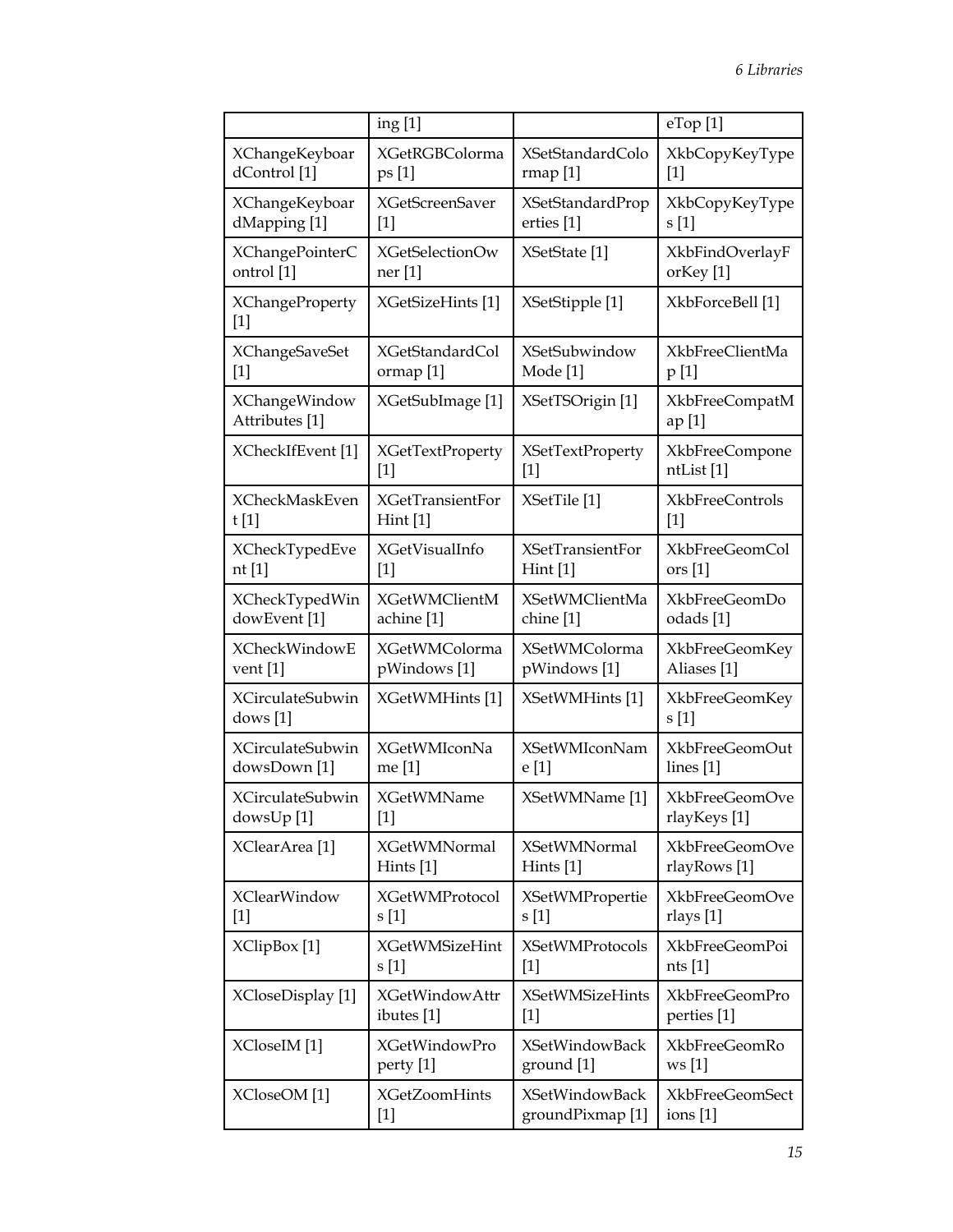| XConfigureWindo                                | XGrabButton [1]                    | XSetWindowBord                | XkbFreeGeomSha                          |
|------------------------------------------------|------------------------------------|-------------------------------|-----------------------------------------|
| w[1]                                           |                                    | er <sub>[1]</sub>             | pes [1]                                 |
| <b>XConnectionNum</b>                          | XGrabKey [1]                       | XSetWindowBord                | <b>XkbFreeGeometry</b>                  |
| ber <sub>[1]</sub>                             |                                    | erPixmap <sup>[1]</sup>       | $[1]$                                   |
| <b>XContextDepende</b>                         | <b>XGrabKeyboard</b>               | <b>XSetWindowBord</b>         | XkbFreeIndicator                        |
| ntDrawing [1]                                  | $[1]$                              | erWidth [1]                   | Maps [1]                                |
| <b>XContextualDraw</b>                         | XGrabPointer [1]                   | <b>XSetWindowColo</b>         | XkbFreeKeyboard                         |
| ing <sub>[1]</sub>                             |                                    | rmap[1]                       | $[1]$                                   |
| XConvertCase <sup>[1]</sup>                    | XGrabServer <sup>[1]</sup>         | <b>XSetZoomHints</b><br>$[1]$ | <b>XkbFreeNames</b><br>$[1]$            |
| <b>XConvertSelectio</b>                        | <b>XHeightMMOfScr</b>              | XShrinkRegion [1]             | <b>XkbFreeServerMa</b>                  |
| n [1]                                          | een [1]                            |                               | p[1]                                    |
| XCopyArea <sup>[1]</sup>                       | <b>XHeightOfScreen</b><br>$[1]$    | XStoreBuffer [1]              | XkbGetAutoRepe<br>atRate <sup>[1]</sup> |
| <b>XCopyColormap</b><br>AndFree <sup>[1]</sup> | XIMOfIC <sup>[1]</sup>             | XStoreBytes [1]               | <b>XkbGetCompatM</b><br>ap [1]          |
| XCopyGC <sup>[1]</sup>                         | XIconifyWindow<br>[1]              | XStoreColor [1]               | <b>XkbGetControls</b><br>$[1]$          |
| XCopyPlane [1]                                 | XIfEvent <sup>[1]</sup>            | XStoreColors [1]              | <b>XkbGetGeometry</b><br>$[1]$          |
| <b>XCreateBitmapFr</b>                         | XImageByteOrder                    | XStoreName <sup>[1]</sup>     | XkbGetIndicator                         |
| omData <sup>[1]</sup>                          | $[1]$                              |                               | Map $[1]$                               |
| XCreateColormap                                | XInitExtension [1]                 | XStoreNamedCol                | <b>XkbGetIndicatorS</b>                 |
| $[1]$                                          |                                    | or $[1]$                      | tate $[1]$                              |
| <b>XCreateFontCurs</b>                         | XInitImage [1]                     | XStringListToText             | XkbGetKeyAction                         |
| or $[1]$                                       |                                    | Property <sup>[1]</sup>       | s[1]                                    |
| <b>XCreateFontSet</b>                          | XInitThreads [1]                   | XStringToKeysym               | XkbGetKeyBehavi                         |
| $[1]$                                          |                                    | $[1]$                         | ors <sub>[1]</sub>                      |
| XCreateGC <sup>[1]</sup>                       | XInsertModifierm<br>apEntry [1]    | XSubImage <sup>[1]</sup>      | XkbGetKeyExplici<br>tComponents [1]     |
| <b>XCreateGlyphCur</b>                         | XInstallColormap                   | <b>XSubtractRegion</b>        | XkbGetKeyModifi                         |
| sor $[1]$                                      | $[1]$                              | $[1]$                         | erMap <sup>[1]</sup>                    |
| XCreateIC <sup>[1]</sup>                       | XInternAtom [1]                    | XSupportsLocale<br>$[1]$      | XkbGetKeySyms<br>$[1]$                  |
| XCreateImage <sup>[1]</sup>                    | XInternAtoms <sup>[1]</sup>        | XSync <sup>[1]</sup>          | XkbGetKeyTypes<br>$[1]$                 |
| XCreateOC[1]                                   | XInternalConnecti<br>onNumbers [1] | XTextExtents [1]              | XkbGetKeyboard<br>$[1]$                 |
| XCreatePixmap                                  | <b>XIntersectRegion</b>            | XTextExtents16                | XkbGetKeyboard                          |
| $[1]$                                          | $[1]$                              | $[1]$                         | ByName [1]                              |
| XCreatePixmapC                                 | XKeycodeToKeys                     | <b>XTextPropertyToS</b>       | XkbGetMap [1]                           |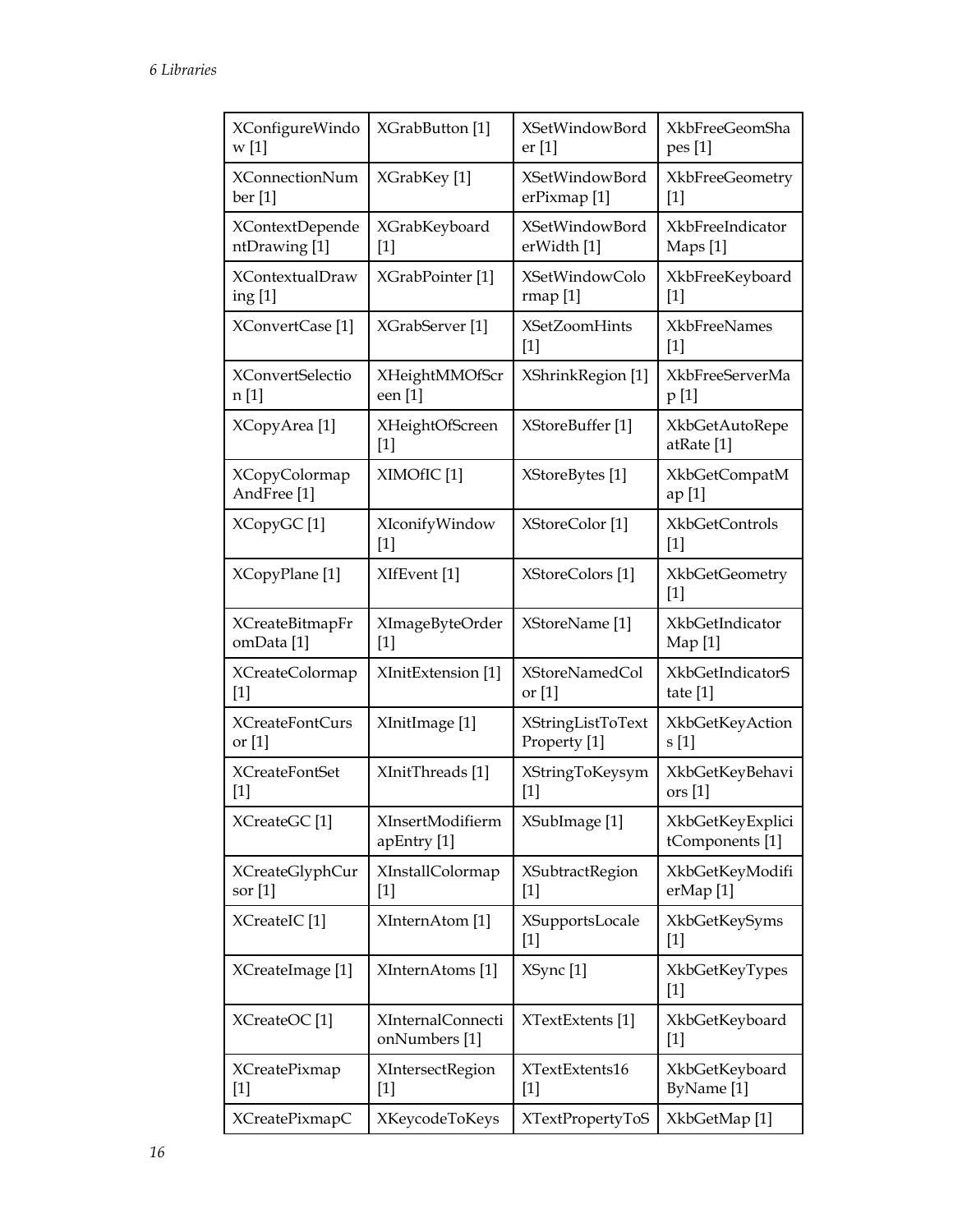| ursor $[1]$                     | ym <sub>[1]</sub>          | tringList [1]                                 |                                    |
|---------------------------------|----------------------------|-----------------------------------------------|------------------------------------|
| <b>XCreatePixmapFr</b>          | XKeysymToKeyc              | XTextWidth [1]                                | <b>XkbGetMapChan</b>               |
| omBitmapData [1]                | ode [1]                    |                                               | ges <sub>[1]</sub>                 |
| XCreateRegion [1]               | XKeysymToString<br>$[1]$   | XTextWidth16[1]                               | <b>XkbGetNamedGe</b><br>ometry [1] |
| <b>XCreateSimpleWi</b>          | XKillClient [1]            | XTranslateCoordi                              | XkbGetNamedInd                     |
| ndow [1]                        |                            | nates [1]                                     | icator [1]                         |
| <b>XCreateWindow</b>            | XLastKnownRequ             | XUndefineCursor                               | XkbGetNames [1]                    |
| $[1]$                           | estProcessed [1]           | $[1]$                                         |                                    |
| XDefaultColorma<br>p[1]         | XListDepths <sup>[1]</sup> | <b>XUngrabButton</b><br>$[1]$                 | XkbGetState [1]                    |
| XDefaultColorma                 | XListExtensions            | XUngrabKey [1]                                | XkbGetUpdatedM                     |
| pOfScreen <sup>[1]</sup>        | $[1]$                      |                                               | ap[1]                              |
| XDefaultDepth [1]               | XListFonts <sup>[1]</sup>  | XUngrabKeyboar<br>d[1]                        | XkbGetVirtualMo<br>ds[1]           |
| XDefaultDepthOf                 | XListFontsWithIn           | <b>XUngrabPointer</b>                         | XkbGetXlibContr                    |
| Screen <sup>[1]</sup>           | fo $[1]$                   | $[1]$                                         | ols [1]                            |
| XDefaultGC [1]                  | XListHosts <sup>[1]</sup>  | XUngrabServer<br>$[1]$                        | XkbIgnoreExtensi<br>on [1]         |
| <b>XDefaultGCOfScr</b>          | XListInstalledCol          | XUninstallColorm                              | XkbInitCanonical                   |
| een [1]                         | ormaps [1]                 | ap[1]                                         | KeyTypes [1]                       |
| XDefaultRootWin                 | XListPixmapForm            | <b>XUnionRectWith</b>                         | XkbKeyTypesFor                     |
| dow[1]                          | ats $[1]$                  | Region [1]                                    | CoreSymbols [1]                    |
| <b>XDefaultScreen</b>           | XListProperties            | XUnionRegion [1]                              | XkbKeycodeToKe                     |
| $[1]$                           | $[1]$                      |                                               | ysym <sub>[1]</sub>                |
| XDefaultScreenOf<br>Display [1] | XLoadFont <sup>[1]</sup>   | XUnloadFont <sup>[1]</sup>                    | XkbKeysymToMo<br>difiers [1]       |
| XDefaultString [1]              | XLoadQueryFont             | XUnlockDisplay                                | XkbLatchGroup                      |
|                                 | $[1]$                      | $[1]$                                         | $[1]$                              |
| <b>XDefaultVisual</b>           | <b>XLocaleOfFontSet</b>    | XUnmapSubwind                                 | XkbLatchModifier                   |
| $[1]$                           | $[1]$                      | ows[1]                                        | s[1]                               |
| XDefaultVisualOf                | XLocaleOfIM [1]            | XUnmapWindow                                  | XkbLibraryVersio                   |
| Screen <sup>[1]</sup>           |                            | $[1]$                                         | n [1]                              |
| XDefineCursor <sup>[1]</sup>    | XLocaleOfOM [1]            | XUnregisterIMIns<br>tantiateCallback<br>$[1]$ | <b>XkbListCompone</b><br>nts [1]   |
| <b>XDeleteContext</b>           | XLockDisplay [1]           | <b>XUnsetICFocus</b>                          | XkbLockGroup                       |
| $[1]$                           |                            | $[1]$                                         | $[1]$                              |
| XDeleteModifier                 | XLookupColor [1]           | <b>XVaCreateNested</b>                        | XkbLockModifier                    |
| mapEntry [1]                    |                            | List[1]                                       | s[1]                               |
| <b>XDeleteProperty</b>          | XLookupKeysym              | XVendorRelease                                | XkbLookupKeyBi                     |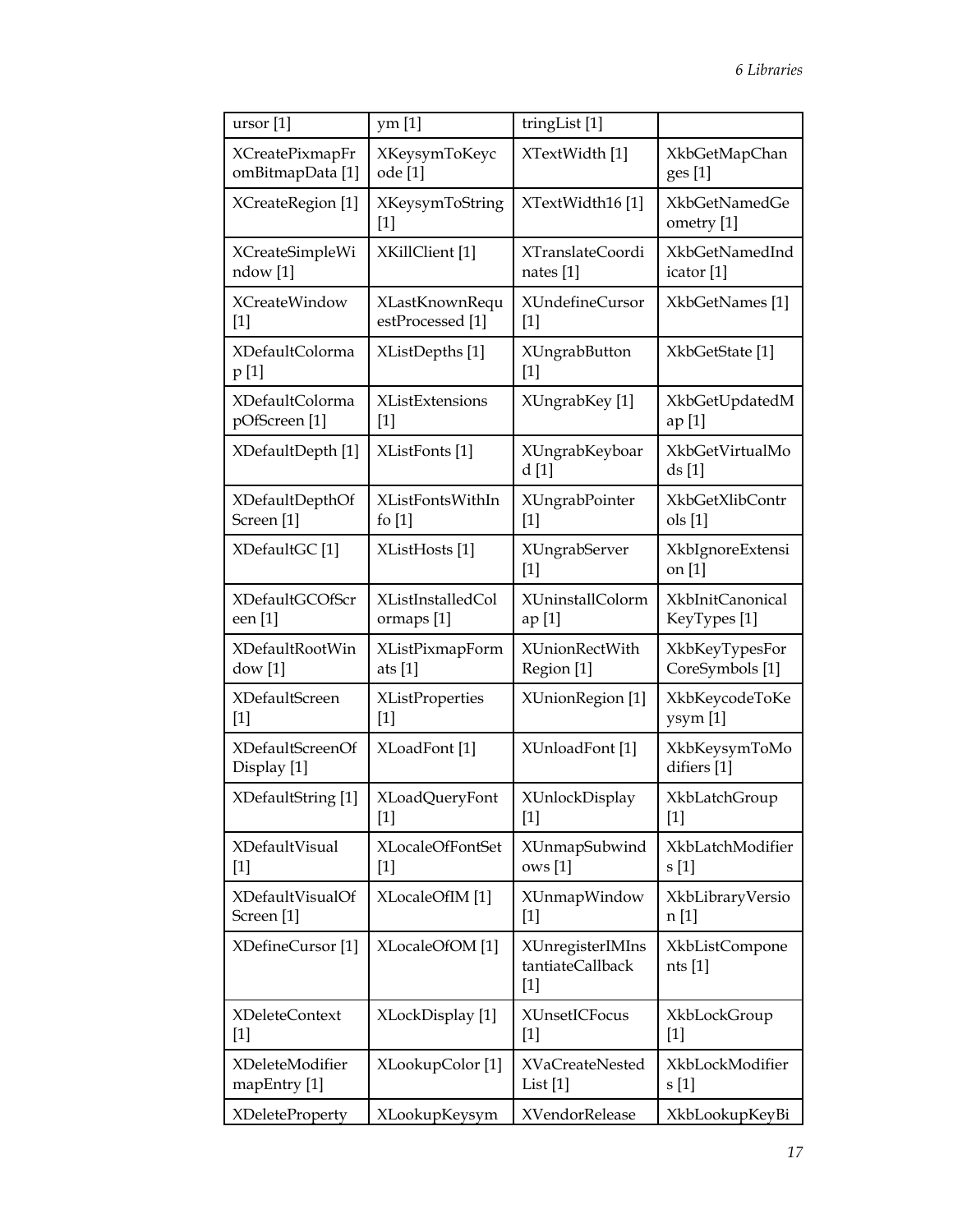| $[1]$                  | $[1]$                  | $[1]$                       | nding [1]                              |
|------------------------|------------------------|-----------------------------|----------------------------------------|
| XDestroyIC [1]         | XLookupString          | <b>XVisualIDFromVi</b>      | XkbLookupKeySy                         |
|                        | $[1]$                  | sual $[1]$                  | m[1]                                   |
| XDestroyImage          | XLowerWindow           | XWMGeometry                 | <b>XkbNoteControls</b>                 |
| $[1]$                  | $[1]$                  | $[1]$                       | Changes [1]                            |
| XDestroyOC[1]          | XMapRaised [1]         | XWarpPointer [1]            | XkbNoteMapCha<br>nges [1]              |
| XDestroyRegion         | XMapSubwindow          | XWhitePixel [1]             | <b>XkbNoteNameCh</b>                   |
| $[1]$                  | s[1]                   |                             | anges [1]                              |
| XDestroySubwind        | XMapWindow [1]         | XWhitePixelOfScr            | XkbOpenDisplay                         |
| ows[1]                 |                        | een [1]                     | $[1]$                                  |
| XDestroyWindow         | XMaskEvent [1]         | XWidthMMOfScr               | XkbQueryExtensi                        |
| $[1]$                  |                        | een [1]                     | on [1]                                 |
| XDirectionalDepe       | XMatchVisualInfo       | XWidthOfScreen              | XkbRefreshKeybo                        |
| ndentDrawing [1]       | $[1]$                  | $[1]$                       | ardMapping [1]                         |
| <b>XDisableAccessC</b> | XMaxCmapsOfSc          | XWindowEvent                | XkbResizeKeyAct                        |
| ontrol [1]             | reen $[1]$             | $[1]$                       | ions $[1]$                             |
| XDisplayCells [1]      | <b>XMaxRequestSize</b> | XWithdrawWind               | XkbResizeKeySy                         |
|                        | $[1]$                  | ow [1]                      | ms[1]                                  |
| XDisplayHeight         | XMinCmapsOfScr         | XWriteBitmapFile            | XkbResizeKeyTyp                        |
| $[1]$                  | een [1]                | $[1]$                       | e [1]                                  |
| XDisplayHeightM        | <b>XMoveResizeWin</b>  | XXorRegion [1]              | XkbSelectEventDe                       |
| M[1]                   | dow[1]                 |                             | tails $[1]$                            |
| XDisplayKeycode        | XMoveWindow            | XauDisposeAuth              | XkbSelectEvents                        |
| s [1]                  | $[1]$                  | $[1]$                       | $[1]$                                  |
| <b>XDisplayMotionB</b> | XNewModifierma         | XauFileName [1]             | XkbSetAtomFunc                         |
| ufferSize [1]          | p[1]                   |                             | s[1]                                   |
| XDisplayName           | XNextEvent [1]         | <b>XauGetBestAuthB</b>      | XkbSetAutoRepea                        |
| $[1]$                  |                        | yAddr[1]                    | tRate <sup>[1]</sup>                   |
| XDisplayOfIM [1]       | XNextRequest [1]       | XauReadAuth [1]             | <b>XkbSetAutoReset</b><br>Controls [1] |
| <b>XDisplayOfOM</b>    | XNoOp[1]               | XcmsAddColorSp              | XkbSetCompatMa                         |
| $[1]$                  |                        | ace <sub>[1]</sub>          | p [1]                                  |
| XDisplayOfScreen       | XOMOfOC <sup>[1]</sup> | XcmsAddFunctio              | <b>XkbSetControls</b>                  |
| $[1]$                  |                        | nSet[1]                     | $[1]$                                  |
| <b>XDisplayPlanes</b>  | XOffsetRegion [1]      | XcmsAllocColor              | XkbSetDebugging                        |
| $[1]$                  |                        | $[1]$                       | Flags [1]                              |
| XDisplayString [1]     | XOpenDisplay [1]       | XcmsAllocNamed<br>Color [1] | XkbSetDetectable<br>AutoRepeat [1]     |
| XDisplayWidth          | XOpenIM [1]            | XcmsCCCOfColor              | <b>XkbSetGeometry</b>                  |
| $[1]$                  |                        | map [1]                     | $[1]$                                  |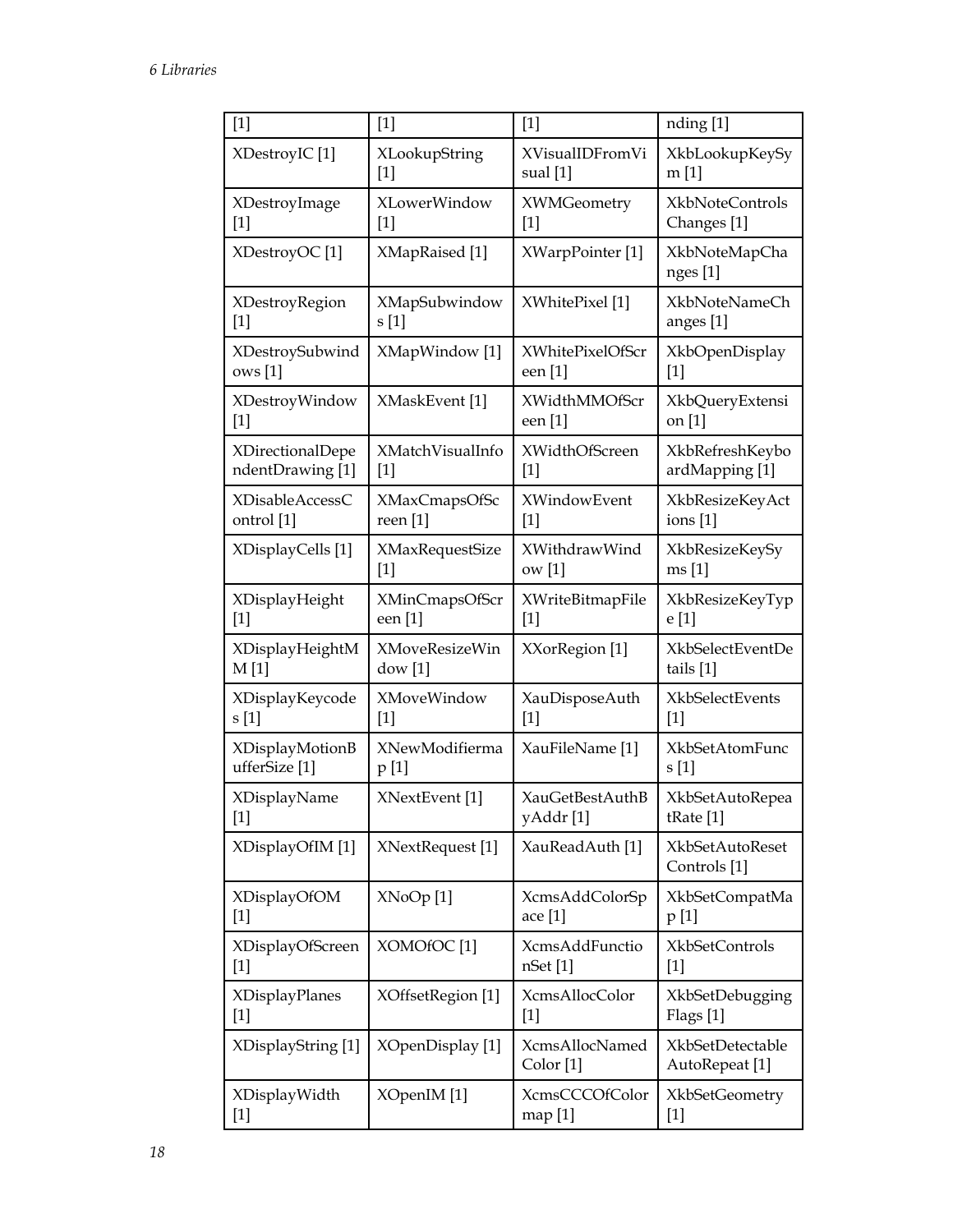| XDisplayWidthM            | XOpenOM [1]                         | XcmsCIELabClip                                | XkbSetIgnoreLock              |
|---------------------------|-------------------------------------|-----------------------------------------------|-------------------------------|
| M[1]                      |                                     | L[1]                                          | Mods [1]                      |
| XDoesBackingSto           | XParseColor [1]                     | XcmsCIELabClip                                | XkbSetIndicatorM              |
| re [1]                    |                                     | Lab $[1]$                                     | ap[1]                         |
| XDoesSaveUnder            | <b>XParseGeometry</b>               | XcmsCIELabClipa                               | XkbSetMap <sup>[1]</sup>      |
| s[1]                      | $[1]$                               | b[1]                                          |                               |
| XDrawArc <sup>[1]</sup>   | XPeekEvent [1]                      | XcmsCIELabQuer<br>yMaxC[1]                    | XkbSetNamedInd<br>icator [1]  |
| XDrawArcs [1]             | XPeekIfEvent [1]                    | <b>XcmsCIELabQuer</b><br>yMaxL[1]             | XkbSetNames [1]               |
| XDrawImageStrin           | XPending [1]                        | <b>XcmsCIELabQuer</b>                         | XkbSetServerInter             |
| g[1]                      |                                     | yMaxLC[1]                                     | nalMods <sup>[1]</sup>        |
| XDrawImageStrin           | <b>XPlanesOfScreen</b>              | <b>XcmsCIELabQuer</b>                         | <b>XkbSetXlibContro</b>       |
| g <sub>16</sub> [1]       | $[1]$                               | yMinL[1]                                      | $\lfloor 1 \rfloor$           |
| XDrawLine [1]             | XPointInRegion<br>$\lceil 1 \rceil$ | <b>XcmsCIELabToCI</b><br>$EXYZ$ [1]           | XkbToControl [1]              |
| XDrawLines <sup>[1]</sup> | XPolygonRegion                      | <b>XcmsCIELabWhit</b>                         | XkbTranslateKey               |
|                           | $\lceil 1 \rceil$                   | eShiftColors [1]                              | Code <sup>[1]</sup>           |
| XDrawPoint [1]            | <b>XProcessInternalC</b>            | XcmsCIELuvClip                                | XkbTranslateKeyS              |
|                           | onnection [1]                       | L[1]                                          | ym <sub>[1]</sub>             |
| XDrawPoints [1]           | XProtocolRevisio                    | XcmsCIELuvClip                                | XkbUpdateMapFr                |
|                           | n [1]                               | Luv $[1]$                                     | omCore <sup>[1]</sup>         |
| <b>XDrawRectangle</b>     | XProtocolVersion                    | XcmsCIELuvClip                                | XkbUseExtension               |
| $[1]$                     | $\lceil 1 \rceil$                   | $uv$ [1]                                      | $\lceil 1 \rceil$             |
| <b>XDrawRectangles</b>    | <b>XPutBackEvent</b>                | XcmsCIELuvQuer                                | XkbVirtualModsT               |
| $[1]$                     | $[1]$                               | yMaxC[1]                                      | oReal [1]                     |
| <b>XDrawSegments</b>      | XPutImage <sup>[1]</sup>            | XcmsCIELuvQuer                                | <b>XmbDrawImageS</b>          |
| $[1]$                     |                                     | yMaxL[1]                                      | tring $[1]$                   |
| XDrawString [1]           | XPutPixel [1]                       | XcmsCIELuvQuer<br>yMaxLC[1]                   | <b>XmbDrawString</b><br>$[1]$ |
| XDrawString16<br>$[1]$    | XQLength [1]                        | XcmsCIELuvQuer<br>yMinL[1]                    | XmbDrawText [1]               |
| XDrawText <sup>[1]</sup>  | XQueryBestCurso                     | <b>XcmsCIELuvToCI</b>                         | XmbLookupStrin                |
|                           | r[1]                                | EuvY[1]                                       | g[1]                          |
| XDrawText16[1]            | <b>XQueryBestSize</b><br>$[1]$      | XcmsCIELuvWhit<br>eShiftColors <sup>[1]</sup> | XmbResetIC [1]                |
| <b>XEHeadOfExtensi</b>    | <b>XQueryBestStippl</b>             | <b>XcmsCIEXYZToC</b>                          | XmbSetWMPrope                 |
| onList <sup>[1]</sup>     | e [1]                               | IELab <sup>[1]</sup>                          | rties [1]                     |
| <b>XESetBeforeFlush</b>   | XQueryBestTile                      | <b>XcmsCIEXYZToC</b>                          | XmbTextEscapem                |
| $[1]$                     | $[1]$                               | IEuvY [1]                                     | ent <sub>[1]</sub>            |
| <b>XESetCloseDispla</b>   | XQueryColor [1]                     | <b>XcmsCIEXYZToC</b>                          | <b>XmbTextExtents</b>         |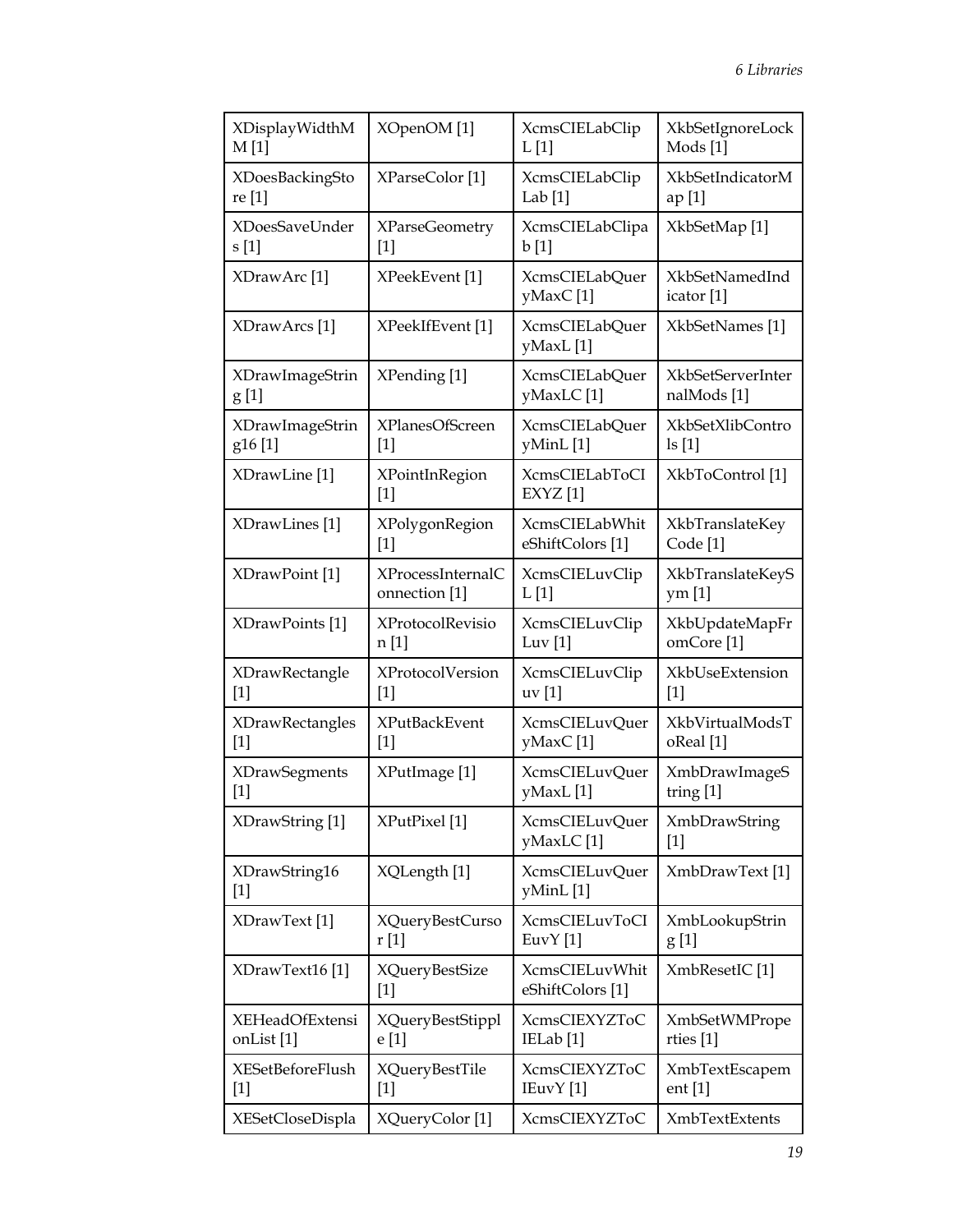| y [1]                     |                            | IExyY [1]                       | $[1]$                                    |
|---------------------------|----------------------------|---------------------------------|------------------------------------------|
| XESetCopyGC [1]           | XQueryColors [1]           | <b>XcmsCIEXYZToR</b><br>GBi [1] | <b>XmbTextListToTe</b><br>xtProperty [1] |
| <b>XESetCreateFont</b>    | XQueryExtension            | <b>XcmsCIEuvYToCI</b>           | <b>XmbTextPerChar</b>                    |
| $[1]$                     | $[1]$                      | ELuv[1]                         | Extents [1]                              |
| <b>XESetCreateGC</b>      | XQueryFont [1]             | <b>XcmsCIEuvYToCI</b>           | <b>XmbTextProperty</b>                   |
| $[1]$                     |                            | $EXYZ$ [1]                      | ToTextList [1]                           |
| XESetError <sup>[1]</sup> | XQueryKeymap               | <b>XcmsCIEuvYToTe</b>           | XrmCombineData                           |
|                           | $[1]$                      | kHVC[1]                         | base $[1]$                               |
| <b>XESetErrorString</b>   | XQueryPointer [1]          | <b>XcmsCIExyYToCI</b>           | <b>XrmCombineFile</b>                    |
| $[1]$                     |                            | $EXYZ$ [1]                      | Database [1]                             |
| XESetEventToWir           | XQueryTextExten            | <b>XcmsClientWhite</b>          | <b>XrmDestroyDatab</b>                   |
| e [1]                     | ts $[1]$                   | PointOfCCC <sup>[1]</sup>       | ase $[1]$                                |
| XESetFlushGC [1]          | XQueryTextExten            | XcmsConvertColo                 | XrmEnumerateDa                           |
|                           | ts16[1]                    | rs [1]                          | tabase [1]                               |
| XESetFreeFont [1]         | XQueryTree [1]             | <b>XcmsCreateCCC</b><br>$[1]$   | <b>XrmGetDatabase</b><br>$[1]$           |
| XESetFreeGC [1]           | <b>XRaiseWindow</b>        | <b>XcmsDefaultCCC</b>           | <b>XrmGetFileDatab</b>                   |
|                           | $[1]$                      | $[1]$                           | ase $[1]$                                |
| <b>XESetPrintErrorV</b>   | XReadBitmapFile            | <b>XcmsDisplayOfC</b>           | <b>XrmGetResource</b>                    |
| alues [1]                 | $[1]$                      | CC[1]                           | $[1]$                                    |
| <b>XESetWireToErro</b>    | XReadBitmapFile            | XcmsFormatOfPr                  | <b>XrmGetStringDat</b>                   |
| r[1]                      | Data <sup>[1]</sup>        | efix[1]                         | abase [1]                                |
| XESetWireToEven<br>t[1]   | XRebindKeysym<br>$[1]$     | XcmsFreeCCC <sup>[1]</sup>      | XrmInitialize [1]                        |
| XEmptyRegion [1]          | XRecolorCursor             | XcmsLookupColo                  | XrmLocaleOfData                          |
|                           | $[1]$                      | r [1]                           | base [1]                                 |
| <b>XEnableAccessCo</b>    | <b>XReconfigureWM</b>      | XcmsPrefixOfFor                 | XrmMergeDataba                           |
| ntrol [1]                 | Window [1]                 | mat $[1]$                       | $\text{ses}[1]$                          |
| XEqualRegion [1]          | XRectInRegion [1]          | <b>XcmsQueryBlack</b><br>$[1]$  | XrmParseComma<br>nd [1]                  |
| <b>XEventMaskOfScr</b>    | XRefreshKeyboar            | XcmsQueryBlue                   | XrmPermStringTo                          |
| een [1]                   | dMapping [1]               | $[1]$                           | Quark [1]                                |
| XEventsQueued             | <b>XRegisterIMInsta</b>    | XcmsQueryColor                  | XrmPutFileDatab                          |
| $[1]$                     | ntiateCallback [1]         | $[1]$                           | ase $[1]$                                |
| <b>XExtendedMaxRe</b>     | <b>XRemoveConnect</b>      | XcmsQueryColors                 | <b>XrmPutLineResou</b>                   |
| questSize [1]             | ionWatch [1]               | $[1]$                           | rce [1]                                  |
| <b>XExtentsOfFontSe</b>   | XRemoveFromSa              | XcmsQueryGreen                  | <b>XrmPutResource</b>                    |
| t[1]                      | veSet <sup>[1]</sup>       | $[1]$                           | $[1]$                                    |
| XFetchBuffer [1]          | XRemoveHost <sup>[1]</sup> | XcmsQueryRed<br>$[1]$           | <b>XrmPutStringRes</b><br>ource [1]      |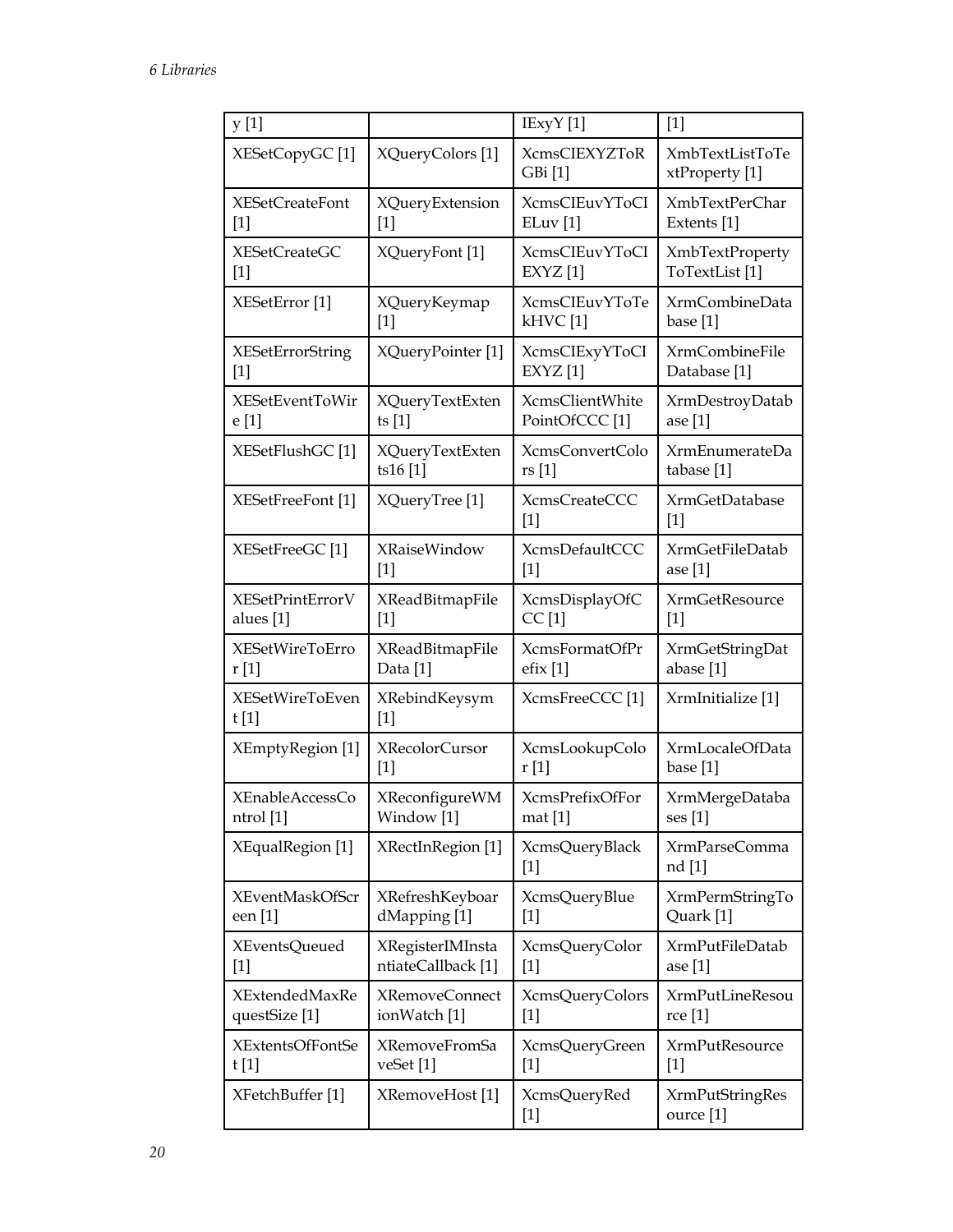| XFetchBytes <sup>[1]</sup>    | <b>XRemoveHosts</b>             | XcmsQueryWhite                          | <b>XrmQGetResourc</b>                |
|-------------------------------|---------------------------------|-----------------------------------------|--------------------------------------|
|                               | $[1]$                           | $[1]$                                   | e [1]                                |
| XFetchName [1]                | XReparentWindo                  | <b>XcmsRGBToRGBi</b>                    | XrmQGetSearchLi                      |
|                               | w[1]                            | $[1]$                                   | st $[1]$                             |
| XFillArc [1]                  | <b>XResetScreenSave</b>         | <b>XcmsRGBiToCIE</b>                    | XrmQGetSearchR                       |
|                               | r[1]                            | XYZ[1]                                  | esource [1]                          |
| XFillArcs [1]                 | <b>XResizeWindow</b>            | <b>XcmsRGBiToRGB</b>                    | <b>XrmQPutResourc</b>                |
|                               | $[1]$                           | $[1]$                                   | e [1]                                |
| XFillPolygon [1]              | <b>XResourceManag</b>           | <b>XcmsScreenNumb</b>                   | XrmQPutStringRe                      |
|                               | erString [1]                    | erOfCCC <sup>[1]</sup>                  | source [1]                           |
| XFillRectangle [1]            | XRestackWindow                  | XcmsScreenWhite                         | XrmQuarkToStrin                      |
|                               | s[1]                            | PointOfCCC <sup>[1]</sup>               | g[1]                                 |
| <b>XFillRectangles</b>        | XRootWindow [1]                 | <b>XcmsSetCCCOfC</b>                    | <b>XrmSetDatabase</b>                |
| $[1]$                         |                                 | olormap <sup>[1]</sup>                  | $[1]$                                |
| XFilterEvent [1]              | XRootWindowOf                   | <b>XcmsSetCompres</b>                   | XrmStringToBindi                     |
|                               | Screen <sup>[1]</sup>           | sionProc <sup>[1]</sup>                 | ngQuarkList[1]                       |
| XFindContext [1]              | XRotateBuffers [1]              | XcmsSetWhiteAdj<br>ustProc $[1]$        | XrmStringToQuar<br>k[1]              |
| <b>XFindOnExtensio</b>        | <b>XRotateWindowP</b>           | XcmsSetWhitePoi                         | XrmStringToQuar                      |
| nList [1]                     | roperties [1]                   | nt [1]                                  | kList <sup>[1]</sup>                 |
| XFlush [1]                    | XSaveContext [1]                | XcmsStoreColor<br>$[1]$                 | XrmUniqueQuark<br>$\lceil 1 \rceil$  |
| XFlushGC [1]                  | XScreenCount [1]                | XcmsStoreColors<br>[1]                  | Xutf8TextListToT<br>extProperty [2]  |
| <b>XFontsOfFontSet</b>        | <b>XScreenNumberO</b>           | <b>XcmsTekHVCCli</b>                    | Xutf8TextPropert                     |
| $[1]$                         | fScreen [1]                     | $pC$ [1]                                | yToTextList [2]                      |
| <b>XForceScreenSave</b>       | <b>XScreenOfDisplay</b>         | <b>XcmsTekHVCCli</b>                    | XwcDrawImageSt                       |
| r [1]                         | $[1]$                           | pV[1]                                   | ring[1]                              |
| XFree [1]                     | <b>XScreenResourceS</b>         | <b>XcmsTekHVCCli</b>                    | XwcDrawString                        |
|                               | triangle [1]                    | pVC[1]                                  | $[1]$                                |
| <b>XFreeColormap</b><br>$[1]$ | XSelectInput [1]                | XcmsTekHVCQue<br>ryMaxC[1]              | XwcDrawText <sup>[1]</sup>           |
| XFreeColors <sup>[1]</sup>    | XSendEvent <sup>[1]</sup>       | <b>XcmsTekHVCQue</b><br>ryMaxV[1]       | XwcFreeStringList<br>$[1]$           |
| XFreeCursor <sup>[1]</sup>    | <b>XServerVendor</b>            | <b>XcmsTekHVCQue</b>                    | XwcLookupString                      |
|                               | $[1]$                           | ryMaxVC [1]                             | $[1]$                                |
| XFreeExtensionLi<br>st $[1]$  | <b>XSetAccessContro</b><br>1[1] | XcmsTekHVCQue<br>ryMaxVSamples<br>$[1]$ | XwcResetIC <sup>[1]</sup>            |
| XFreeFont <sup>[1]</sup>      | XSetArcMode <sup>[1]</sup>      | XcmsTekHVCQue<br>ryMinV[1]              | XwcTextEscapem<br>ent <sub>[1]</sub> |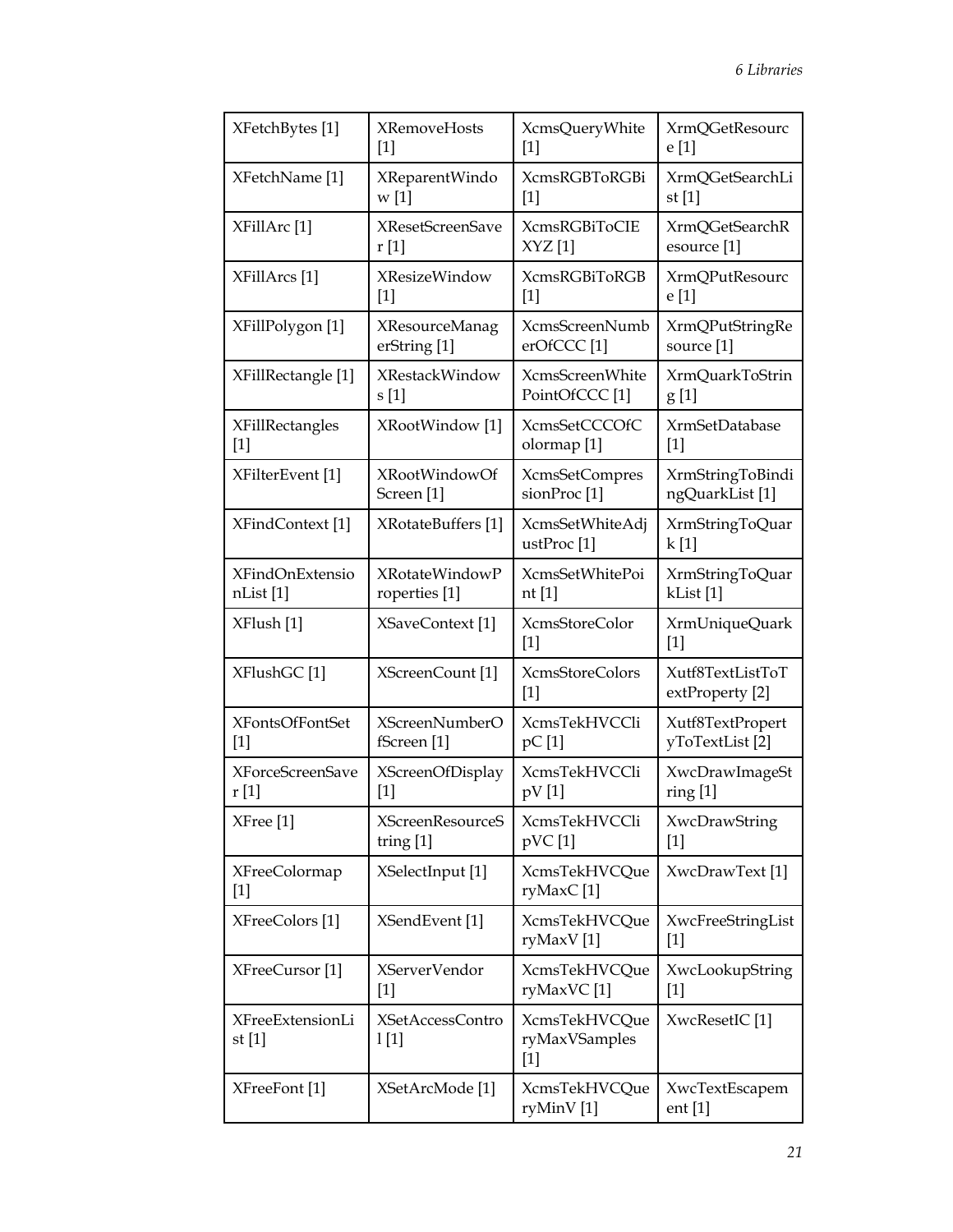<span id="page-21-0"></span>

| XFreeFontInfo [1]      | <b>XSetAuthorizatio</b>        | <b>XcmsTekHVCToC</b>               | <b>XwcTextExtents</b>                    |
|------------------------|--------------------------------|------------------------------------|------------------------------------------|
|                        | n[1]                           | I EuvY[1]                          | 1                                        |
| <b>XFreeFontNames</b>  | <b>XSetBackground</b>          | <b>XcmsTekHVCWh</b>                | XwcTextListToTe                          |
| $[1]$                  | $[1]$                          | iteShiftColors [1]                 | xtProperty [1]                           |
| XFreeFontPath [1]      | XSetClassHint [1]              | XcmsVisualOfCC<br>C[1]             | <b>XwcTextPerCharE</b><br>xtents $[1]$   |
| XFreeFontSet [1]       | XSetClipMask [1]               | <b>XkbAllocClientM</b><br>ap[1]    | <b>XwcTextProperty</b><br>ToTextList [1] |
| XFreeGC[1]             | <b>XSetClipOrigin</b><br>$[1]$ | <b>XkbAllocCompat</b><br>Map $[1]$ |                                          |
| <b>XFreeModifierma</b> | <b>XSetClipRectangl</b>        | XkbAllocControls                   |                                          |
| p[1]                   | $\operatorname{es}[1]$         | [1]                                |                                          |

*Referenced Specification(s)* 

**[1].** [X11 C Library](#page-0-0)

**[2].** [this specification](#page-0-0)

An LSB conforming implementation shall provide the generic data interfaces for X Windows System Interface specified in [Table 6-3,](#page-21-0) with the full mandatory functionality as described in the referenced underlying specification.

#### **Table 6-3 libX11 - X Windows System Interface Data Interfaces**

| <b>XSetAfterFunctio</b> | XSynchronize [1] |  |
|-------------------------|------------------|--|
| $\lfloor n \rfloor$     |                  |  |

*Referenced Specification(s)* 

**[1].** [X11 C Library](#page-0-0)

### **6.2 Data Definitions for libX11**

This section defines global identifiers and their values that are associated with interfaces contained in libX11. These definitions are organized into groups that correspond to system headers. This convention is used as a convenience for the reader, and does not imply the existence of these headers, or their content.

These definitions are intended to supplement those provided in the referenced underlying specifications.

This specification uses ISO/IEC 9899 C Language as the reference programming language, and data definitions are specified in ISO C format. The C language is used here as a convenient notation. Using a C language description of these data objects does not preclude their use by other programming languages.

## **6.2.1 X11/X.h**

typedef unsigned long int XID; typedef unsigned long int Atom; typedef unsigned long int VisualID; typedef unsigned long int Time; typedef XID Window;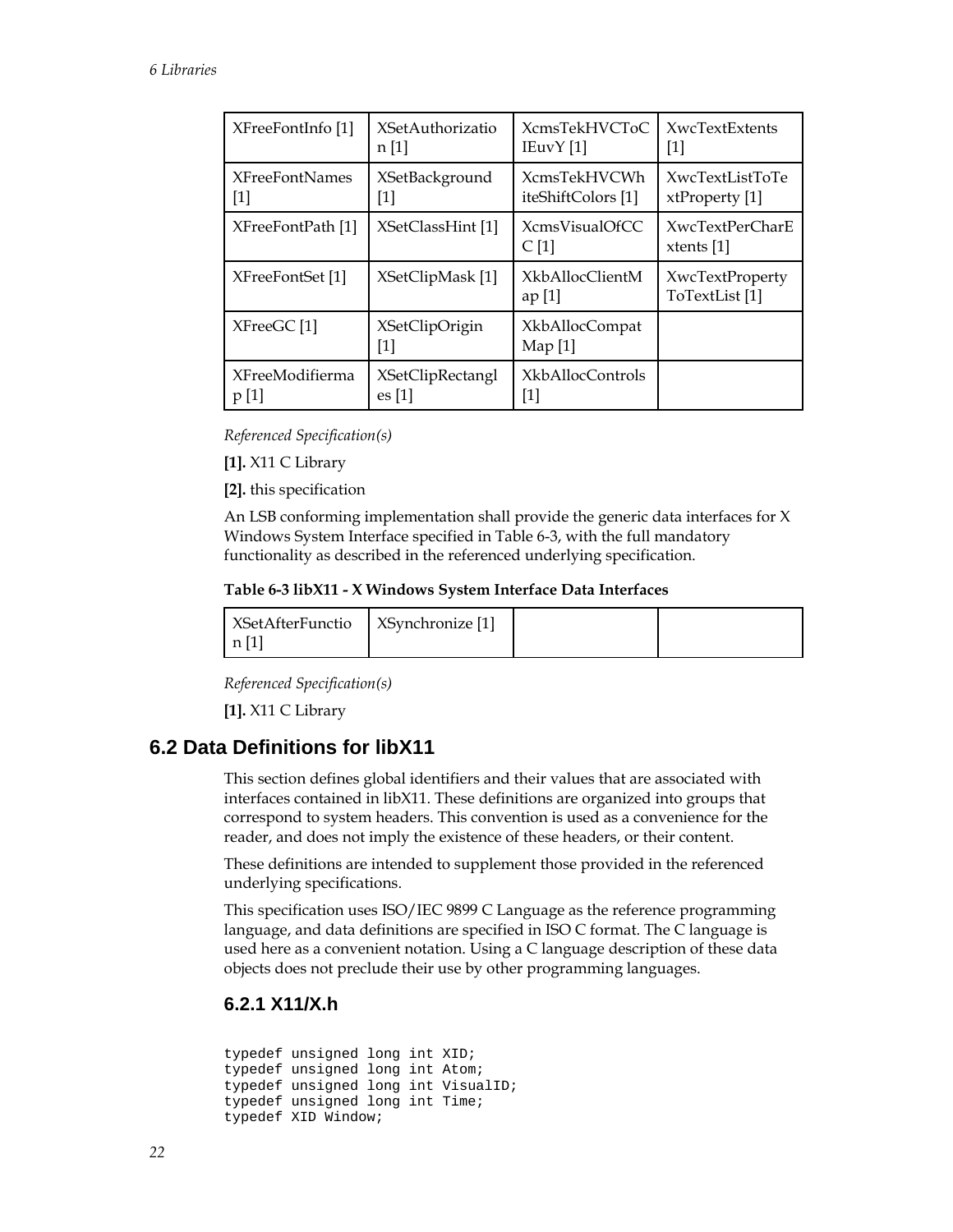```
typedef XID Font; 
typedef XID Pixmap; 
typedef unsigned char KeyCode; 
typedef XID Drawable; 
typedef XID Cursor; 
typedef XID Colormap; 
typedef XID GContext; 
typedef XID KeySym; 
#define AllTemporary 0L 
#define AnyButton 0L 
#define AnyKey 0L 
#define AnyPropertyType 0L 
#define CopyFromParent 0L 
#define CurrentTime 0L 
#define NoSymbol
#define None 0L 
#define PointerWindow 0L 
#define InputFocus 1L 
#define ParentRelative 1L 
#define PointerRoot 1L 
#define KeyPressMask (1L<<0) 
#define KeyReleaseMask (1L<<1) 
#define Button3MotionMask (1L<<10) 
#define Button4MotionMask (1L<<11) 
#define Button5MotionMask (1L<<12) 
#define ButtonMotionMask (1L<<13) 
#define KeymapStateMask (1L<<14) 
#define ExposureMask (1L<<15) 
#define VisibilityChangeMask (1L<<16) 
#define StructureNotifyMask (1L<<17) 
#define ResizeRedirectMask
#define SubstructureNotifyMask (1L<<19) 
#define ButtonPressMask (1L<<2) 
#define SubstructureRedirectMask (1L<<20) 
#define FocusChangeMask (1L<<21) 
#define PropertyChangeMask
#define ColormapChangeMask (1L<<23) 
#define ButtonReleaseMask (1L<<3) 
#define EnterWindowMask (1L<<4) 
#define LeaveWindowMask (1L<<5) 
#define PointerMotionMask (1L<<6) 
#define PointerMotionHintMask
#define Button1MotionMask (1L<<8) 
#define Button2MotionMask (1L<<9) 
#define NoEventMask 0L 
#define FocusOut 10 
#define KeymapNotify 11 
#define Expose 12 
#define GraphicsExpose 13 
#define NoExpose 14 
#define VisibilityNotify 15 
#define CreateNotify 16 
#define DestroyNotify 17 
#define UnmapNotify 18 
#define MapNotify 19 
#define KeyPress 2 
#define MapRequest 20 
#define ReparentNotify 21 
#define ConfigureNotify 22 
#define ConfigureRequest 23 
#define GravityNotify 24 
#define ResizeRequest 25
```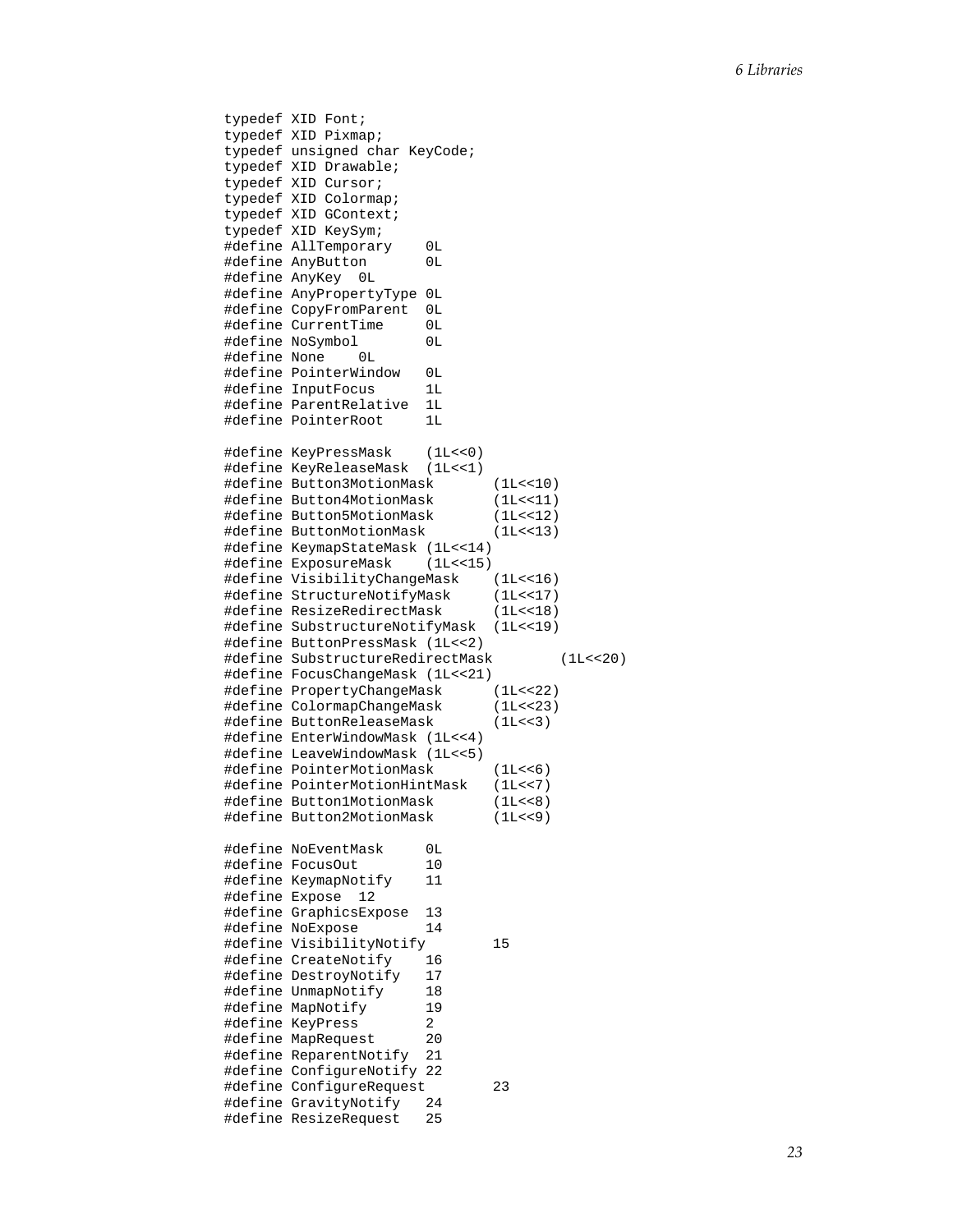| #define | CirculateNotify        | 26       |    |
|---------|------------------------|----------|----|
| #define | CirculateRequest       |          | 27 |
| #define | PropertyNotify         | 28       |    |
| #define | SelectionClear         | 29       |    |
| #define | KeyRelease             | 3        |    |
| #define | SelectionRequest       |          | 30 |
| #define | SelectionNotify        | 31       |    |
| #define | ColormapNotify         | 32       |    |
| #define | ClientMessage          | 33       |    |
| #define | MappingNotify          | 34       |    |
| #define | LASTEvent              | 35       |    |
| #define | ButtonPress            | 4        |    |
| #define | ButtonRelease          | 5        |    |
| #define | MotionNotify           | 6        |    |
|         |                        | 7        |    |
| #define | EnterNotify            |          |    |
| #define | LeaveNotify            | 8        |    |
| #define | FocusIn<br>9           |          |    |
|         |                        |          |    |
| #define | ShiftMask              | (1 < 0)  |    |
| #define | LockMask               | (1 < 1)  |    |
| #define | ControlMask            | (1 < 2)  |    |
| #define | ModlMask               | (1 < 3)  |    |
| #define | Mod2Mask               | (1 < 4)  |    |
| #define | Mod3Mask               | (1 < 5)  |    |
| #define | Mod4Mask               | (1 < 6)  |    |
| #define | Mod5Mask               | (1 < 7)  |    |
|         |                        |          |    |
| #define | ShiftMapIndex          | 0        |    |
| #define | LockMapIndex           | 1        |    |
| #define | ControlMapIndex        | 2        |    |
| #define |                        | 3        |    |
|         | Mod1MapIndex           |          |    |
| #define | Mod2MapIndex           | 4        |    |
| #define | Mod3MapIndex           | 5        |    |
| #define | Mod4MapIndex           | 6        |    |
| #define | Mod5MapIndex           | 7        |    |
|         |                        |          |    |
| #define | Button3Mask            | (1<10)   |    |
| #define | Button4Mask            | (1 < 11) |    |
| #define | Button5Mask            | (1 < 12) |    |
| #define | AnyModifier            | (1 < 15) |    |
| #define | <b>Button1Mask</b>     | (1 < 8)  |    |
| #define | Button2Mask            | (1 < 9)  |    |
|         |                        |          |    |
| #define | Button1<br>1           |          |    |
| #define | Button2<br>2           |          |    |
| #define | 3<br>Button3           |          |    |
| #define | Button4<br>4           |          |    |
| #define | Button5<br>5           |          |    |
|         |                        |          |    |
| #define |                        | 0        |    |
|         | NotifyNormal           |          |    |
| #define | NotifyGrab             | 1        |    |
| #define | NotifyHint             | 1        |    |
| #define | NotifyUngrab           | 2        |    |
| #define | NotifyWhileGrabbed     |          | 3  |
|         |                        |          |    |
| #define | NotifyAncestor         | 0        |    |
| #define | NotifyVirtual          | 1        |    |
| #define | NotifyInferior         | 2        |    |
| #define | NotifyNonlinear        | 3        |    |
| #define | NotifyNonlinearVirtual |          | 4  |
| #define | NotifyPointer          | 5        |    |
| #define | NotifyPointerRoot      |          | 6  |
| #define | NotifyDetailNone       |          | 7  |
|         |                        |          |    |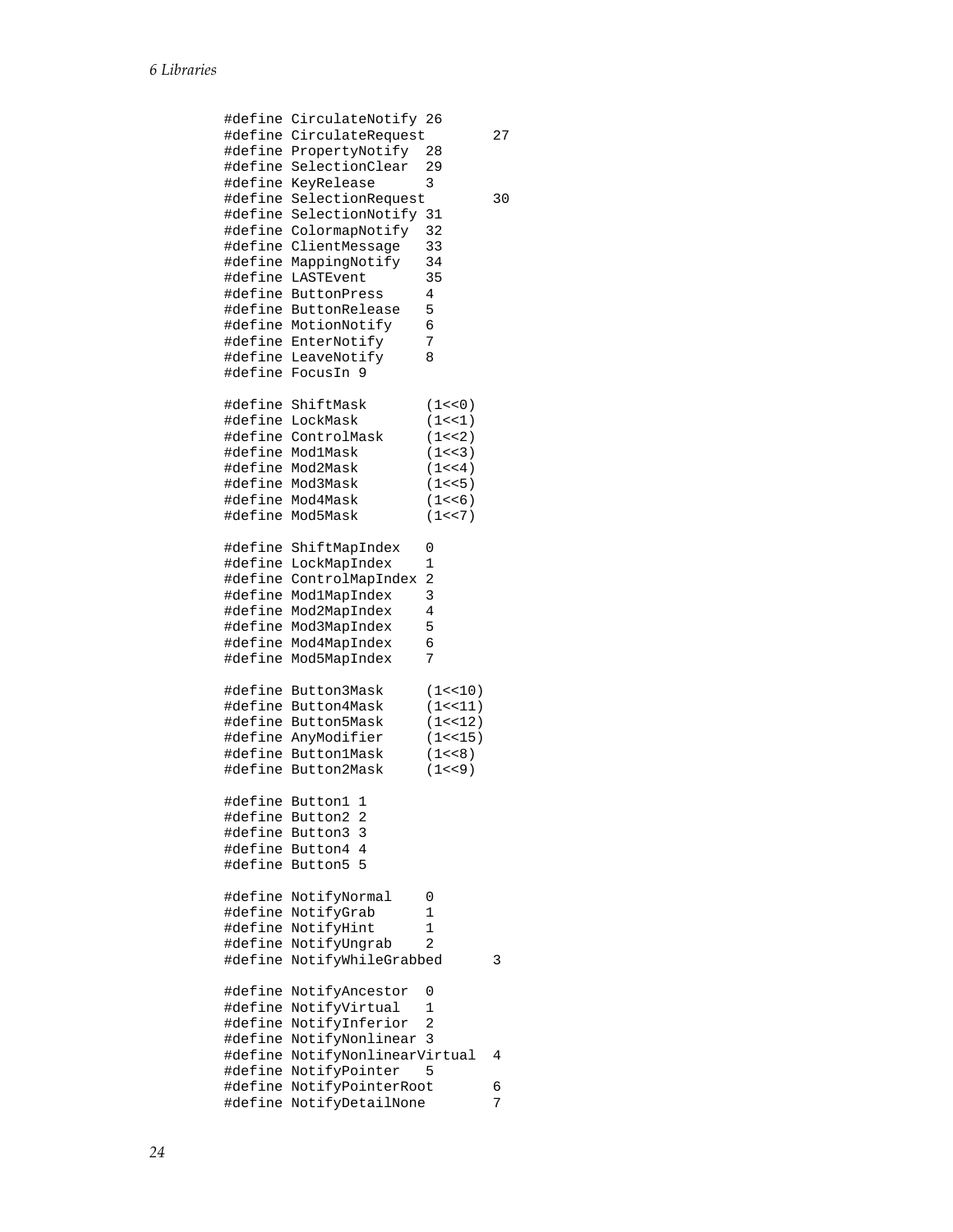```
#define VisibilityUnobscured 0 
#define VisibilityPartiallyObscured 1 
#define VisibilityFullyObscured 2 
#define PlaceOnTop 0 
#define PlaceOnBottom 1 
#define FamilyInternet 0<br>#define FamilyDECnet 1
#define FamilyDECnet 1 
#define FamilyChaos 2 
#define PropModeReplace 0 
#define PropertyNewValue 0 
#define PropertyDelete 1 
#define ColormapUninstalled 0
#define ColormapInstalled 1
#define GrabModeSync 0 
#define GrabModeAsync 1 
#define GrabSuccess 0 
#define AlreadyGrabbed 1 
#define GrabInvalidTime 2 
#define GrabNotViewable 3 
#define GrabFrozen 4 
#define AsyncPointer 0 
#define SyncPointer 1<br>#define ReplayPointer 2
#define ReplayPointer 2 
#define AsyncKeyboard 3 
#define SyncKeyboard 4 
#define ReplayKeyboard 5<br>#define AsyncBoth 6
#define AsyncBoth 6<br>#define SyncBoth 7
#define SyncBoth 7 
#define RevertToNone (int)None 
#define RevertToPointerRoot (int)PointerRoot 
#define RevertToParent 2 
#define Success 0 
#define BadRequest 1 
#define BadAccess 10 
#define BadAlloc 11 
#define BadColor 12 
#define FirstExtensionError 128 
#define BadGC 13 
#define BadIDChoice 14 
#define BadName 15 
#define BadLength 16 
#define BadImplementation 17 
#define BadValue 2
#define LastExtensionError 255 
#define BadWindow 3 
#define BadPixmap 4 
#define BadAtom 5 
#define BadCursor 6 
#define BadFont 7 
#define BadMatch 8 
#define BadDrawable 9 
#define CWX (1<<0) 
#define InputOutput 1<br>#define InputOnly 2
#define InputOnly 2
```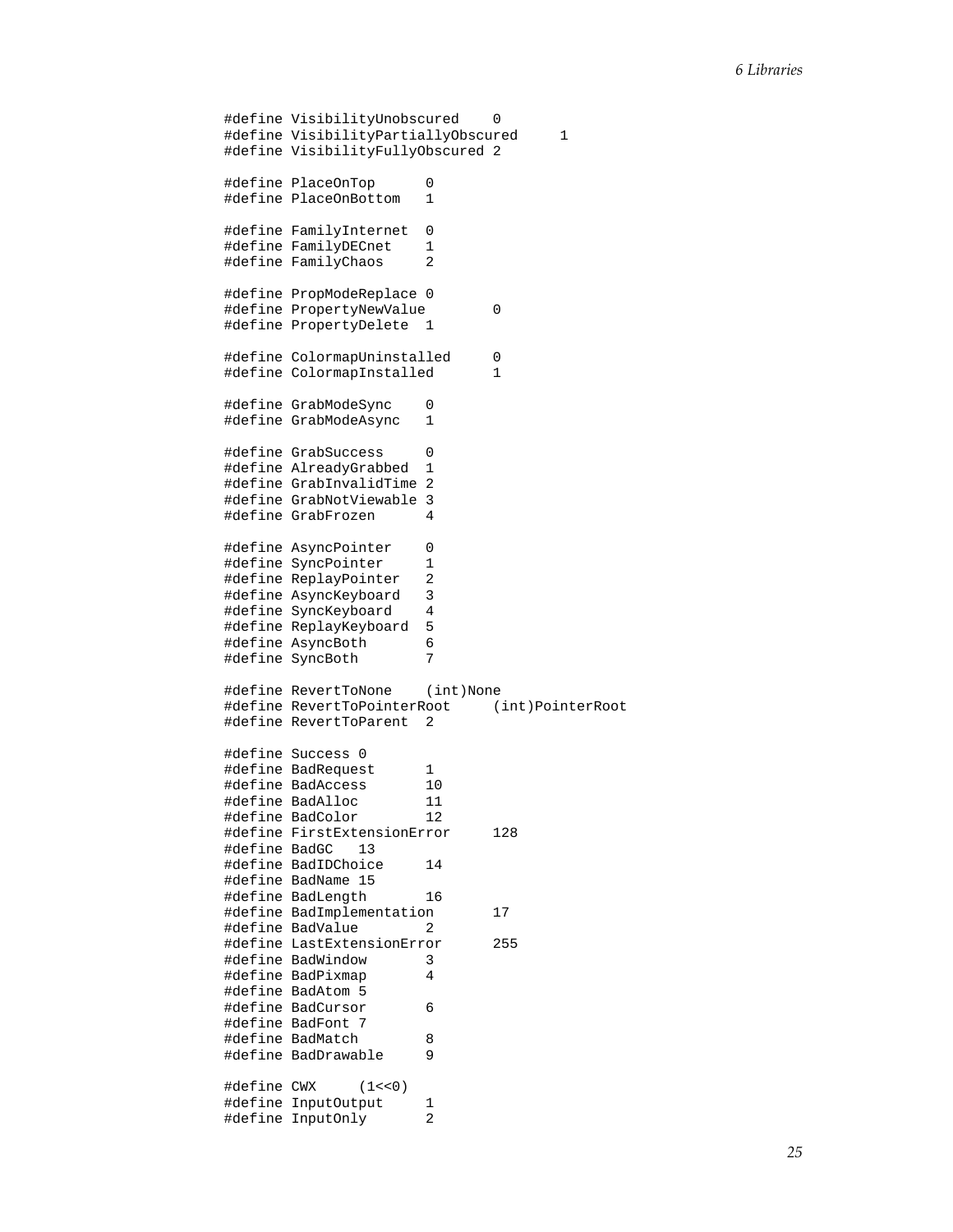```
#define CWBackPixmap (1L<<0) 
#define CWBackPixel (1L<<1) 
#define CWSaveUnder (1L<<10) 
#define CWEventMask (1L<<11) 
#define CWDontPropagate (1L<<12) 
#define CWColormap (1L<<13) 
#define CWCursor
#define CWBorderPixmap (1L<<2) 
#define CWBorderPixel (1L<<3) 
#define CWBitGravity (1L<<4) 
#define CWWinGravity (1L<<5) 
#define CWBackingStore (1L<<6) 
#define CWBackingPlanes (1L<<7) 
#define CWBackingPixel (1L<<8) 
#define CWOverrideRedirect
#define CWY (1<<1) 
#define CWWidth (1<<2) 
#define CWHeight (1<<3) 
#define CWBorderWidth (1<<4) 
#define CWSibling (1<<5) 
#define CWStackMode (1<<6) 
#define ForgetGravity 0 
#define UnmapGravity 0 
#define NorthWestGravity 1
#define StaticGravity 10<br>#define NorthGravity 2
#define NorthGravity 2 
#define NorthEastGravity 3 
#define WestGravity 4 
#define CenterGravity 5 
#define EastGravity 6 
#define SouthWestGravity 7 
#define SouthGravity 8 
#define SouthEastGravity 9 
#define NotUseful 0 
#define WhenMapped 1
#define Always 2 
#define IsUnmapped 0 
#define IsUnviewable 1 
#define IsViewable 2 
#define SetModeInsert 0 
#define SetModeDelete 1 
#define DestroyAll 0 
#define RetainPermanent 1 
#define RetainTemporary 2 
#define Above 0 
#define Below 1 
#define TopIf 2 
#define BottomIf 3 
#define RaiseLowest 0 
#define LowerHighest 1 
#define PropModePrepend 1 
#define PropModeAppend 2 
#define GXclear 0x0
```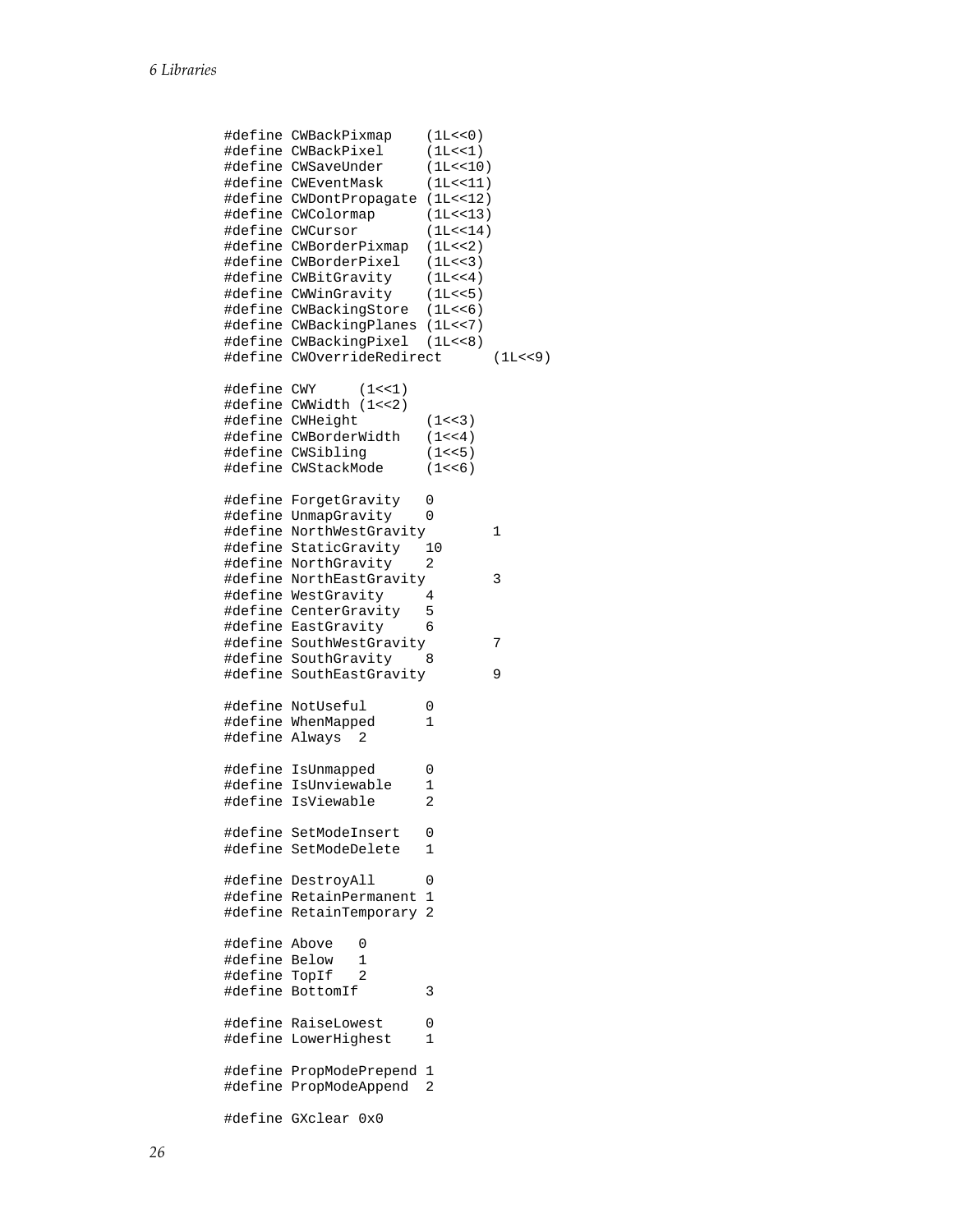```
#define GXand 0x1 
#define GXandReverse 0x2 
#define GXcopy 0x3 
#define GXandInverted 0x4
#define GXnoop 0x5 
.<br>#define GXxor 0x6<br>#define GXor 0x7
#define GXor 0x7 
#define GXnor
#define GXequiv 0x9 
#define GXinvert 0xa 
#define GXorReverse 0xb 
#define GXcopyInverted 0xc 
#define GXorInverted 0xd 
#define GXnand 0xe 
#define GXset
#define LineSolid 0 
#define LineOnOffDash 1 
#define LineDoubleDash 2 
#define CapNotLast 0 
#define CapButt 1 
#define CapRound 2 
#define CapProjecting 3 
#define JoinMiter 0 
#define JoinRound 1<br>#define JoinBevel 2
#define JoinBevel 2 
#define FillSolid 0 
#define FillTiled 1 
#define FillStippled 2 
#define FillOpaqueStippled 3 
#define EvenOddRule 0<br>#define WindingRule 1
#define WindingRule 1 
#define ClipByChildren 0 
#define IncludeInferiors 1 
#define Unsorted 0 
#define XYBitmap 0 
#define YSorted 1 
#define YXSorted 2 
#define YXBanded 3 
#define CoordModeOrigin 0 
#define CoordModePrevious 1 
#define Complex 0 
#define Nonconvex 1 
#define Convex 2 
#define ArcChord 0 
#define ArcPieSlice 1 
#define GCFunction (1L<<0) 
#define GCPlaneMask (1L<<1) 
#define GCTile (1L<<10) 
#define GCStipple (1L<<11) 
#define GCTileStipXOrigin (1L<<12) 
#define GCTileStipYOrigin
#define GCFont (1L<<14) 
#define GCSubwindowMode (1L<<15)
```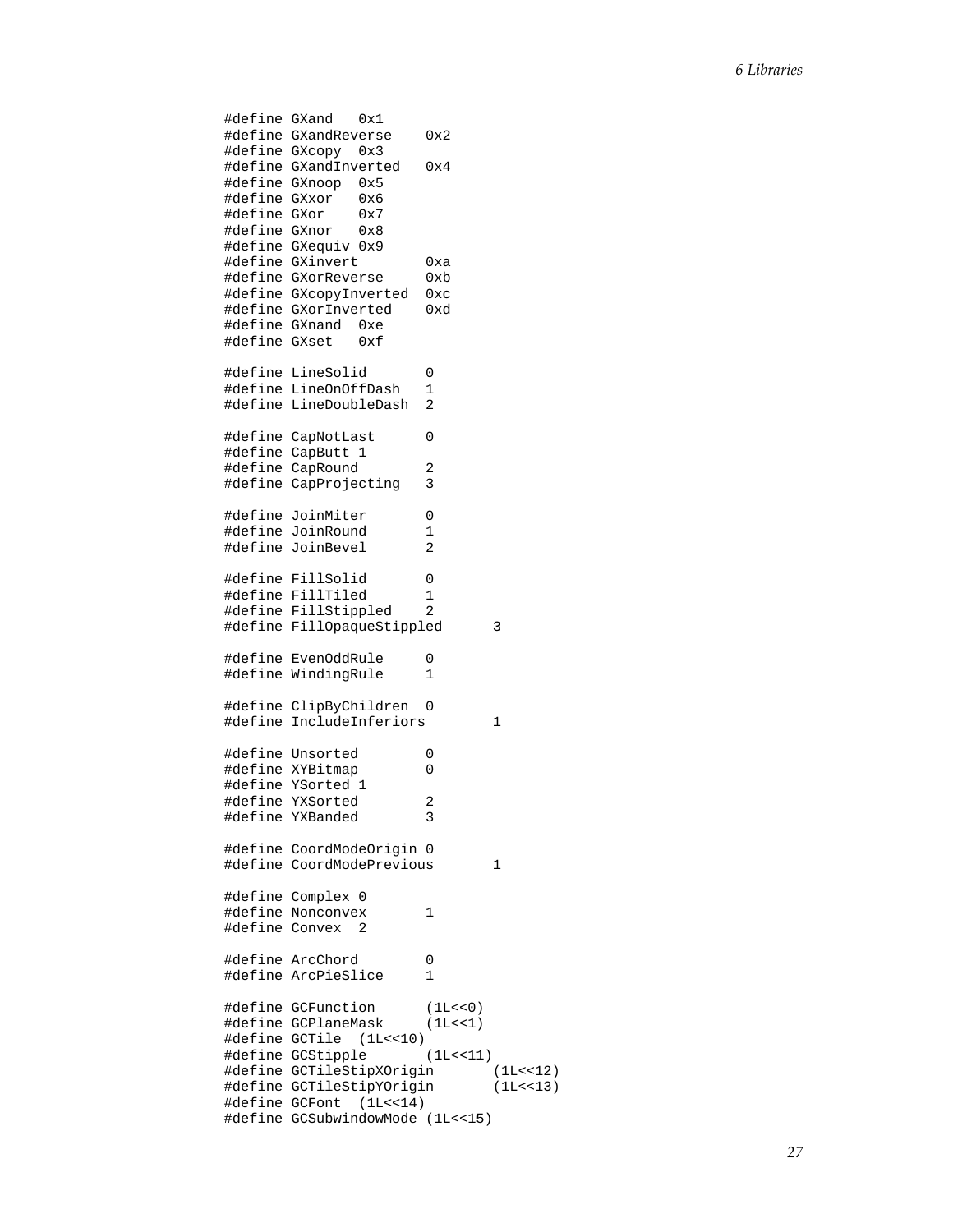```
#define GCGraphicsExposures (1L<<16) 
#define GCClipXOrigin (1L<<17) 
#define GCClipYOrigin (1L<<18) 
#define GCClipMask (1L<<19) 
#define GCForeground (1L<<2) 
#define GCDashOffset (1L<<20) 
#define GCDashList (1L<<21) 
#define GCArcMode
#define GCBackground (1L<<3) 
#define GCLineWidth
#define GCLineStyle (1L<<5) 
#define GCCapStyle
#define GCJoinStyle (1L<<7) 
#define GCFillStyle (1L<<8) 
#define GCFillRule (11<br>#define GCLastBit (22)
#define GCLastBit 22 
#define FontChange 255 
#define FontLeftToRight 0 
#define FontRightToLeft 1 
#define XYPixmap 1 
#define ZPixmap 2 
#define AllocNone 0 
#define AllocAll 1 
#define DoRed (1<<0) 
#define DoGreen (1<<1) 
#define DoBlue (1<<2) 
#define CursorShape 0 
#define TileShape 1 
#define StippleShape 2 
#define AutoRepeatModeOff 0
#define LedModeOff 0
#define AutoRepeatModeOn 1
#define LedModeOn 1
#define AutoRepeatModeDefault 2
#define KBKeyClickPercent (1L<<0) 
#define KBBellPercent (1L<<1) 
#define KBBellPitch (1L<<2) 
#define KBBellDuration (1L<<3) 
#define KBLed (1L<<4) 
#define KBLedMode (1L<<5) 
#define KBKey (1L<<6) 
#define KBAutoRepeatMode (1L<<7) 
#define MappingModifier 0 
#define MappingSuccess 0 
#define MappingBusy 1 
#define MappingKeyboard 1 
#define MappingFailed 2 
#define MappingPointer 2 
#define DisableScreenInterval 0 
#define DisableScreenSaver 0 
#define DontAllowExposures 0 
#define DontPreferBlanking 0 
#define AllowExposures 1 
#define PreferBlanking 1 
#define DefaultBlanking 2 
#define DefaultExposures 2
```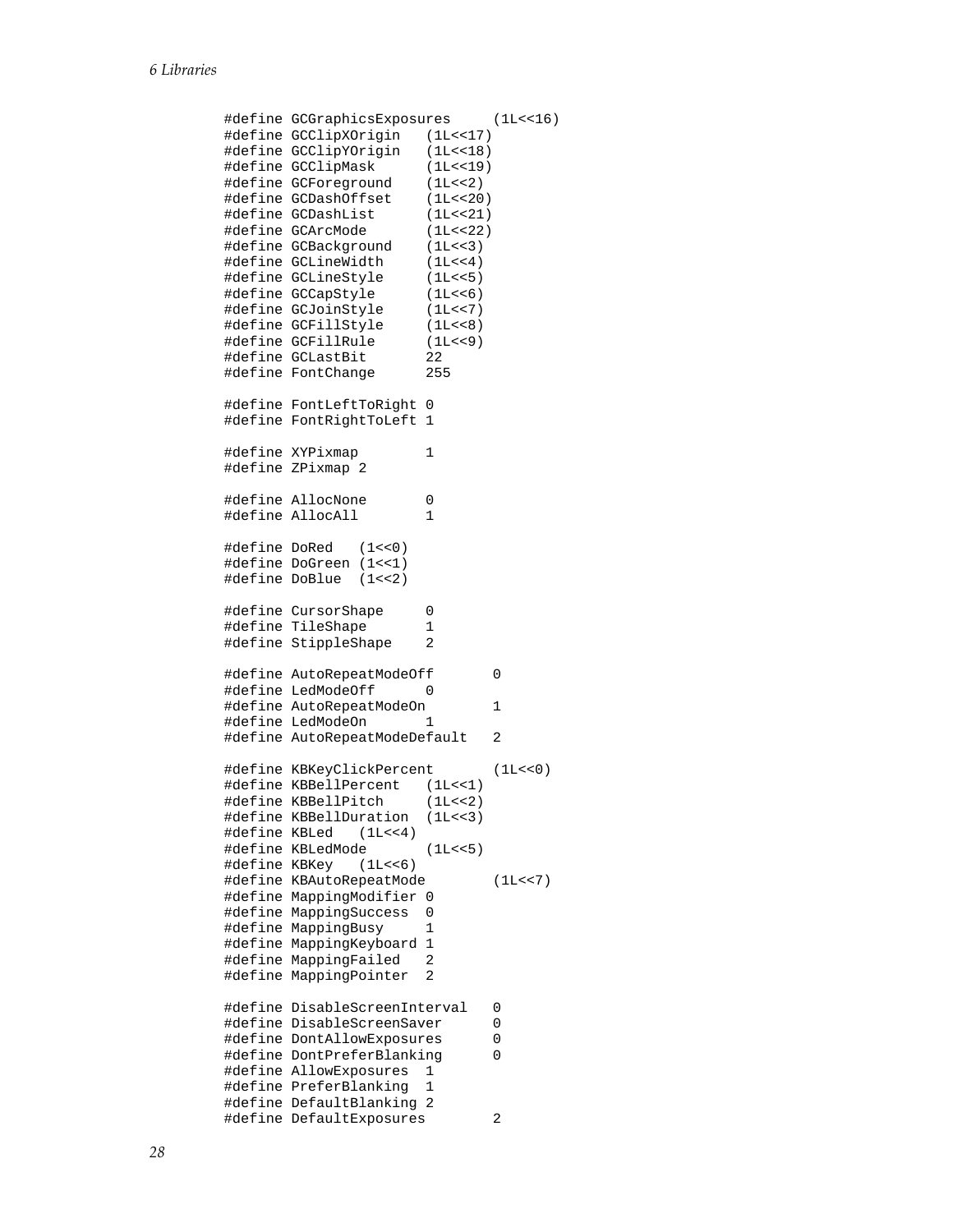```
#define ScreenSaverReset 0 
#define ScreenSaverActive 1 
#define HostInsert 0 
#define HostDelete 1 
#define DisableAccess 0 
#define EnableAccess 1 
#define StaticGray 0 
#define GrayScale 1 
#define StaticColor 2 
#define PseudoColor 3 
#define TrueColor 4 
#define DirectColor 5 
#define LSBFirst 0 
#define MSBFirst 1
```
## **6.2.2 X11/Xauth.h**

```
typedef struct xauth 
{ 
   unsigned short family; 
   unsigned short address_length; 
   char *address; 
   unsigned short number_length; 
   char *number; 
   unsigned short name_length; 
   char *name; 
   unsigned short data_length; 
   char *data; 
} 
Xauth;
```
# **6.2.3 X11/Xcms.h**

```
typedef struct _XcmsFunctionSet 
{ 
   XcmsColorSpace **DDColorSpaces; 
   XcmsScreenInitProc screenInitProc; 
   XcmsScreenFreeProc screenFreeProc; 
} 
XcmsFunctionSet; 
typedef unsigned long int XcmsColorFormat; 
typedef double XcmsFloat; 
typedef struct 
{ 
   unsigned short red; 
   unsigned short green; 
   unsigned short blue; 
} 
XcmsRGB; 
typedef struct 
{ 
   XcmsFloat red; 
   XcmsFloat green; 
   XcmsFloat blue; 
} 
XcmsRGBi;
```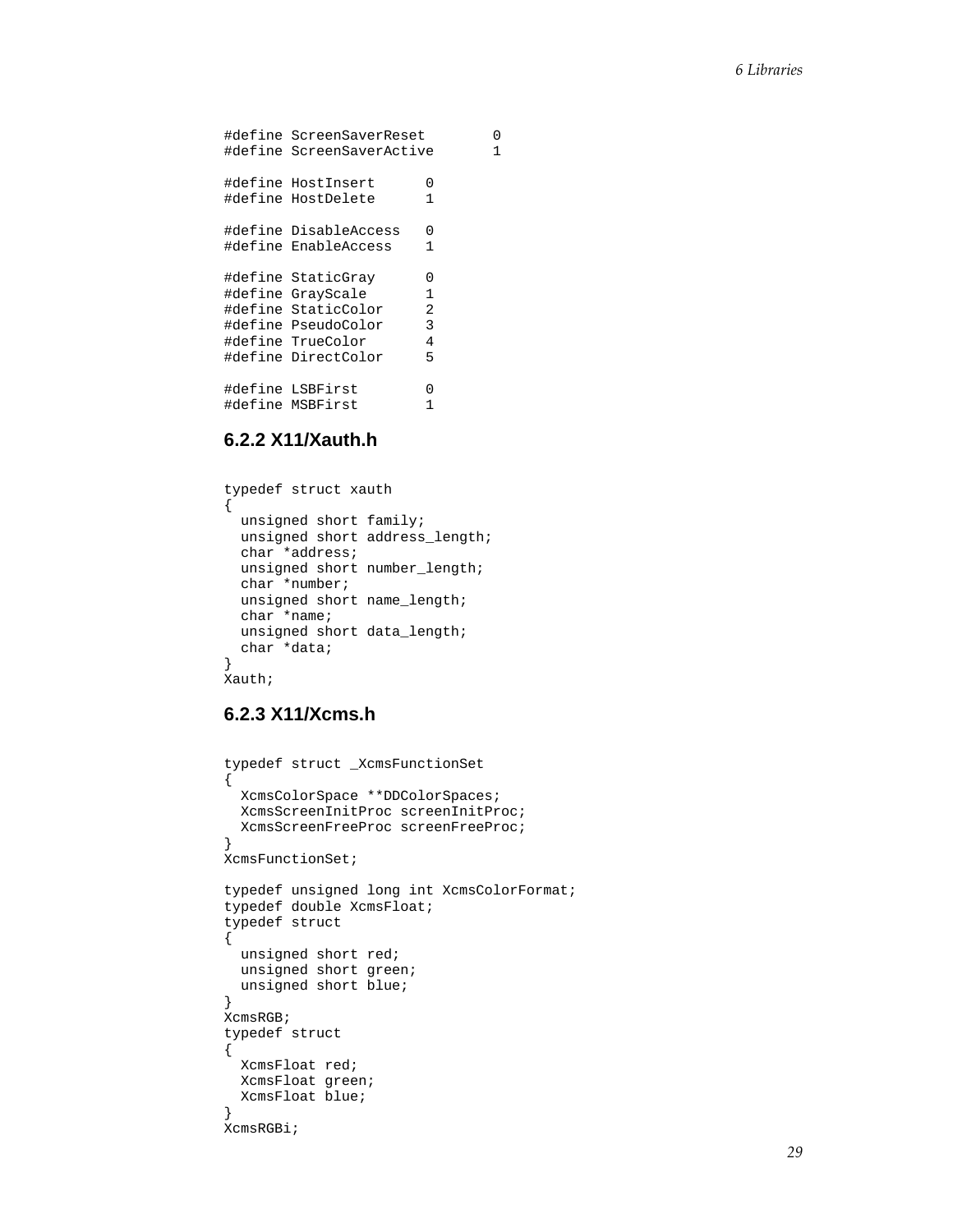```
typedef struct 
{ 
   XcmsFloat X; 
   XcmsFloat Y; 
   XcmsFloat Z; 
} 
XcmsCIEXYZ; 
typedef struct 
{ 
   XcmsFloat u_prime; 
   XcmsFloat v_prime; 
   XcmsFloat Y; 
} 
XcmsCIEuvY; 
typedef struct 
{ 
   XcmsFloat x; 
   XcmsFloat y; 
   XcmsFloat Y; 
} 
XcmsCIExyY; 
typedef struct 
{ 
   XcmsFloat L_star; 
   XcmsFloat a_star; 
   XcmsFloat b_star; 
} 
XcmsCIELab; 
typedef struct 
{ 
   XcmsFloat L_star; 
   XcmsFloat u_star; 
   XcmsFloat v_star; 
} 
XcmsCIELuv; 
typedef struct 
{ 
   XcmsFloat H; 
   XcmsFloat V; 
   XcmsFloat C; 
} 
XcmsTekHVC; 
typedef struct 
{ 
   XcmsFloat pad0; 
   XcmsFloat pad1; 
   XcmsFloat pad2; 
   XcmsFloat pad3; 
} 
XcmsPad; 
typedef union 
{ 
   XcmsRGB RGB; 
   XcmsRGBi RGBi; 
   XcmsCIEXYZ CIEXYZ; 
   XcmsCIEuvY CIEuvY; 
   XcmsCIExyY CIExyY; 
   XcmsCIELab CIELab; 
   XcmsCIELuv CIELuv; 
   XcmsTekHVC TekHVC; 
   XcmsPad Pad; 
} 
XcmsColor;
```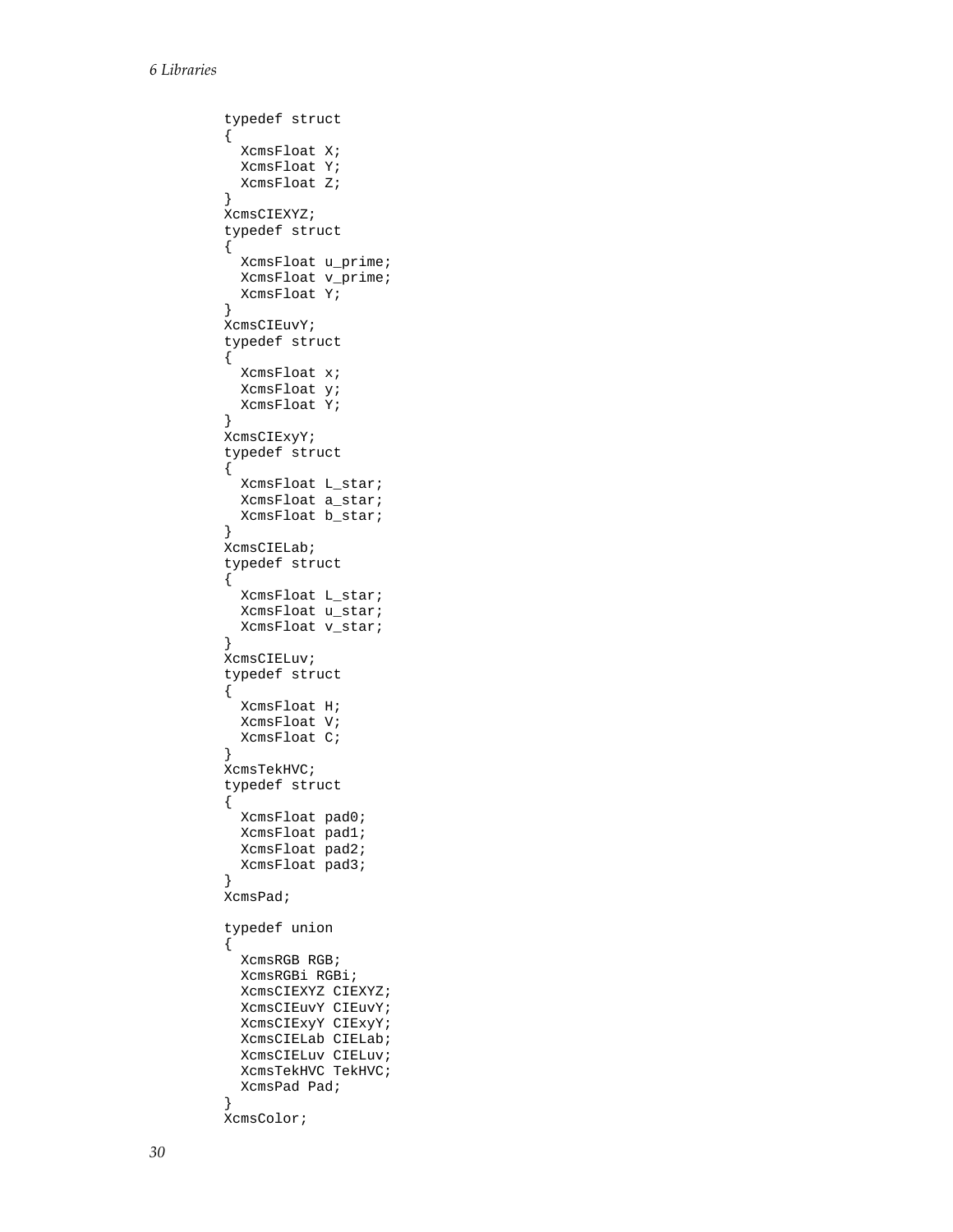```
typedef struct _XcmsPerScrnInfo 
{ 
   XcmsColor screenWhitePt; 
   XPointer functionSet; 
   XPointer screenData; 
   unsigned char state; 
   char pad[1]; 
} 
XcmsPerScrnInfo; 
typedef int (*XcmsCompressionProc) (void); 
typedef int (*XcmsWhiteAdjustProc) (void); 
typedef int (*XcmsScreenInitProc) (void); 
typedef void (*XcmsScreenFreeProc) (void); 
typedef int (*XcmsConversionProc) (void); 
typedef int (*XcmsParseStringProc) (void); 
typedef struct _XcmsCCC 
{ 
   Display *dpy; 
   int screenNumber; 
   Visual *visual; 
   XcmsColor clientWhitePt; 
   XcmsCompressionProc gamutCompProc; 
   XPointer gamutCompClientData; 
   XcmsWhiteAdjustProc whitePtAdjProc; 
   XPointer whitePtAdjClientData; 
  XcmsPerScrnInfo *pPerScrnInfo; 
} 
  *XcmsCCC; 
typedef XcmsConversionProc *XcmsFuncListPtr; 
typedef struct _XcmsColorSpace 
{ 
   char *prefix; 
   XcmsColorFormat id; 
   XcmsParseStringProc parseString; 
   XcmsFuncListPtr to_CIEXYZ; 
   XcmsFuncListPtr from_CIEXYZ; 
   int inverse_flag; 
} 
XcmsColorSpace;
```
## **6.2.4 X11/Xlib.h**

```
struct _XDisplay; 
typedef struct XColor; 
typedef void *XVaNestedList; 
typedef int (*XErrorHandler) (void); 
typedef int (*XIOErrorHandler) (void); 
typedef void (*XConnectionWatchProc) (void); 
typedef char *XPointer; 
typedef struct _XExtData 
{ 
  int number; 
  struct _XExtData *next; 
   int (*free_private) (struct _XExtData * extension); 
  XPointer private_data; 
}
```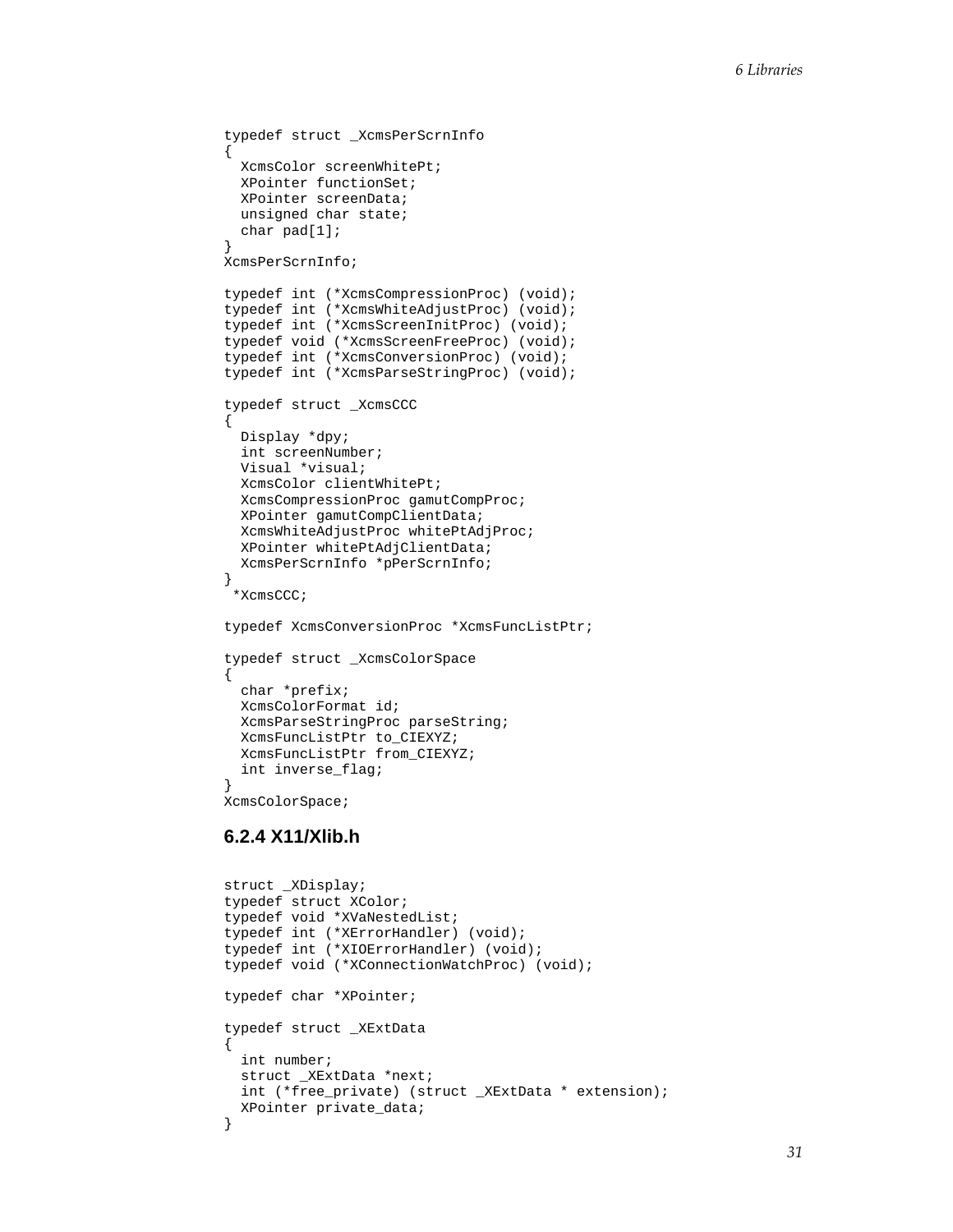```
XExtData; 
typedef struct XExtCodes; 
typedef struct XPixmapFormatValues; 
typedef struct XGCValues; 
typedef struct _XGC *GC; 
typedef struct Visual; 
typedef struct Depth; 
typedef struct Screen; 
typedef struct ScreenFormat; 
typedef struct XSetWindowAttributes; 
typedef struct XWindowAttributes; 
typedef struct XHostAddress; 
typedef struct _XImage 
{ 
   int width; 
   int height; 
   int xoffset; 
   int format; 
   char *data; 
   int byte_order; 
   int bitmap_unit; 
   int bitmap_bit_order; 
   int bitmap_pad; 
   int depth; 
   int bytes_per_line; 
   int bits_per_pixel; 
   unsigned long int red_mask; 
   unsigned long int green_mask; 
   unsigned long int blue_mask; 
   XPointer obdata; 
   struct funcs f; 
} 
XImage; 
typedef struct XWindowChanges; 
typedef struct XSegment; 
typedef struct XPoint; 
typedef struct XRectangle; 
typedef struct XArc; 
typedef struct XKeyboardControl; 
typedef struct XKeyboardState; 
typedef struct XTimeCoord; 
typedef struct XModifierKeymap; 
typedef struct _XDisplay Display; 
typedef struct XKeyEvent; 
typedef XKeyEvent XKeyPressedEvent; 
typedef XKeyEvent XKeyReleasedEvent;
```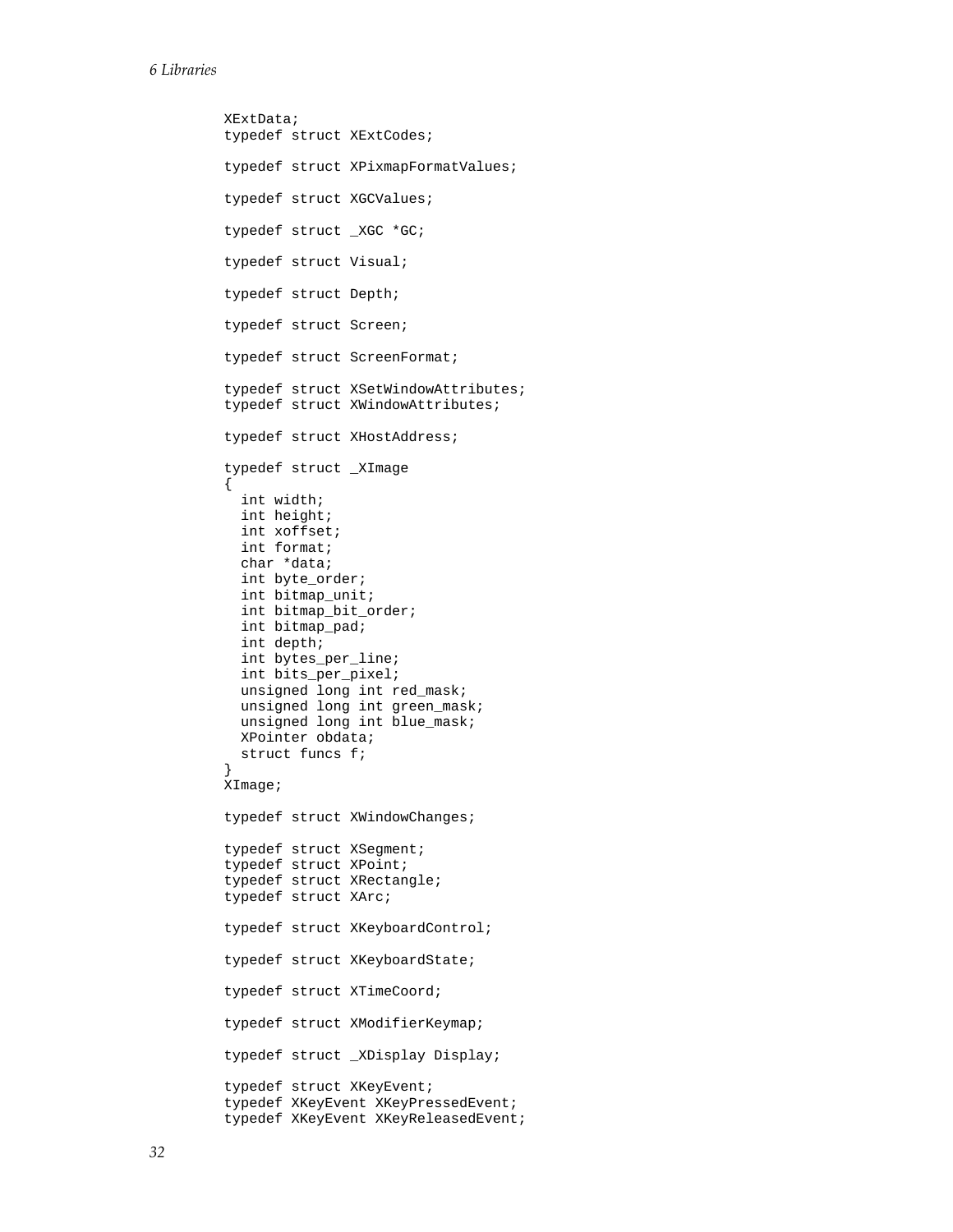```
typedef struct XButtonEvent; 
typedef XButtonEvent XButtonPressedEvent; 
typedef XButtonEvent XButtonReleasedEvent; 
typedef struct XMotionEvent; 
typedef XMotionEvent XPointerMovedEvent; 
typedef struct XCrossingEvent; 
typedef XCrossingEvent XEnterWindowEvent; 
typedef XCrossingEvent XLeaveWindowEvent; 
typedef struct XFocusChangeEvent; 
typedef XFocusChangeEvent XFocusInEvent; 
typedef XFocusChangeEvent XFocusOutEvent; 
typedef struct XKeymapEvent; 
typedef struct XExposeEvent; 
typedef struct XGraphicsExposeEvent; 
typedef struct XNoExposeEvent; 
typedef struct XVisibilityEvent; 
typedef struct XCreateWindowEvent; 
typedef struct XDestroyWindowEvent; 
typedef struct XUnmapEvent; 
typedef struct XMapEvent; 
typedef struct XMapRequestEvent; 
typedef struct XReparentEvent; 
typedef struct XConfigureEvent; 
typedef struct XGravityEvent; 
typedef struct XResizeRequestEvent; 
typedef struct XConfigureRequestEvent; 
typedef struct XCirculateEvent; 
typedef struct XCirculateRequestEvent; 
typedef struct XPropertyEvent; 
typedef struct XSelectionClearEvent; 
typedef struct XSelectionRequestEvent; 
typedef struct XSelectionEvent; 
typedef struct XColormapEvent; 
typedef union XClientMessageEvent; 
typedef struct XMappingEvent; 
typedef struct XErrorEvent; 
typedef struct XAnyEvent; 
typedef union _XEvent 
{ 
   int type; 
  XAnyEvent xany; 
  XKeyEvent xkey; 
  XButtonEvent xbutton; 
   XMotionEvent xmotion; 
   XCrossingEvent xcrossing; 
  XFocusChangeEvent xfocus; 
   XExposeEvent xexpose; 
  XGraphicsExposeEvent xgraphicsexpose; 
   XNoExposeEvent xnoexpose; 
   XVisibilityEvent xvisibility; 
   XCreateWindowEvent xcreatewindow; 
   XDestroyWindowEvent xdestroywindow; 
  XUnmapEvent xunmap; 
   XMapEvent xmap; 
   XMapRequestEvent xmaprequest; 
  XReparentEvent xreparent; 
  XConfigureEvent xconfigure; 
  XGravityEvent xgravity; 
  XResizeRequestEvent xresizerequest; 
   XConfigureRequestEvent xconfigurerequest; 
   XCirculateEvent xcirculate; 
  XCirculateRequestEvent xcirculaterequest; 
   XPropertyEvent xproperty;
```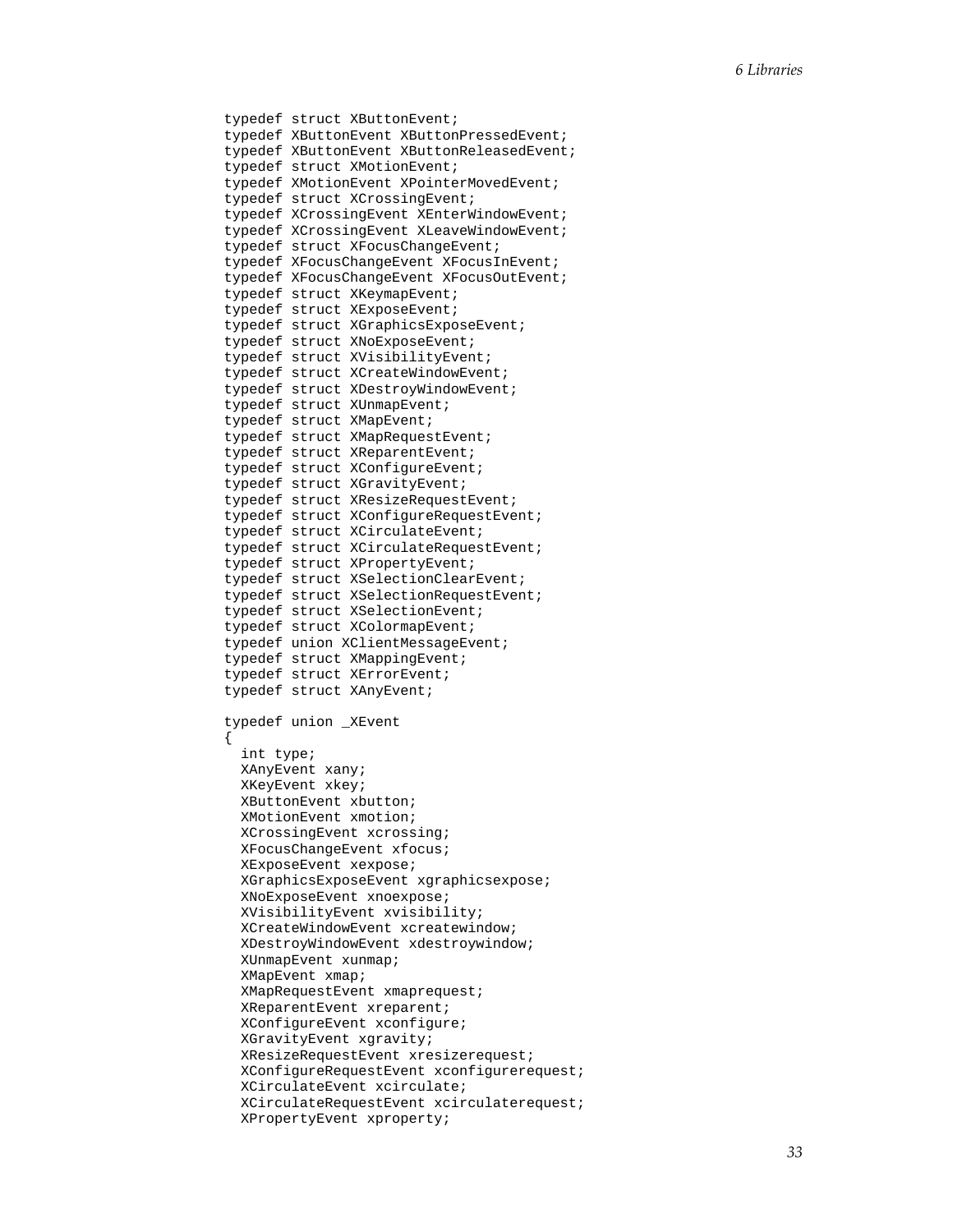```
 XSelectionClearEvent xselectionclear; 
   XSelectionRequestEvent xselectionrequest; 
   XSelectionEvent xselection; 
   XColormapEvent xcolormap; 
   XClientMessageEvent xclient; 
   XMappingEvent xmapping; 
   XErrorEvent xerror; 
   XKeymapEvent xkeymap; 
   long int pad[1]; 
} 
XEvent; 
typedef struct XCharStruct; 
typedef struct XFontProp; 
typedef struct XFontStruct; 
typedef struct XFontSetExtents; 
typedef struct XTextItem; 
typedef struct XChar2b; 
typedef struct XTextItem16; 
typedef union XEDataObject; 
typedef struct _XOM *XOM; 
typedef struct _XOC *XOC; 
typedef struct _XOC *XFontSet; 
typedef struct XmbTextItem; 
typedef struct XwcTextItem; 
typedef struct _XIM *XIM; 
typedef struct _XIC *XIC; 
typedef void (*XIDProc) (void);
```
### **6.2.5 X11/Xutil.h**

```
typedef struct XSizeHints; 
typedef struct XWMHints; 
typedef struct XTextProperty; 
typedef struct XIconSize; 
typedef struct XClassHint; 
typedef struct _XComposeStatus 
{ 
   XPointer compose_ptr; 
   int chars_matched; 
} 
XComposeStatus; 
typedef struct _XRegion *Region; 
typedef struct XVisualInfo; 
typedef struct XStandardColormap; 
typedef int XContext; 
typedef enum XICCEncodingStyle;
```
# **6.3 Interface Definitions for libX11**

The following interfaces are included in libX11 and are defined by this specification. Unless otherwise noted, these interfaces shall be included in the source standard.

Other interfaces listed above for libX11 shall behave as described in the referenced base document.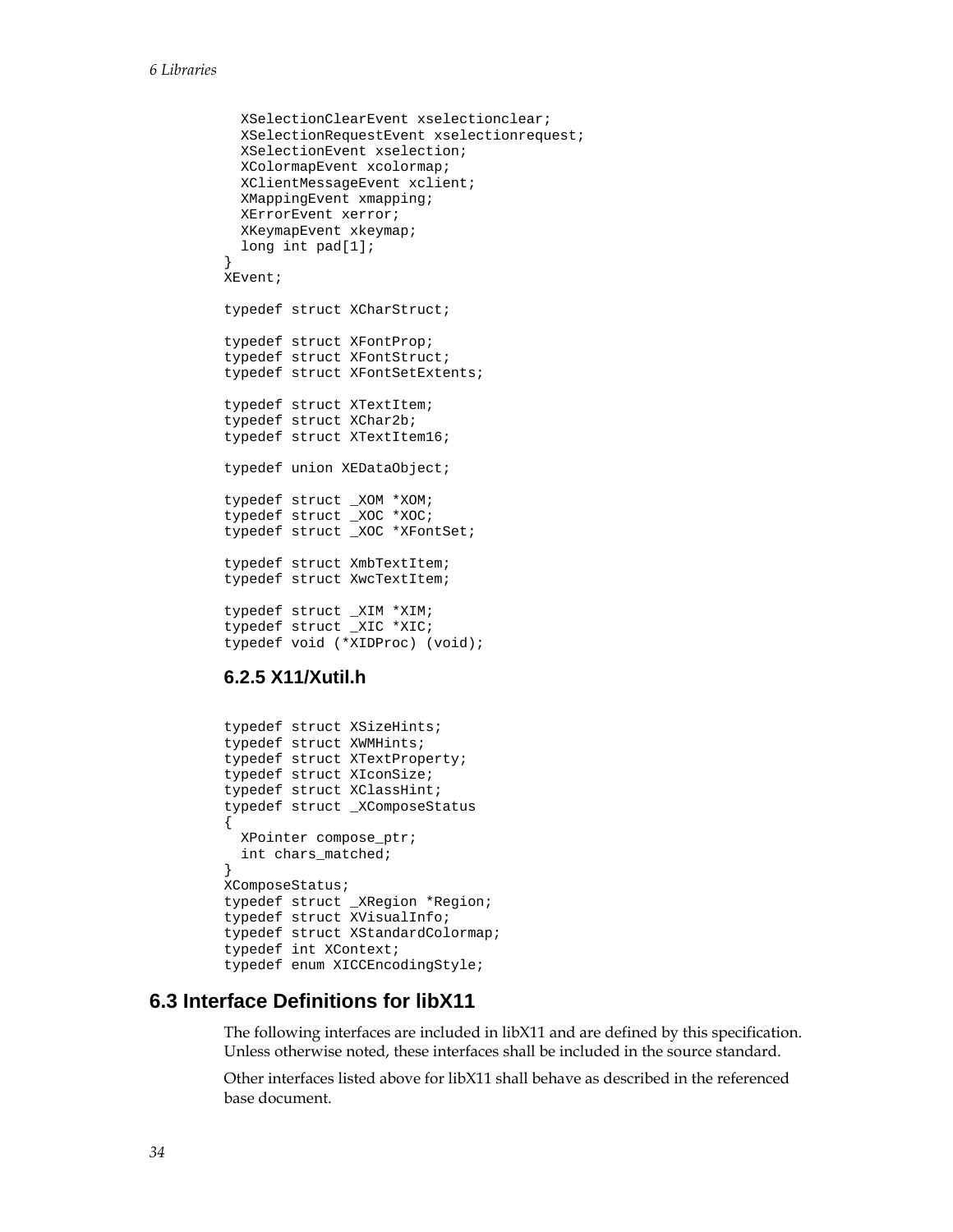# <span id="page-34-0"></span>**6.4 Interfaces for libSM**

[Table 6-4](#page-34-0) defines the library name and shared object name for the libSM library

#### **Table 6-4 libSM Definition**

| Library: | libSM      |
|----------|------------|
| SONAME:  | libSM.so.6 |

The behavior of the interfaces in this library is specified by the following specifications:

[X11 Session Management](#page-0-0)

# **6.4.1 Session Management Functions**

### **6.4.1.1 Interfaces for Session Management Functions**

An LSB conforming implementation shall provide the generic functions for Session Management Functions specified in [Table 6-5](#page-34-0), with the full mandatory functionality as described in the referenced underlying specification.

| <b>SmFreeProperty</b>        | SmcOpenConnect                             | SmsCleanUp [1]               | SmsRegisterClient              |
|------------------------------|--------------------------------------------|------------------------------|--------------------------------|
| $[1]$                        | ion $[1]$                                  |                              | Reply [1]                      |
| <b>SmFreeReasons</b>         | <b>SmcProtocolRevis</b>                    | SmsClientHostNa              | SmsReturnProper                |
| $[1]$                        | ion $[1]$                                  | me [1]                       | ties $[1]$                     |
| SmcClientID [1]              | <b>SmcProtocolVersi</b><br>on $[1]$        | SmsClientID [1]              | <b>SmsSaveComplet</b><br>e [1] |
| SmcCloseConnect<br>ion $[1]$ | SmcRelease [1]                             | SmsDie [1]                   | SmsSaveYourself<br>$[1]$       |
| <b>SmcDeletePropert</b>      | SmcRequestSaveY                            | SmsGenerateClien             | SmsSaveYourself                |
| ies $[1]$                    | ourself [1]                                | tID[1]                       | Phase $2$ [1]                  |
| SmcGetIceConnec              | SmcRequestSaveY                            | <b>SmsGetIceConnec</b>       | SmsSetErrorHand                |
| tion $[1]$                   | ourselfPhase2 <sup>[1]</sup>               | tion $[1]$                   | $\text{ler} \left[1\right]$    |
| SmcGetProperties             | SmcSaveYourself                            | SmsInitialize [1]            | <b>SmsShutdownCa</b>           |
| $[1]$                        | Done [1]                                   |                              | ncelled [1]                    |
| SmcInteractDone<br>$[1]$     | SmcSetErrorHand<br>$\operatorname{ler}[1]$ | SmsInteract [1]              |                                |
| SmcInteractReque             | SmcSetProperties                           | <b>SmsProtocolRevis</b>      |                                |
| st $[1]$                     | $[1]$                                      | ion $[1]$                    |                                |
| SmcModifyCallba<br>$\csc[1]$ | SmcVendor <sup>[1]</sup>                   | SmsProtocolVersi<br>on $[1]$ |                                |

**Table 6-5 libSM - Session Management Functions Function Interfaces** 

*Referenced Specification(s)* 

**[1].** [X11 Session Management](#page-0-0)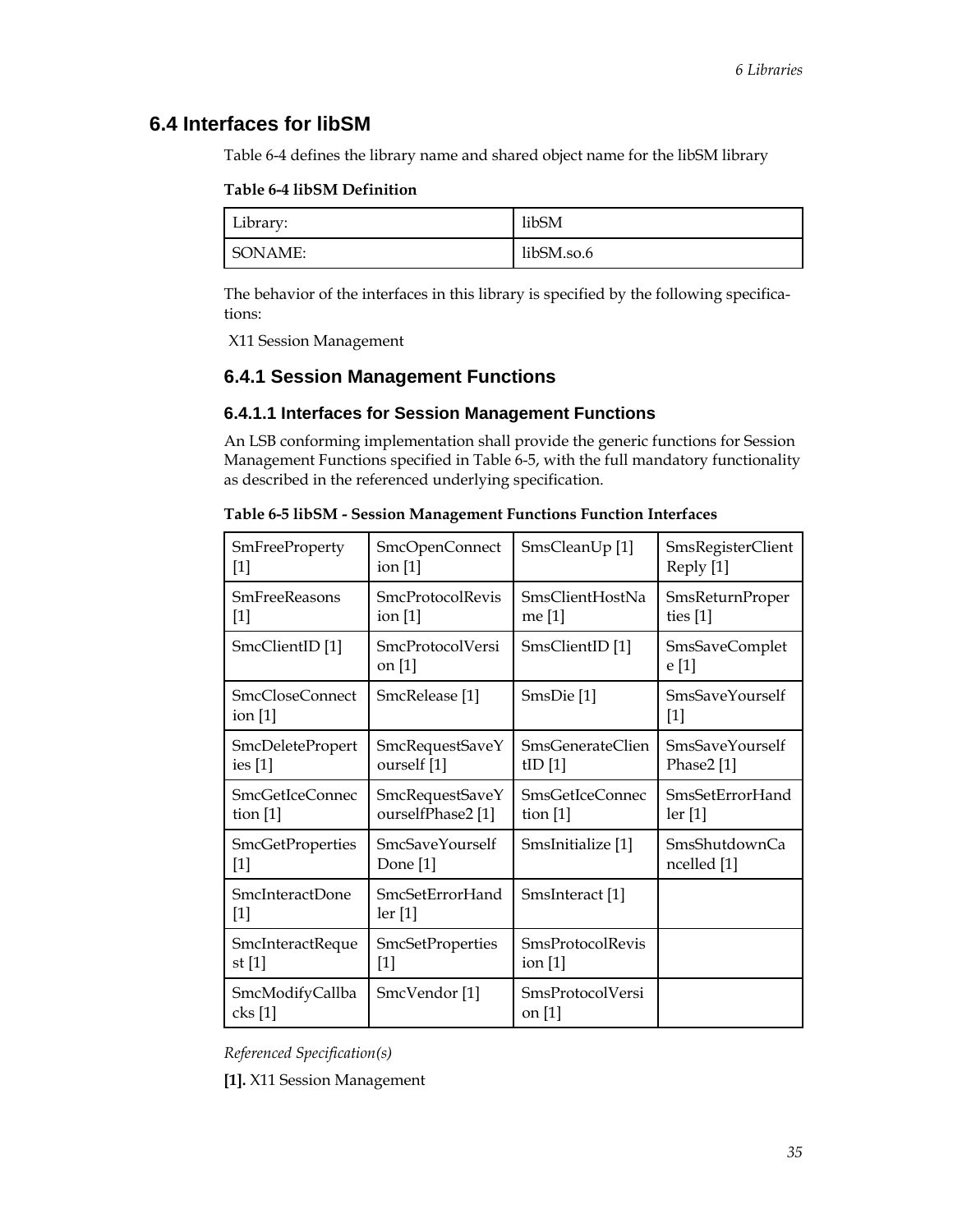### <span id="page-35-0"></span>**6.5 Data Definitions for libSM**

This section defines global identifiers and their values that are associated with interfaces contained in libSM. These definitions are organized into groups that correspond to system headers. This convention is used as a convenience for the reader, and does not imply the existence of these headers, or their content.

These definitions are intended to supplement those provided in the referenced underlying specifications.

This specification uses ISO/IEC 9899 C Language as the reference programming language, and data definitions are specified in ISO C format. The C language is used here as a convenient notation. Using a C language description of these data objects does not preclude their use by other programming languages.

#### **6.5.1 X11/SM/SMlib.h**

```
typedef IcePointer SmPointer; 
typedef struct _SmcConn *SmcConn; 
typedef struct _SmsConn *SmsConn; 
typedef struct 
{ 
   int length; 
  SmPointer value; 
} 
SmPropValue; 
typedef struct 
{ 
  char *name; 
  char *type; 
  int num_vals; 
   SmPropValue *vals; 
} 
SmProp; 
typedef enum 
{ 
   SmcClosedNow, SmcClosedASAP, SmcConnectionInUse 
} 
SmcCloseStatus; 
typedef void (*SmcSaveYourselfPhase2Proc) (void); 
typedef void (*SmcInteractProc) (void); 
typedef void (*SmcDieProc) (void); 
typedef void (*SmcShutdownCancelledProc) (void); 
typedef void (*SmcSaveCompleteProc) (void); 
typedef void (*SmcPropReplyProc) (void); 
typedef struct 
{ 
   SmcShutdownCancelledProc callback; 
   SmPointer client_data; 
} 
SmcCallbacks; 
typedef void (*SmsSetPropertiesProc) (void); 
typedef void (*SmsDeletePropertiesProc) (void); 
typedef void (*SmsGetPropertiesProc) (void); 
typedef struct 
{
```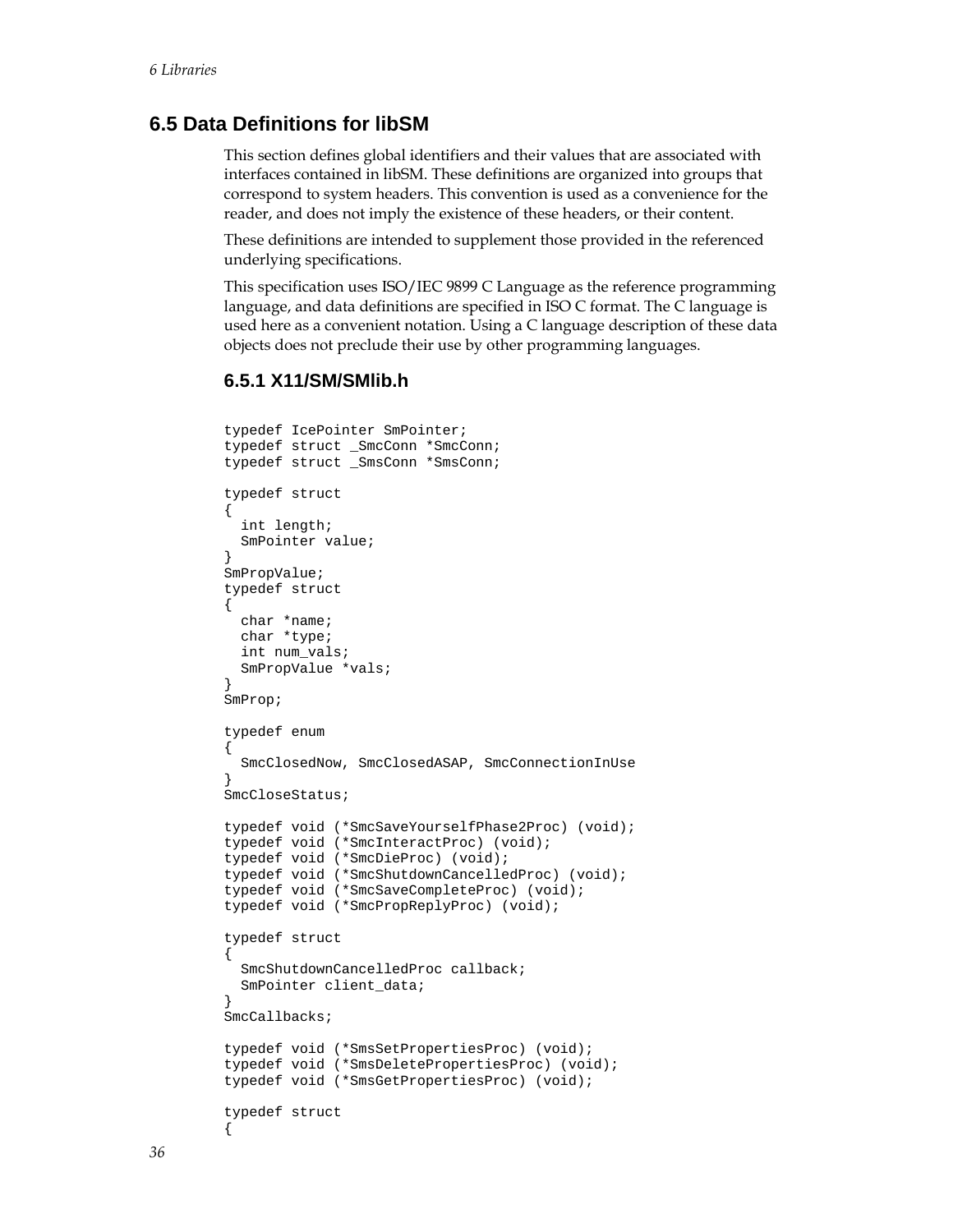```
 SmsGetPropertiesProc callback; 
   SmPointer manager_data; 
} 
SmsCallbacks; 
typedef int (*SmsNewClientProc) (void); 
typedef void (*SmcErrorHandler) (void); 
typedef void (*SmsErrorHandler) (void);
```
# **6.6 Interfaces for libICE**

[Table 6-6](#page-36-0) defines the library name and shared object name for the libICE library

**Table 6-6 libICE Definition** 

| $T \cdot 1$<br>Library: | libICE      |
|-------------------------|-------------|
| SONAME:                 | libICE.so.6 |

The behavior of the interfaces in this library is specified by the following specifications:

[X11 Inter-Client Exchange](#page-0-0)

## **6.6.1 ICE Functions**

### **6.6.1.1 Interfaces for ICE Functions**

An LSB conforming implementation shall provide the generic functions for ICE Functions specified in [Table 6-7,](#page-36-0) with the full mandatory functionality as described in the referenced underlying specification.

**Table 6-7 libICE - ICE Functions Function Interfaces** 

| IceAcceptConnect<br>ion $[1]$ | <b>IceFreeAuthFileE</b><br>ntry $[1]$ | <b>IceListenForWell</b><br><b>KnownConnectio</b><br>$\text{ns}[1]$ | IceRemoveConne<br>ctionWatch [1] |
|-------------------------------|---------------------------------------|--------------------------------------------------------------------|----------------------------------|
| <b>IceAddConnectio</b>        | IceFreeListenObjs                     | IceLockAuthFile                                                    | IceSetErrorHandl                 |
| nWatch [1]                    | $\lceil 1 \rceil$                     | $[1]$                                                              | er <sub>[1]</sub>                |
| <b>IceAllocScratch</b>        | IceGenerateMagic                      | IceOpenConnecti                                                    | IceSetHostBasedA                 |
| $[1]$                         | Cookie <sup>[1]</sup>                 | on [1]                                                             | uthProc <sup>[1]</sup>           |
| <b>IceAppLockConn</b>         | IceGetAuthFileEn                      | IcePing [1]                                                        | <b>IceSetIOErrorHan</b>          |
| [1]                           | try $[1]$                             |                                                                    | dler $[1]$                       |
| IceAppUnlockCo                | IceGetConnection                      | <b>IceProcessMessag</b>                                            | IceSetPaAuthData                 |
| nn[1]                         | Context <sup>[1]</sup>                | $\operatorname{es}[1]$                                             | [1]                              |
| <b>IceAuthFileName</b>        | <b>IceGetInBufSize</b>                | IceProtocolRevisi                                                  | IceSetShutdownN                  |
| $[1]$                         | $[1]$                                 | on $ 1 $                                                           | egotiation [1]                   |
| <b>IceCheckShutdow</b>        | IceGetListenConn                      | IceProtocolSetup                                                   | IceSwapping [1]                  |
| nNegotiation [1]              | ectionNumber [1]                      | $[1]$                                                              |                                  |
| IceCloseConnecti              | IceGetListenConn                      | IceProtocolShutdo                                                  | <b>IceUnlockAuthFil</b>          |
| on $[1]$                      | ectionString [1]                      | wn [1]                                                             | e[1]                             |
| IceComposeNetw                | IceGetOutBufSize                      | IceProtocolVersio                                                  | IceVendor <sup>[1]</sup>         |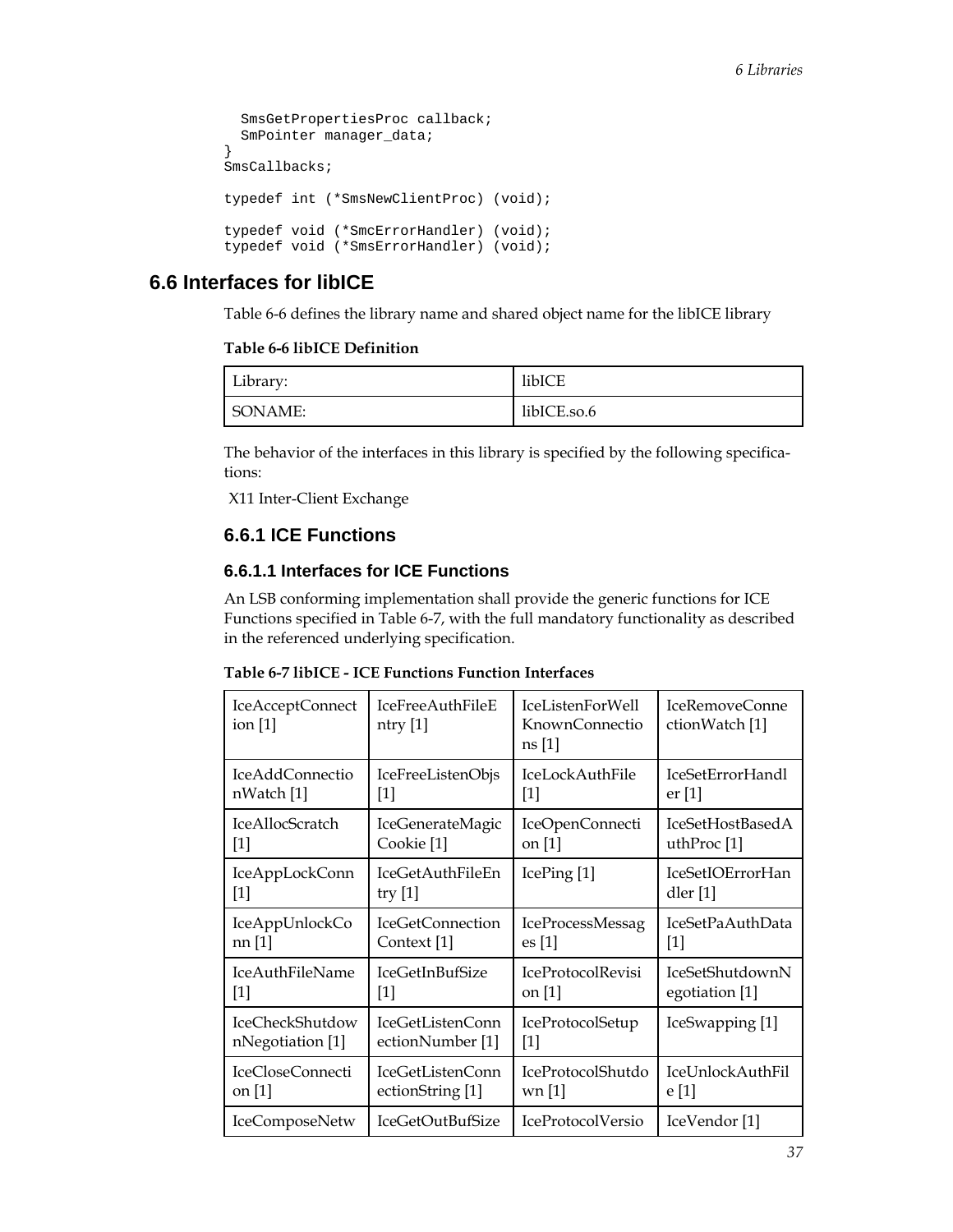<span id="page-37-0"></span>

| orkIdList [1]                        | $[1]$                                      | n[1]                                           |                                 |
|--------------------------------------|--------------------------------------------|------------------------------------------------|---------------------------------|
| IceConnectionNu<br>mber $[1]$        | IceInitThreads [1]                         | <b>IceReadAuthFileE</b><br>$ntry$ [1]          | IceWriteAuthFile<br>Entry $[1]$ |
| IceConnectionStat<br>$\text{us}$ [1] | IceLastReceivedSe<br>quenceNumber<br>$[1]$ | IceRegisterForPro<br>tocolReply [1]            |                                 |
| IceConnectionStri<br>ng [1]          | IceLastSentSeque<br>nceNumber [1]          | IceRegisterForPro<br>tocolSetup <sup>[1]</sup> |                                 |
| IceFlush [1]                         | IceListenForConn<br>ections [1]            | IceRelease <sup>[1]</sup>                      |                                 |

*Referenced Specification(s)* 

**[1].** [X11 Inter-Client Exchange](#page-0-0)

# **6.7 Data Definitions for libICE**

This section defines global identifiers and their values that are associated with interfaces contained in libICE. These definitions are organized into groups that correspond to system headers. This convention is used as a convenience for the reader, and does not imply the existence of these headers, or their content.

These definitions are intended to supplement those provided in the referenced underlying specifications.

This specification uses ISO/IEC 9899 C Language as the reference programming language, and data definitions are specified in ISO C format. The C language is used here as a convenient notation. Using a C language description of these data objects does not preclude their use by other programming languages.

# **6.7.1 X11/ICE/ICElib.h**

```
typedef void *IcePointer; 
typedef enum 
{ 
   IcePoAuthHaveReply, IcePoAuthRejected, IcePoAuthFailed, 
IcePoAuthDoneCleanup 
} 
IcePoAuthStatus; 
typedef enum 
{ 
   IcePaAuthContinue, IcePaAuthAccepted, IcePaAuthRejected, 
IcePaAuthFailed 
} 
IcePaAuthStatus; 
typedef enum 
{ 
   IceConnectPending, IceConnectAccepted, IceConnectRejected, 
IceConnectIOError 
} 
IceConnectStatus; 
typedef enum 
{ 
   IceProtocolSetupSuccess, IceProtocolSetupFailure, 
IceProtocolSetupIOError, 
     IceProtocolAlreadyActive
```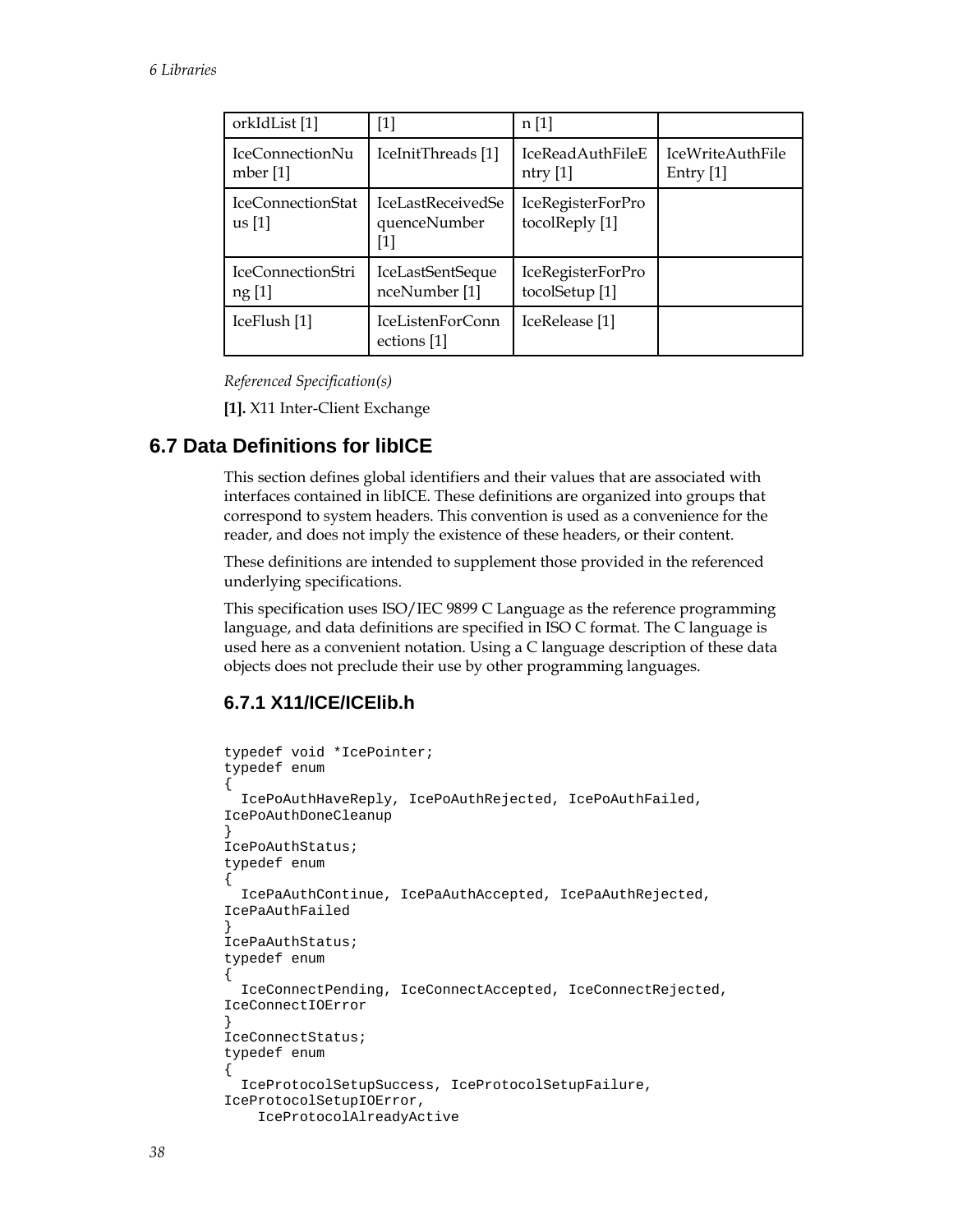```
} 
IceProtocolSetupStatus; 
typedef enum 
{ 
  IceAcceptSuccess, IceAcceptFailure, IceAcceptBadMalloc 
} 
IceAcceptStatus; 
typedef enum 
{ 
   IceClosedNow, IceClosedASAP, IceConnectionInUse, 
     IceStartedShutdownNegotiation 
} 
IceCloseStatus; 
typedef enum 
{ 
   IceProcessMessagesSuccess, IceProcessMessagesIOError, 
     IceProcessMessagesConnectionClosed 
} 
IceProcessMessagesStatus; 
typedef struct 
{ 
   unsigned long int sequence_of_request; 
   int major_opcode_of_request; 
   int minor_opcode_of_request; 
   IcePointer reply; 
} 
IceReplyWaitInfo; 
typedef struct _IceConn *IceConn; 
typedef struct _IceListenObj *IceListenObj; 
typedef void (*IceWatchProc) (void); 
typedef void (*IcePoProcessMsgProc) (void); 
typedef void (*IcePaProcessMsgProc) (void); 
typedef IcePoAuthStatus (*IcePoAuthProc) (void); 
typedef IcePaAuthStatus (*IcePaAuthProc) (void); 
typedef int (*IceHostBasedAuthProc) (void); 
typedef int (*IceProtocolSetupProc) (void); 
typedef void (*IceProtocolActivateProc) (void); 
typedef void (*IceIOErrorProc) (void); 
typedef void (*IcePingReplyProc) (void); 
typedef void (*IceErrorHandler) (void); 
typedef void (*IceIOErrorHandler) (void); 
typedef struct 
{ 
   int major_version; 
   int minor_version; 
   IcePoProcessMsgProc process_msg_proc; 
} 
IcePoVersionRec; 
typedef struct 
{ 
   int major_version; 
   int minor_version; 
   IcePaProcessMsgProc process_msg_proc; 
} 
IcePaVersionRec;
```
#### **6.7.2 X11/ICE/ICEutil.h**

typedef struct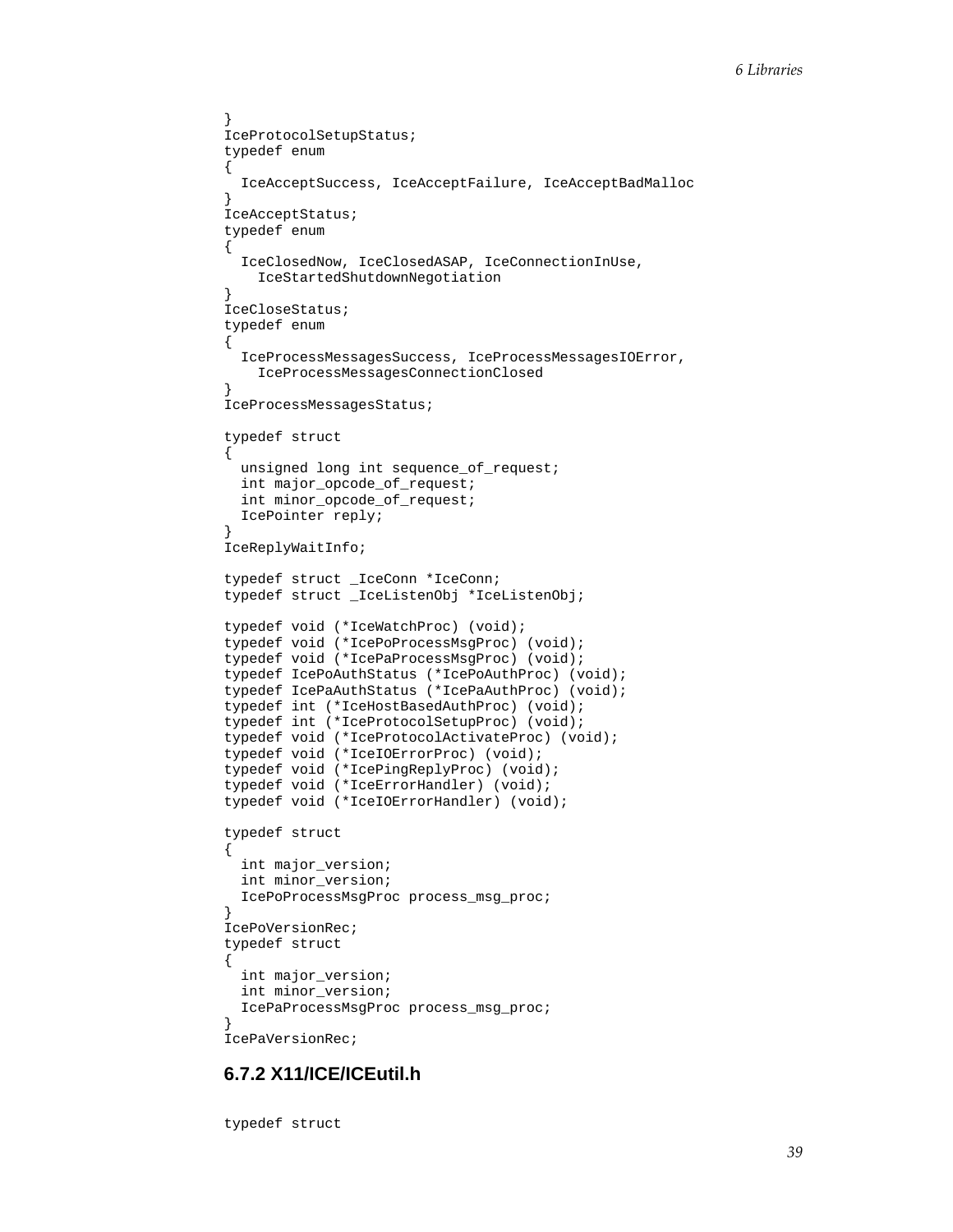```
{ 
  char *protocol_name; 
  unsigned short protocol_data_length; 
  char *protocol_data; 
   char *network_id; 
   char *auth_name; 
   unsigned short auth_data_length; 
   char *auth_data; 
} 
IceAuthFileEntry; 
typedef struct 
\{ char *protocol_name; 
   char *network_id; 
   char *auth_name; 
   unsigned short auth_data_length; 
   char *auth_data; 
} 
IceAuthDataEntry;
```
# **6.8 Interfaces for libXt**

[Table 6-8](#page-39-0) defines the library name and shared object name for the libXt library

#### **Table 6-8 libXt Definition**

| Library: | libXt      |
|----------|------------|
| SONAME:  | libXt.so.6 |

The behavior of the interfaces in this library is specified by the following specifications:

[this specification](#page-0-0) [X11 Toolkit Intrinsics](#page-0-0)

# **6.8.1 X Toolkit**

### **6.8.1.1 Interfaces for X Toolkit**

An LSB conforming implementation shall provide the generic functions for X Toolkit specified in [Table 6-9,](#page-39-0) with the full mandatory functionality as described in the referenced underlying specification.

**Table 6-9 libXt - X Toolkit Function Interfaces** 

| XtAddActions [1]            | XtCytColorToPixe        | XtGrabKeyboard        | <b>XtRemoveEventH</b> |
|-----------------------------|-------------------------|-----------------------|-----------------------|
|                             | 1[1]                    | [1]                   | andler [1]            |
| <b>XtAddCallback</b>        | XtCytIntToBool          | XtGrabPointer [1]     | <b>XtRemoveEventT</b> |
| $[1]$                       | [1]                     |                       | ypeHandler [1]        |
| <b>XtAddCallbacks</b>       | <b>XtCytIntToBoolea</b> | <b>XtHasCallbacks</b> | <b>XtRemoveGrab</b>   |
| $[1]$                       | n [1]                   | $[1]$                 | $[1]$                 |
| XtAddConverter              | XtCytIntToColor         | XtHooksOfDispla       | XtRemoveInput         |
| $[1]$                       | [1]                     | y[1]                  | $[1]$                 |
| <b>XtAddEventHand</b>       | <b>XtCvtIntToFloat</b>  | XtInitialize [1]      | <b>XtRemoveRawEy</b>  |
| $\text{ler} \left[1\right]$ | [1]                     |                       | entHandler [1]        |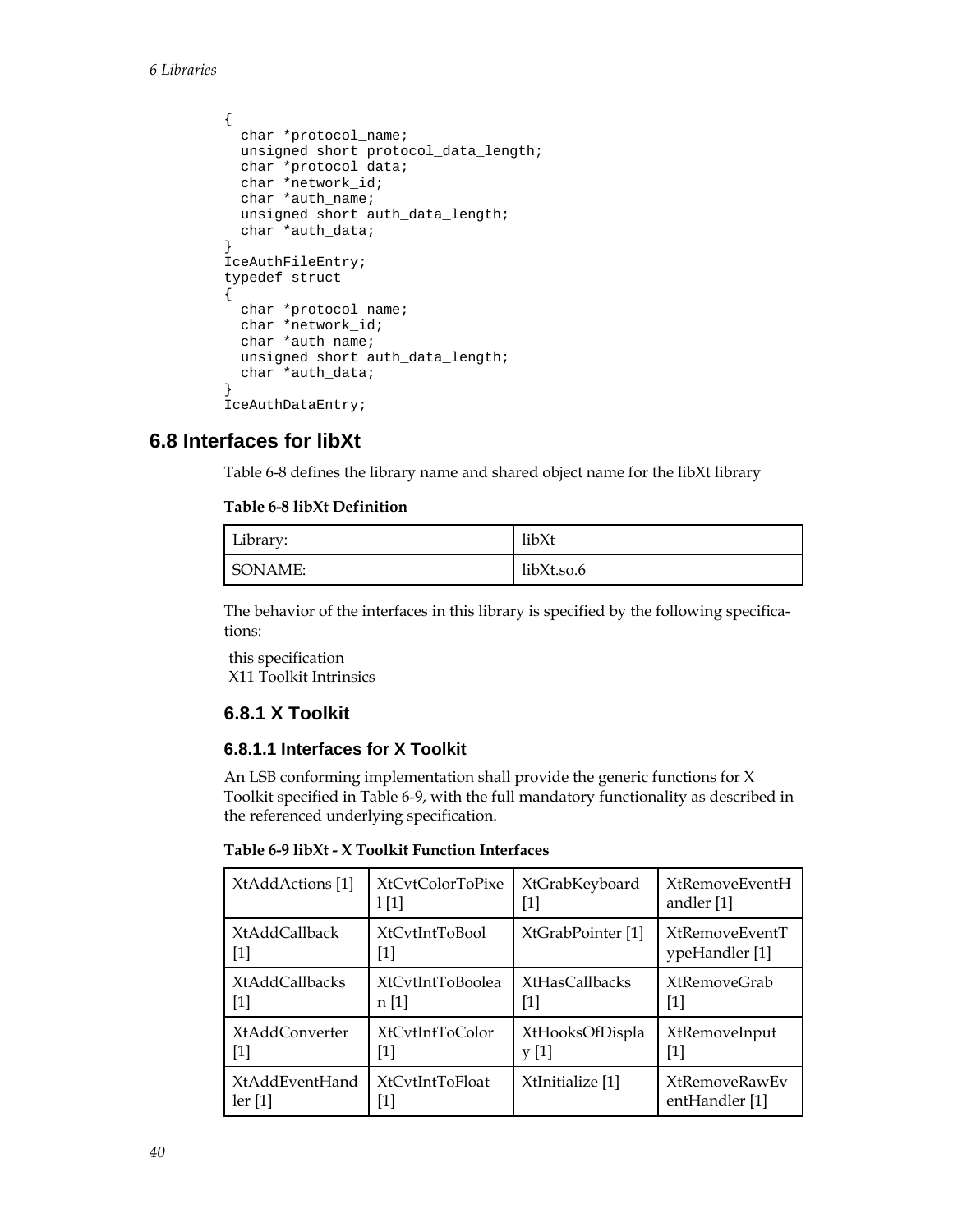| XtAddExposureT           | <b>XtCvtIntToFont</b>                     | XtInitializeWidget       | XtRemoveSignal                       |
|--------------------------|-------------------------------------------|--------------------------|--------------------------------------|
| oRegion [1]              | $[1]$                                     | Class [1]                | $[1]$                                |
| XtAddGrab <sup>[1]</sup> | XtCvtIntToPixel                           | XtInsertEventHan         | XtRemoveTimeO                        |
|                          | $[1]$                                     | dler [1]                 | $ut$ [1]                             |
| XtAddInput [1]           | XtCvtIntToPixma                           | XtInsertEventTyp         | XtRemoveWorkPr                       |
|                          | p [1]                                     | eHandler [1]             | oc [1]                               |
| XtAddRawEvent            | XtCvtIntToShort                           | <b>XtInsertRawEvent</b>  | XtReservePropert                     |
| Handler [1]              | $[1]$                                     | Handler [1]              | yAtom [1]                            |
| XtAddSignal [1]          | XtCvtIntToUnsig                           | XtInstallAccelerat       | XtResizeWidget                       |
|                          | nedChar <sup>[1]</sup>                    | ors [1]                  | $[1]$                                |
| XtAddTimeOut             | XtCvtStringToAcc                          | XtInstallAllAccele       | XtResizeWindow                       |
| $[1]$                    | eleratorTable [1]                         | rators $[1]$             | $[1]$                                |
| XtAddWorkProc            | XtCvtStringToAto                          | <b>XtIsApplicationSh</b> | XtResolvePathna                      |
| $[1]$                    | m[1]                                      | ell[1]                   | me [1]                               |
| XtAllocateGC [1]         | XtCvtStringToBoo<br>1[1]                  | XtIsComposite [1]        | XtScreen [1]                         |
| XtAppAddAction           | XtCvtStringToBoo                          | XtIsConstraint [1]       | XtScreenDatabase                     |
| Hook [1]                 | lean [1]                                  |                          | $[1]$                                |
| XtAppAddAction<br>s[1]   | XtCvtStringToCo<br>mmandArgArray<br>$[1]$ | XtIsManaged [1]          | XtScreenOfObject<br>$[1]$            |
| XtAppAddBlock            | XtCvtStringToCur                          | XtIsObject [1]           | <b>XtSendSelectionR</b>              |
| Hook [1]                 | sor $[1]$                                 |                          | equest [1]                           |
| XtAppAddConve            | XtCvtStringToDi                           | XtIsOverrideShell        | XtSessionGetToke                     |
| rter $[1]$               | mension [1]                               | $[1]$                    | n[1]                                 |
| XtAppAddInput            | XtCvtStringToDir                          | XtIsRealized [1]         | XtSessionReturnT                     |
| $[1]$                    | ectoryString [1]                          |                          | oken [1]                             |
| XtAppAddSignal           | XtCvtStringToDis                          | XtIsRectObj [1]          | XtSetErrorHandle                     |
| $[1]$                    | play [1]                                  |                          | r[1]                                 |
| XtAppAddTimeO            | XtCvtStringToFile                         | XtIsSensitive [1]        | XtSetErrorMsgHa                      |
| ut [1]                   | $[1]$                                     |                          | ndler [1]                            |
| XtAppAddWorkP            | XtCvtStringToFlo                          | XtIsSessionShell         | XtSetEventDispat                     |
| roc $[1]$                | at [1]                                    | $[1]$                    | cher <sup>[1]</sup>                  |
| <b>XtAppCreateShell</b>  | XtCvtStringToFon                          | XtIsShell [1]            | XtSetKeyTranslat                     |
| $[1]$                    | t [1]                                     |                          | or $[1]$                             |
| XtAppError [1]           | XtCvtStringToFon<br>tSet $[1]$            | XtIsSubclass [1]         | XtSetKeyboardFo<br>$\text{cus } [1]$ |
| XtAppErrorMsg            | <b>XtCvtStringToFon</b>                   | XtIsTopLevelShell        | XtSetLanguagePr                      |
| $[1]$                    | tStruct [1]                               | $[1]$                    | oc [1]                               |
| XtAppGetErrorDa          | XtCvtStringToGra                          | XtIsTransientShell       | XtSetMappedWhe                       |
| tabase [1]               | vity $[1]$                                | $[1]$                    | nManaged [1]                         |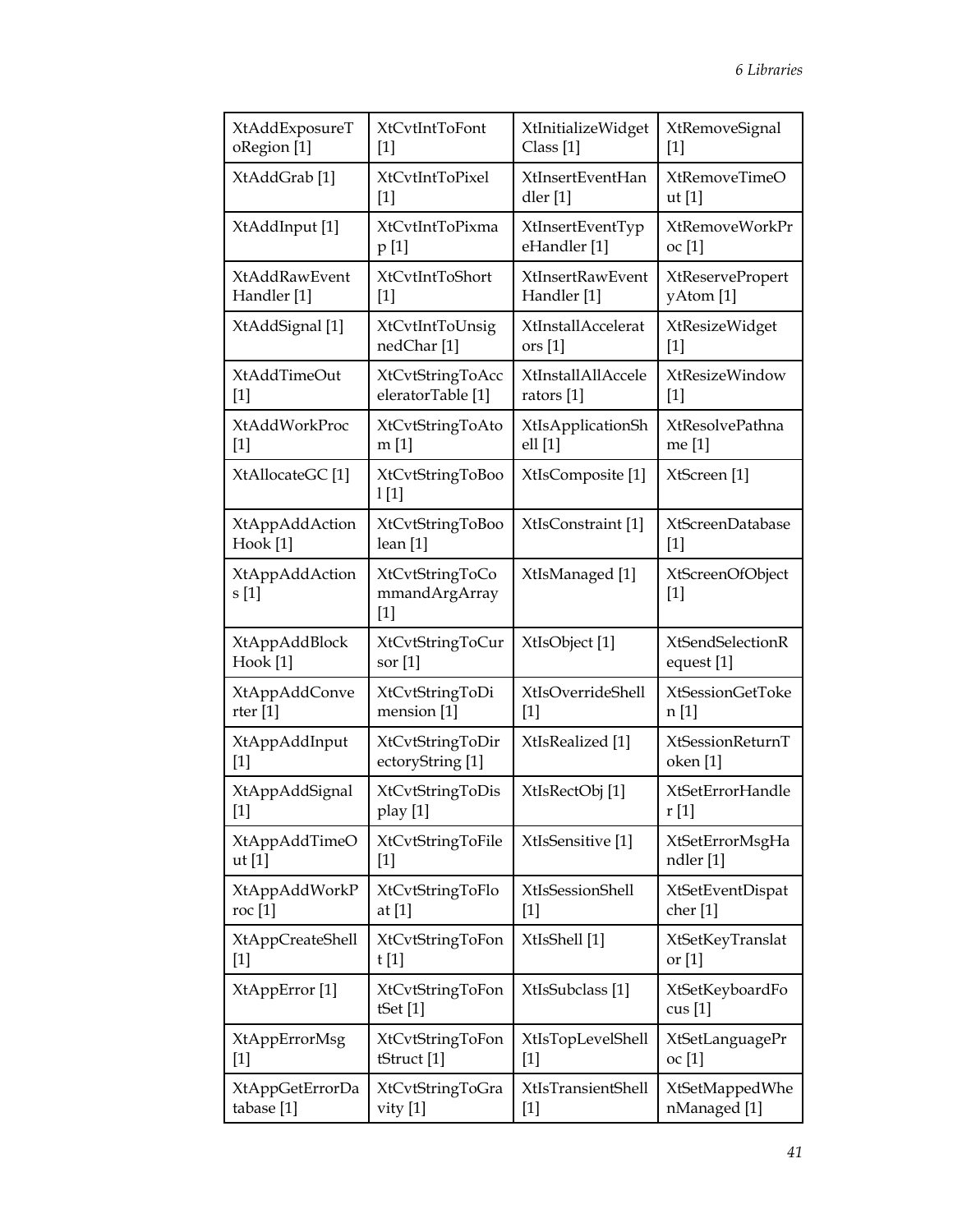| <b>XtAppGetErrorDa</b>               | XtCvtStringToInit                            | <b>XtIsVendorShell</b>        | <b>XtSetMultiClickTi</b>      |
|--------------------------------------|----------------------------------------------|-------------------------------|-------------------------------|
| tabaseText [1]                       | ialState [1]                                 | $[1]$                         | me [1]                        |
| XtAppGetExitFlag                     | XtCvtStringToInt                             | XtIsWMShell [1]               | XtSetSelectionPar             |
| $[1]$                                | $\lceil 1 \rceil$                            |                               | ameters [1]                   |
| <b>XtAppGetSelectio</b>              | <b>XtCvtStringToPix</b>                      | XtIsWidget [1]                | XtSetSelectionTim             |
| nTimeout [1]                         | el[1]                                        |                               | eout $[1]$                    |
| XtAppInitialize                      | <b>XtCvtStringToRes</b>                      | XtKeysymToKeyc                | XtSetSensitive <sup>[1]</sup> |
| $[1]$                                | tartStyle [1]                                | odeList <sup>[1]</sup>        |                               |
| XtAppLock [1]                        | <b>XtCvtStringToSho</b>                      | XtLastEventProce              | <b>XtSetSubvalues</b>         |
|                                      | rt[1]                                        | ssed [1]                      | $[1]$                         |
| XtAppMainLoop                        | XtCvtStringToTra                             | XtLastTimestamp               | XtSetTypeConvert              |
| $[1]$                                | nslationTable [1]                            | Processed [1]                 | er <sub>[1]</sub>             |
| XtAppNextEvent<br>$[1]$              | XtCvtStringToUn<br>signedChar <sup>[1]</sup> | XtMainLoop [1]                | XtSetValues [1]               |
| XtAppPeekEvent                       | XtCvtStringToVis                             | XtMakeGeometry                | XtSetWMColorma                |
| $\lceil 1 \rceil$                    | ual $[1]$                                    | Request <sup>[1]</sup>        | pWindows [1]                  |
| XtAppPending [1]                     | XtDatabase [1]                               | XtMakeResizeReq<br>uest $[1]$ | XtSetWarningHan<br>dler [1]   |
| XtAppProcessEve                      | XtDestroyApplica                             | XtMalloc <sup>[1]</sup>       | XtSetWarningMsg               |
| nt [1]                               | tionContext <sup>[1]</sup>                   |                               | Handler [1]                   |
| XtAppReleaseCac                      | XtDestroyGC [1]                              | <b>XtManageChild</b>          | <b>XtStringConversi</b>       |
| heRefs <sup>[1]</sup>                |                                              | $[1]$                         | onWarning [1]                 |
| XtAppSetErrorHa                      | XtDestroyWidget                              | <b>XtManageChildre</b>        | XtSuperclass [1]              |
| ndler [1]                            | $[1]$                                        | n [1]                         |                               |
| XtAppSetErrorMs                      | XtDirectConvert                              | XtMapWidget [1]               | XtToolkitInitialize           |
| gHandler [1]                         | $[1]$                                        |                               | $[1]$                         |
| XtAppSetExitFlag                     | XtDisownSelectio                             | XtMenuPopupAct                | XtToolkitThreadI              |
| $[1]$                                | n [1]                                        | ion $[1]$                     | nitialize [1]                 |
| <b>XtAppSetFallback</b>              | XtDispatchEvent                              | XtMergeArgLists               | XtTranslateCoord              |
| Resources <sup>[1]</sup>             | $[1]$                                        | $[1]$                         | s[1]                          |
| <b>XtAppSetSelectio</b>              | XtDispatchEventT                             | XtMoveWidget                  | XtTranslateKey                |
| nTimeout [1]                         | oWidget [1]                                  | $[1]$                         | $[1]$                         |
| <b>XtAppSetTypeCo</b><br>nverter [1] | XtDisplay [1]                                | XtName <sup>[1]</sup>         | XtTranslateKeyco<br>de [1]    |
| XtAppSetWarnin                       | XtDisplayInitializ                           | XtNameToWidget                | XtUngrabButton                |
| gHandler [1]                         | e [1]                                        | $[1]$                         | $[1]$                         |
| XtAppSetWarnin<br>gMsgHandler [1]    | XtDisplayOfObjec<br>t[1]                     | XtNewString [1]               | XtUngrabKey [1]               |
| XtAppUnlock [1]                      | XtDisplayStringC<br>onversionWarnin<br>g [1] | XtNextEvent [1]               | XtUngrabKeyboar<br>d [1]      |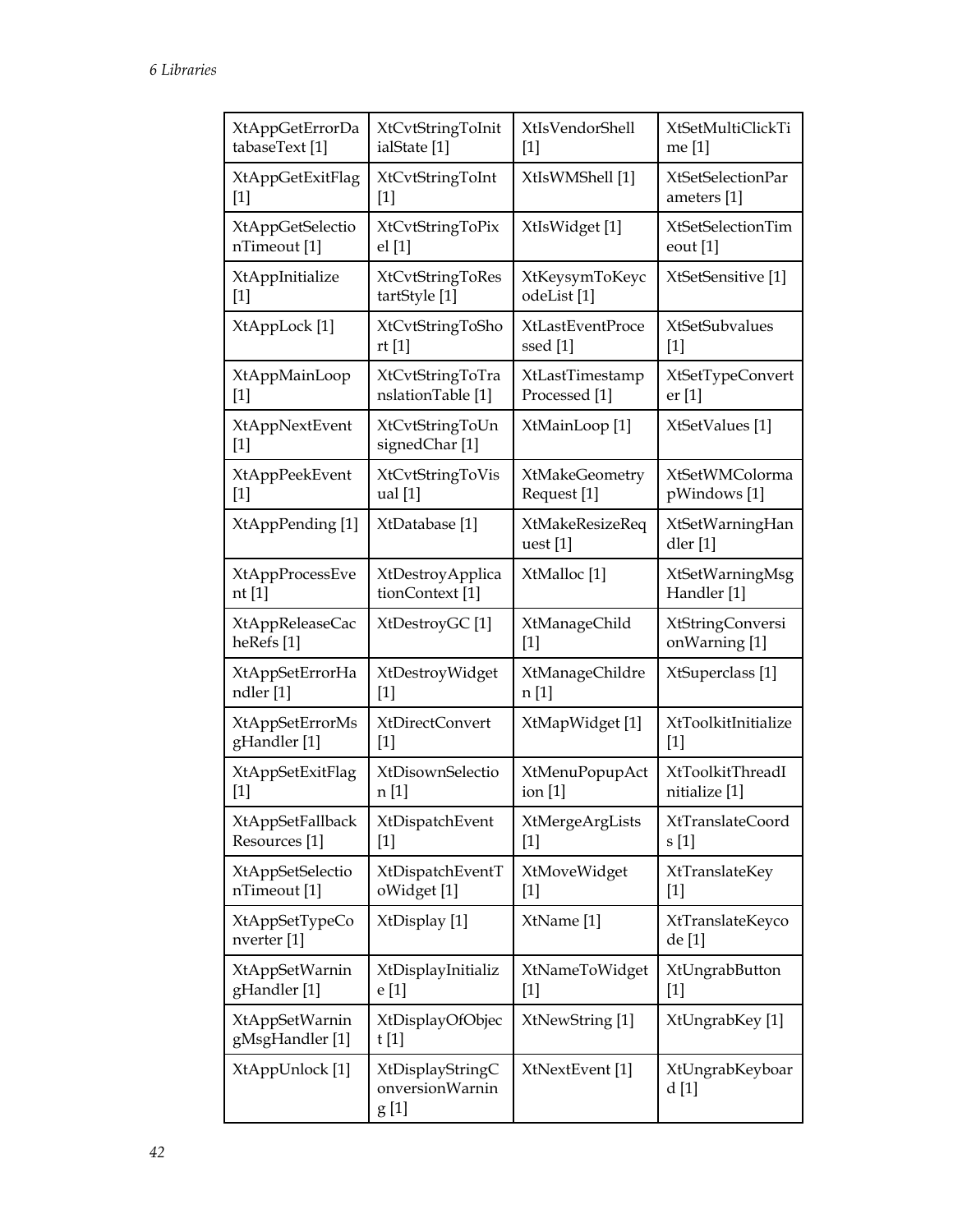| XtAppWarning                          | XtDisplayToAppli                                        | XtNoticeSignal [1]                     | XtUngrabPointer                   |
|---------------------------------------|---------------------------------------------------------|----------------------------------------|-----------------------------------|
| $[1]$                                 | cationContext <sup>[1]</sup>                            |                                        | $[1]$                             |
| XtAppWarningM                         | XtError <sup>[1]</sup>                                  | XtOpenApplicatio                       | XtUninstallTransl                 |
| sg[1]                                 |                                                         | n [1]                                  | ations [1]                        |
| XtAugmentTransl                       | XtErrorMsg[1]                                           | <b>XtOpenDisplay</b>                   | <b>XtUnmanageChil</b>             |
| ations [1]                            |                                                         | $[1]$                                  | d[1]                              |
| XtBuildEventMas                       | XtFindFile [1]                                          | XtOverrideTransl                       | XtUnmanageChil                    |
| k[1]                                  |                                                         | ations [1]                             | dren $[1]$                        |
| XtCallAcceptFocu                      | XtFree [1]                                              | XtOwnSelection                         | XtUnmapWidget                     |
| s [1]                                 |                                                         | $[1]$                                  | $[1]$                             |
| XtCallActionProc                      | XtGetActionKeys                                         | XtOwnSelectionIn                       | XtUnrealizeWidg                   |
| $[1]$                                 | ym <sub>[1]</sub>                                       | cremental [1]                          | et[1]                             |
| <b>XtCallCallbackLis</b>              | <b>XtGetActionList</b>                                  | XtParent [1]                           | XtUnregisterDra                   |
| t[1]                                  | $[1]$                                                   |                                        | wable [1]                         |
| <b>XtCallCallbacks</b><br>$[1]$       | <b>XtGetApplication</b><br><b>NameAndClass</b><br>$[1]$ | <b>XtParseAccelerato</b><br>rTable [1] | <b>XtVaAppCreateSh</b><br>ell [1] |
| <b>XtCallConverter</b>                | <b>XtGetApplication</b>                                 | XtParseTranslatio                      | XtVaAppInitialize                 |
| $[1]$                                 | Resources <sup>[1]</sup>                                | nTable [1]                             | $[1]$                             |
| XtCallbackExclusi                     | <b>XtGetClassExtensi</b>                                | XtPeekEvent [1]                        | XtVaCreateArgsLi                  |
| ve [1]                                | on $[1]$                                                |                                        | st $[1]$                          |
| XtCallbackNone                        | <b>XtGetConstraintR</b>                                 | XtPending [1]                          | XtVaCreateManag                   |
| $[1]$                                 | esourceList [1]                                         |                                        | edWidget [1]                      |
| <b>XtCallbackNonex</b><br>clusive [1] | XtGetDisplays [1]                                       | XtPopdown [1]                          | XtVaCreatePopup<br>Shell [1]      |
| XtCallbackPopdo                       | XtGetErrorDataba                                        | XtPopup [1]                            | XtVaCreateWidge                   |
| wn[1]                                 | se [1]                                                  |                                        | t[1]                              |
| <b>XtCallbackRelease</b>              | XtGetErrorDataba                                        | XtPopupSpringLo                        | <b>XtVaGetApplicati</b>           |
| CacheRef <sup>[1]</sup>               | seText [1]                                              | aded [1]                               | onResources <sup>[1]</sup>        |
| <b>XtCallbackRelease</b>              | XtGetGC <sup>[1]</sup>                                  | XtProcessEvent                         | XtVaGetSubresou                   |
| CacheRefList <sup>[1]</sup>           |                                                         | $[1]$                                  | rces [1]                          |
| XtCalloc [1]                          | XtGetKeyboardFo<br>cusWidget [1]                        | XtProcessLock [1]                      | XtVaGetSubvalue<br>s[1]           |
| <b>XtCancelSelection</b>              | XtGetKeysymTabl                                         | XtProcessUnlock                        | <b>XtVaGetValues</b>              |
| Request <sup>[1]</sup>                | e [1]                                                   | $[1]$                                  | $[1]$                             |
| XtChangeManage                        | XtGetMultiClickT                                        | XtQueryGeometr                         | <b>XtVaOpenApplica</b>            |
| dSet[1]                               | ime [1]                                                 | y [1]                                  | tion $[1]$                        |
| XtClass [1]                           | XtGetResourceLis                                        | XtRealizeWidget                        | <b>XtVaSetSubvalues</b>           |
|                                       | t[1]                                                    | $[1]$                                  | $[1]$                             |
| XtCloseDisplay<br>$[1]$               | XtGetSelectionPar<br>ameters [1]                        | XtRealloc <sup>[1]</sup>               | XtVaSetValues [1]                 |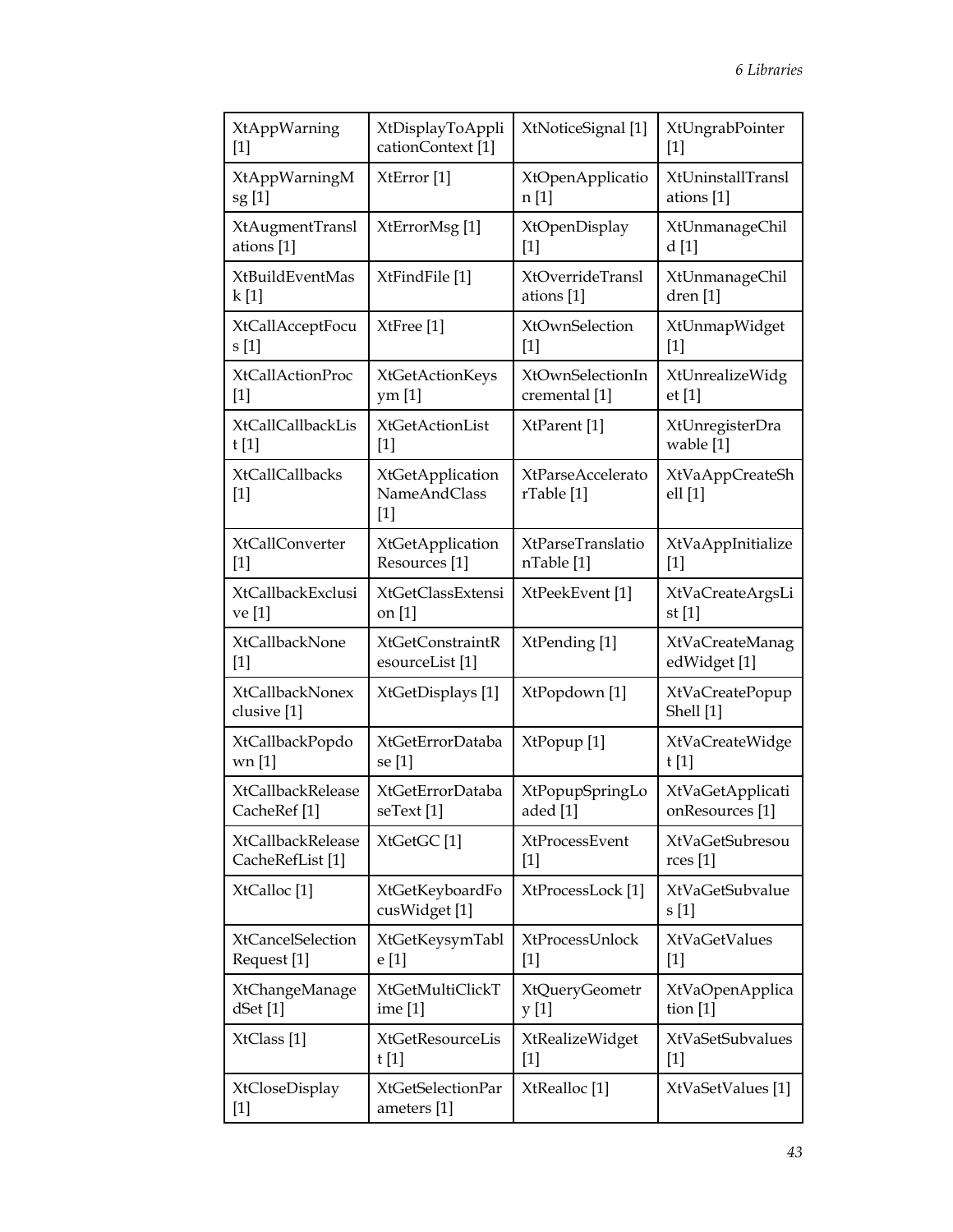<span id="page-43-0"></span>

| XtConfigureWidg                         | <b>XtGetSelectionRe</b>                      | XtRegisterCaseCo                     | XtWarning [1]                |
|-----------------------------------------|----------------------------------------------|--------------------------------------|------------------------------|
| et[1]                                   | quest [1]                                    | nverter [1]                          |                              |
| XtConvert <sup>[1]</sup>                | XtGetSelectionTi                             | XtRegisterDrawab                     | XtWarningMsg                 |
|                                         | meout $[1]$                                  | le [1]                               | $[1]$                        |
| XtConvertAndSto                         | XtGetSelectionVal                            | XtRegisterExtensi                    | XtWidgetToAppli              |
| re [1]                                  | ue [1]                                       | onSelector <sup>[1]</sup>            | cationContext <sup>[1]</sup> |
| XtConvertCase <sup>[1]</sup>            | XtGetSelectionVal<br>ueIncremental [1]       | XtRegisterGrabAc<br>tion $[1]$       | XtWindow [1]                 |
| <b>XtCreateApplicati</b>                | XtGetSelectionVal                            | XtReleaseGC [1]                      | XtWindowOfObje               |
| onContext <sup>[1]</sup>                | ues $[1]$                                    |                                      | ct[1]                        |
| <b>XtCreateApplicati</b><br>onShell [1] | XtGetSelectionVal<br>uesIncremental<br>$[1]$ | <b>XtReleasePropert</b><br>yAtom [1] | XtWindowToWid<br>get [1]     |
| XtCreateManaged                         | XtGetSubresource                             | <b>XtRemoveAction</b>                | XtCheckSubclass              |
| Widget [1]                              | s[1]                                         | Hook [1]                             | Flag[1]                      |
| XtCreatePopupSh                         | <b>XtGetSubvalues</b>                        | <b>XtRemoveAllCall</b>               | _XtCopyFromArg               |
| ell[1]                                  | $[1]$                                        | backs [1]                            | $[2]$                        |
| <b>XtCreateSelection</b><br>Request [1] | XtGetValues [1]                              | <b>XtRemoveBlockH</b><br>ook [1]     | _XtInherit [2]               |
| XtCreateWidget                          | XtGrabButton [1]                             | XtRemoveCallbac                      | XtIsSubclassOf               |
| $[1]$                                   |                                              | k [1]                                | $[2]$                        |
| <b>XtCreateWindow</b><br>$[1]$          | XtGrabKey [1]                                | XtRemoveCallbac<br>ks [1]            |                              |

*Referenced Specification(s)* 

**[1].** [X11 Toolkit Intrinsics](#page-0-0)

**[2].** [this specification](#page-0-0)

An LSB conforming implementation shall provide the generic data interfaces for X Toolkit specified in [Table 6-10,](#page-43-0) with the full mandatory functionality as described in the referenced underlying specification.

**Table 6-10 libXt - X Toolkit Data Interfaces** 

| XtCXtToolkitErro                    | constraintClassRe             | rectObjClass [1]                           | topLevelShellWid        |
|-------------------------------------|-------------------------------|--------------------------------------------|-------------------------|
| r[1]                                | c[1]                          |                                            | getClass <sup>[1]</sup> |
| XtShellStrings [1]                  | constraintWidget              | rectObjClassRec                            | transientShellClas      |
|                                     | Class [1]                     | [1]                                        | sRec <sup>[1]</sup>     |
| XtStrings [1]                       | coreWidgetClass               | sessionShellClass                          | transientShellWid       |
|                                     | $[1]$                         | Rec[1]                                     | getClass [1]            |
| _XtInheritTranslat<br>ions [2]      | objectClass [1]               | sessionShellWidg<br>etClass <sup>[1]</sup> | widgetClass [1]         |
| applicationShellW<br>idgetClass [1] | objectClassRec <sup>[1]</sup> | shellClassRec [1]                          | widgetClassRec<br>$[1]$ |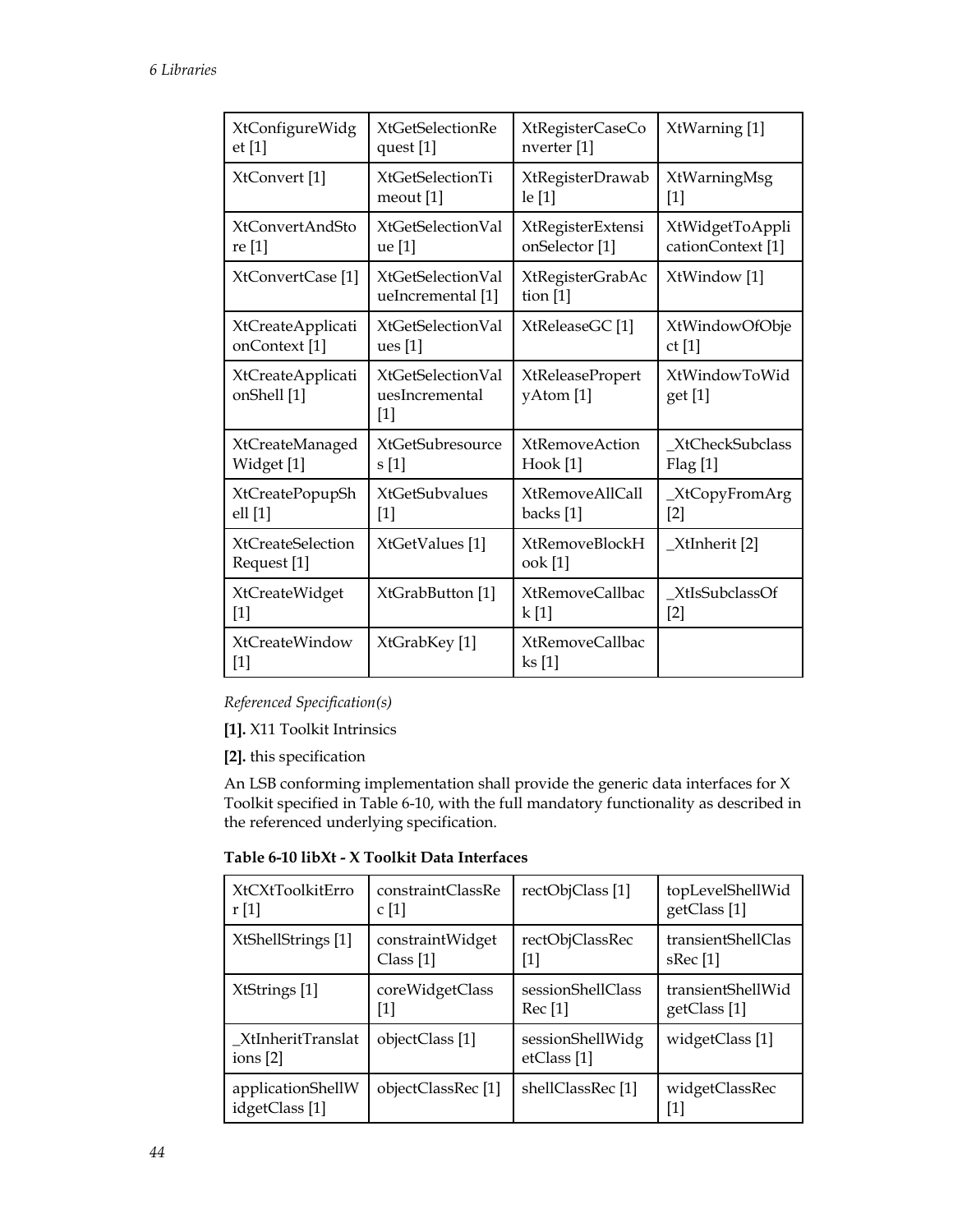<span id="page-44-0"></span>

| compositeClassRe<br>c[1] | overrideShellClas<br>sRec <sup>[1]</sup> | shellWidgetClass    | wmShellClassRec |
|--------------------------|------------------------------------------|---------------------|-----------------|
| compositeWidget          | overrideShellWid                         | topLevelShellClas   | wmShellWidgetCl |
| Class $[1]$              | getClass [1]                             | sRec <sup>[1]</sup> | ass $[1]$       |

*Referenced Specification(s)* 

**[1].** [X11 Toolkit Intrinsics](#page-0-0)

**[2].** [this specification](#page-0-0)

### **6.9 Data Definitions for libXt**

This section defines global identifiers and their values that are associated with interfaces contained in libXt. These definitions are organized into groups that correspond to system headers. This convention is used as a convenience for the reader, and does not imply the existence of these headers, or their content.

These definitions are intended to supplement those provided in the referenced underlying specifications.

This specification uses ISO/IEC 9899 C Language as the reference programming language, and data definitions are specified in ISO C format. The C language is used here as a convenient notation. Using a C language description of these data objects does not preclude their use by other programming languages.

#### **6.9.1 X11/Composite.h**

```
typedef Cardinal (*XtOrderProc) (Widget child); 
typedef void (*XtDoChangeProc) (Widget composite_parent, 
                                   WidgetList unmanage_children, 
                                   Cardinal * num_unmanage_children, 
                                   WidgetList manage_children, 
                                   Cardinal * num_manage_children, 
                                   XtPointer client_data);
```
### **6.9.2 X11/CompositeP.h**

|            | #define XtInheritGeometryManager                       | ((XtGeometryHandler)       |
|------------|--------------------------------------------------------|----------------------------|
| XtInherit) |                                                        |                            |
|            | #define XtInheritDeleteChild                           | ((XtWidgetProc) XtInherit) |
|            | #define XtInheritInsertChild                           | ((XtWidgetProc) XtInherit) |
|            | #define XtCompositeExtensionVersion                    | 2L                         |
|            |                                                        |                            |
|            | typedef struct _CompositeClassPart CompositeClassPart; |                            |
|            |                                                        |                            |
|            | typedef struct _CompositeClassRec CompositeClassRec;   |                            |
|            |                                                        |                            |

# **6.9.3 X11/ConstrainP.h**

```
#define XtConstraintExtensionVersion 1L
typedef struct _ConstraintPart ConstraintPart; 
typedef struct _ConstraintClassPart ConstraintClassPart; 
typedef struct _ConstraintClassRec 
{ 
  CoreClassPart core_class;
```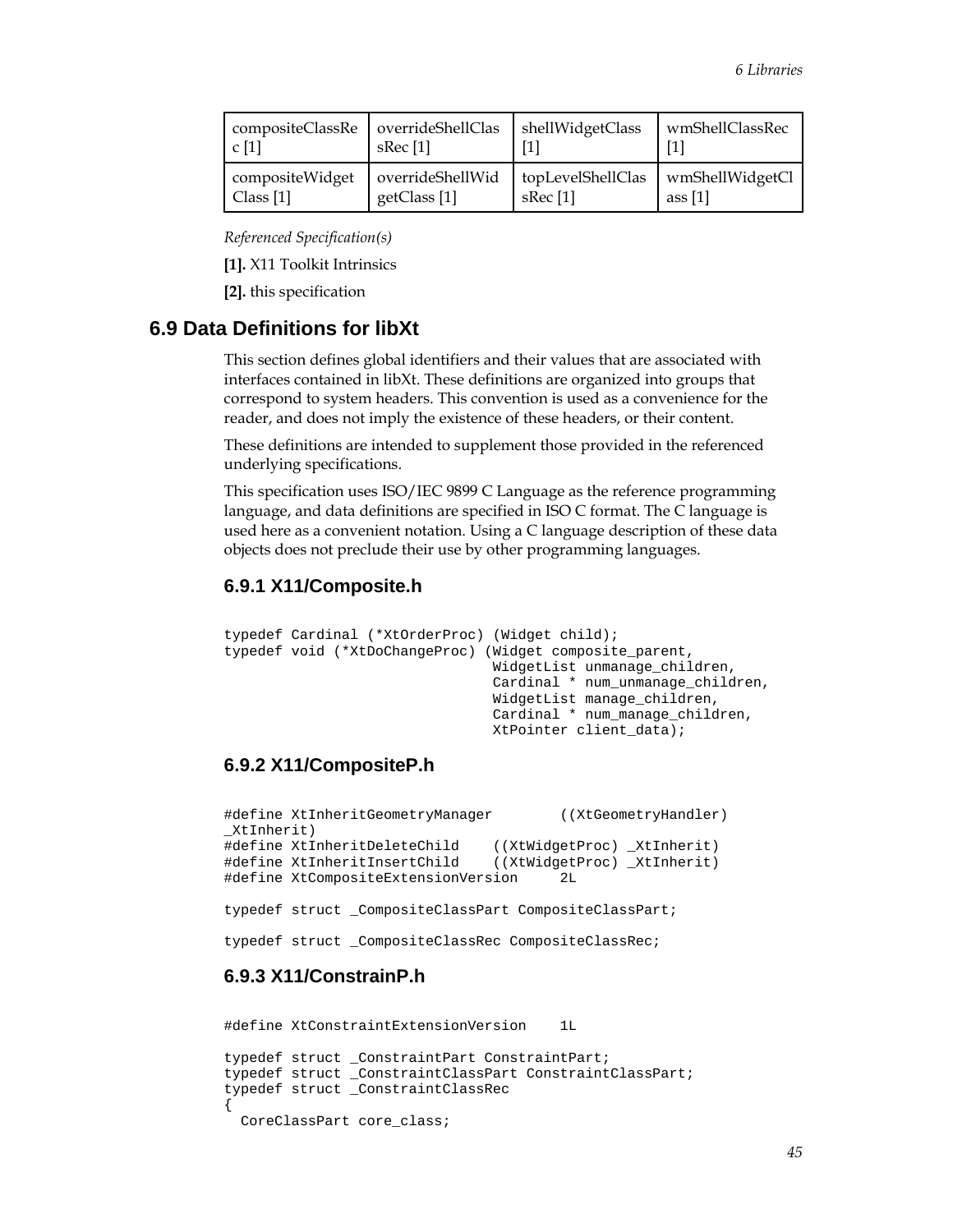```
 CompositeClassPart composite_class; 
   ConstraintClassPart constraint_class; 
} 
ConstraintClassRec;
```
#### **6.9.4 X11/Constraint.h**

typedef struct \_ConstraintClassRec \*ConstraintWidgetClass;

#### **6.9.5 X11/Intrinsic.h**

```
typedef struct _WidgetRec *Widget; 
typedef Widget *WidgetList; 
typedef struct _WidgetClassRec *WidgetClass; 
typedef struct _CompositeRec *CompositeWidget; 
typedef struct _XtActionsRec *XtActionList; 
typedef struct _XtEventRec *XtEventTable; 
typedef struct _XtAppStruct *XtAppContext; 
typedef unsigned long int XtValueMask; 
typedef unsigned long int XtIntervalId; 
typedef unsigned long int XtInputId; 
typedef unsigned long int XtSignalId; 
typedef unsigned int XtGeometryMask; 
typedef unsigned long int XtGCMask; 
typedef unsigned long int Pixel; 
typedef int XtCacheType; 
typedef char Boolean; 
typedef long int XtArgVal; 
typedef unsigned char XtEnum; 
typedef unsigned int Cardinal; 
typedef unsigned short Dimension; 
typedef short Position; 
typedef void *XtPointer; 
typedef XtPointer Opaque;
```
#### **6.9.6 X11/ObjectP.h**

```
#define XtInheritAllocate ((XtAllocateProc) _XtInherit) 
                                 ((XtDeallocateProc) _XtInherit)
#define XtObjectExtensionVersion 1L 
typedef struct _ObjectPart 
{ 
   Widget self; 
   WidgetClass widget_class; 
   Widget parent; 
   XrmName xrm_name; 
   Boolean being_destroyed; 
   XtCallbackList destroy_callbacks; 
   XtPointer constraints; 
} 
ObjectPart; 
typedef struct _ObjectRec 
{ 
  ObjectPart object; 
} 
ObjectRec; 
typedef struct _ObjectClassPart
```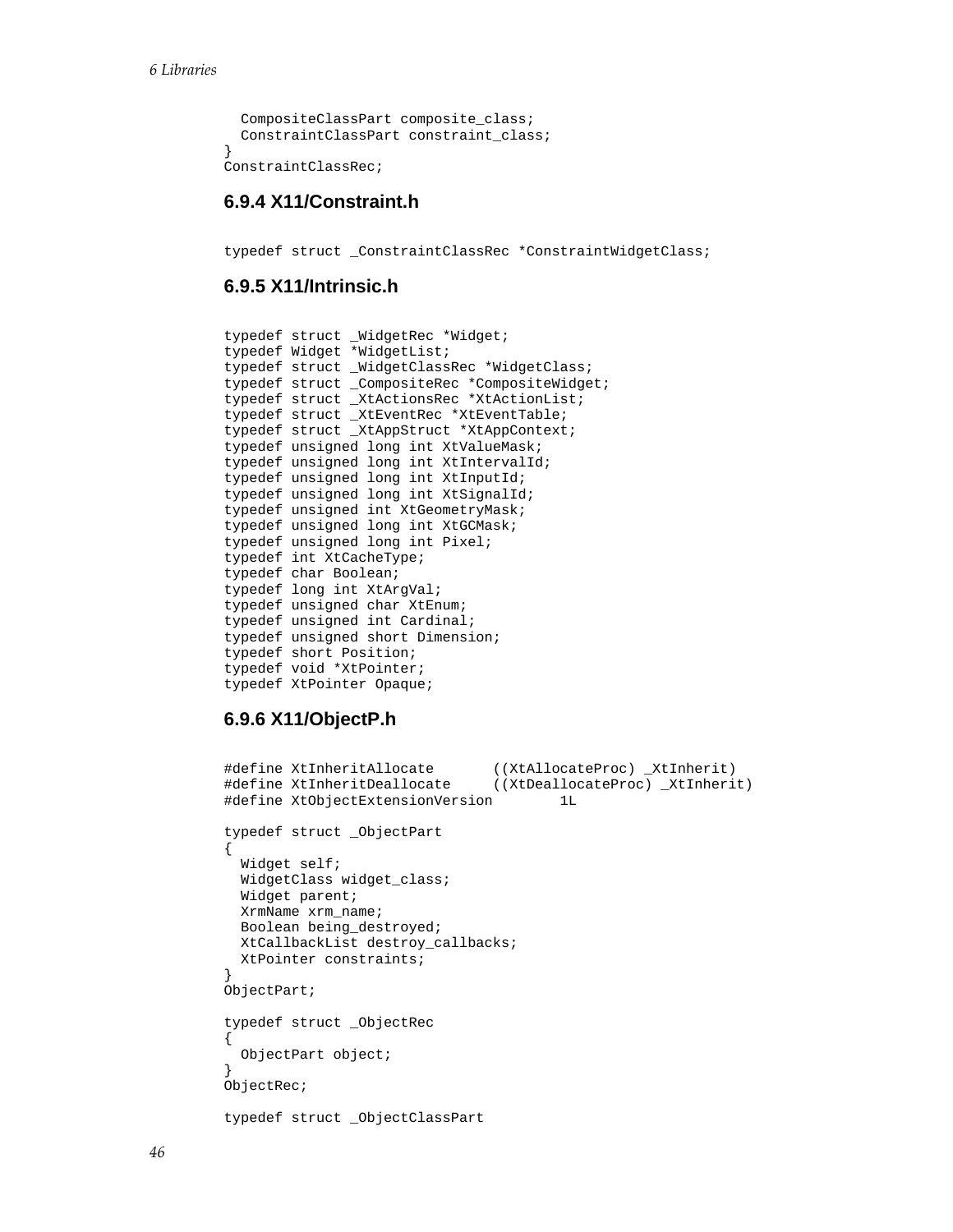```
{ 
   WidgetClass superclass; 
   String class_name; 
   Cardinal widget_size; 
   XtProc class_initialize; 
   XtWidgetClassProc class_part_initialize; 
   XtEnum class_inited; 
   XtInitProc initialize; 
   XtArgsProc initialize_hook; 
   XtProc obj1; 
   XtProc obj2; 
   XtProc obj3; 
   XtResourceList resources; 
   Cardinal num_resources; 
   XrmClass xrm_class; 
   Boolean obj4; 
   XtEnum obj5; 
   Boolean obj6; 
   Boolean obj7; 
   XtWidgetProc destroy; 
   XtProc obj8; 
   XtProc obj9; 
   XtSetValuesFunc set_values; 
   XtArgsFunc set_values_hook; 
   XtProc obj10; 
   XtArgsProc get_values_hook; 
   XtProc obj11; 
   XtVersionType version; 
   XtPointer callback_private; 
  String obj12;
   XtProc obj13; 
   XtProc obj14; 
   XtPointer extension; 
} 
ObjectClassPart; 
struct 
{ 
   XtPointer next_extension; 
   XrmQuark record_type; 
   long int version; 
   Cardinal record_size; 
   XtAllocateProc allocate; 
   XtDeallocateProc deallocate; 
} 
  ; 
typedef struct 
\left\{ \right. XtPointer next_extension; 
   XrmQuark record_type; 
   long int version; 
   Cardinal record_size; 
   XtAllocateProc allocate; 
   XtDeallocateProc deallocate; 
} 
ObjectClassExtensionRec; 
typedef struct 
{ 
   XtPointer next_extension; 
   XrmQuark record_type; 
   long int version; 
   Cardinal record_size; 
   XtAllocateProc allocate;
```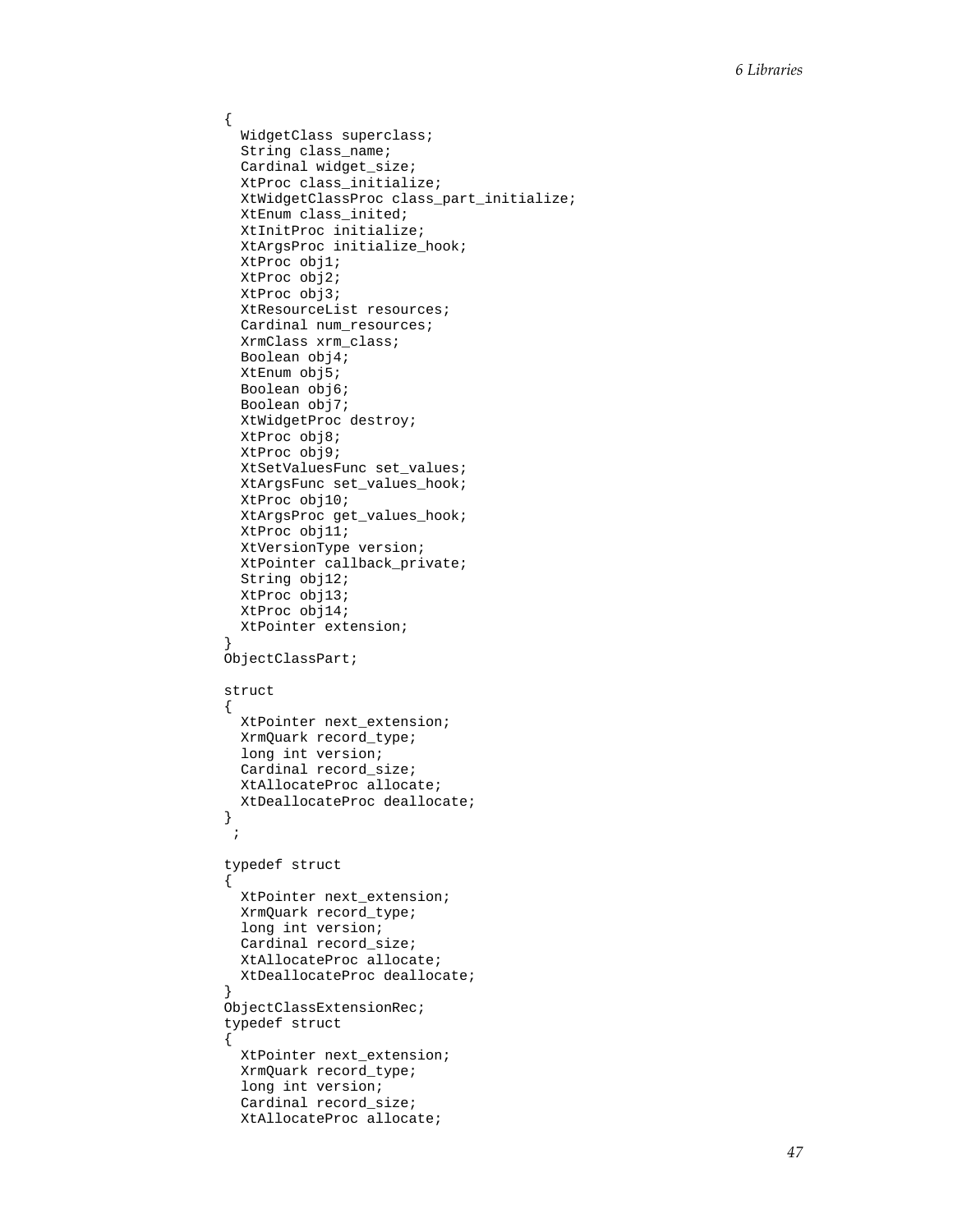```
 XtDeallocateProc deallocate; 
} 
  *ObjectClassExtension; 
typedef struct _ObjectClassRec 
{ 
   ObjectClassPart object_class; 
} 
ObjectClassRec;
```
# **6.10 Interface Definitions for libXt**

The following interfaces are included in libXt and are defined by this specification. Unless otherwise noted, these interfaces shall be included in the source standard.

Other interfaces listed above for libXt shall behave as described in the referenced base document.

# **\_XtCopyFromArg**

### **Name**

\_XtCopyFromArg — Copy "size" bytes from src to dst.

# **Synopsis**

void \_XtCopyFromArg(XtArgVal src,char\* dst,unsigned int size);

## **Description**

The \_XtCopyFromArg() function copies "size" bytes from src to dst. This is an internal X function call.

# **\_XtInherit**

### **Name**

\_XtInherit — inheritance operation.

# **Synopsis**

```
#include <IntrinsicP.h>
```

```
extern void _XtInherit( 
#if NeedFunctionPrototypes 
     void 
#endif 
);
```
# **Description**

\_XtInherit() is a procedure that issues an error message if it is actually called.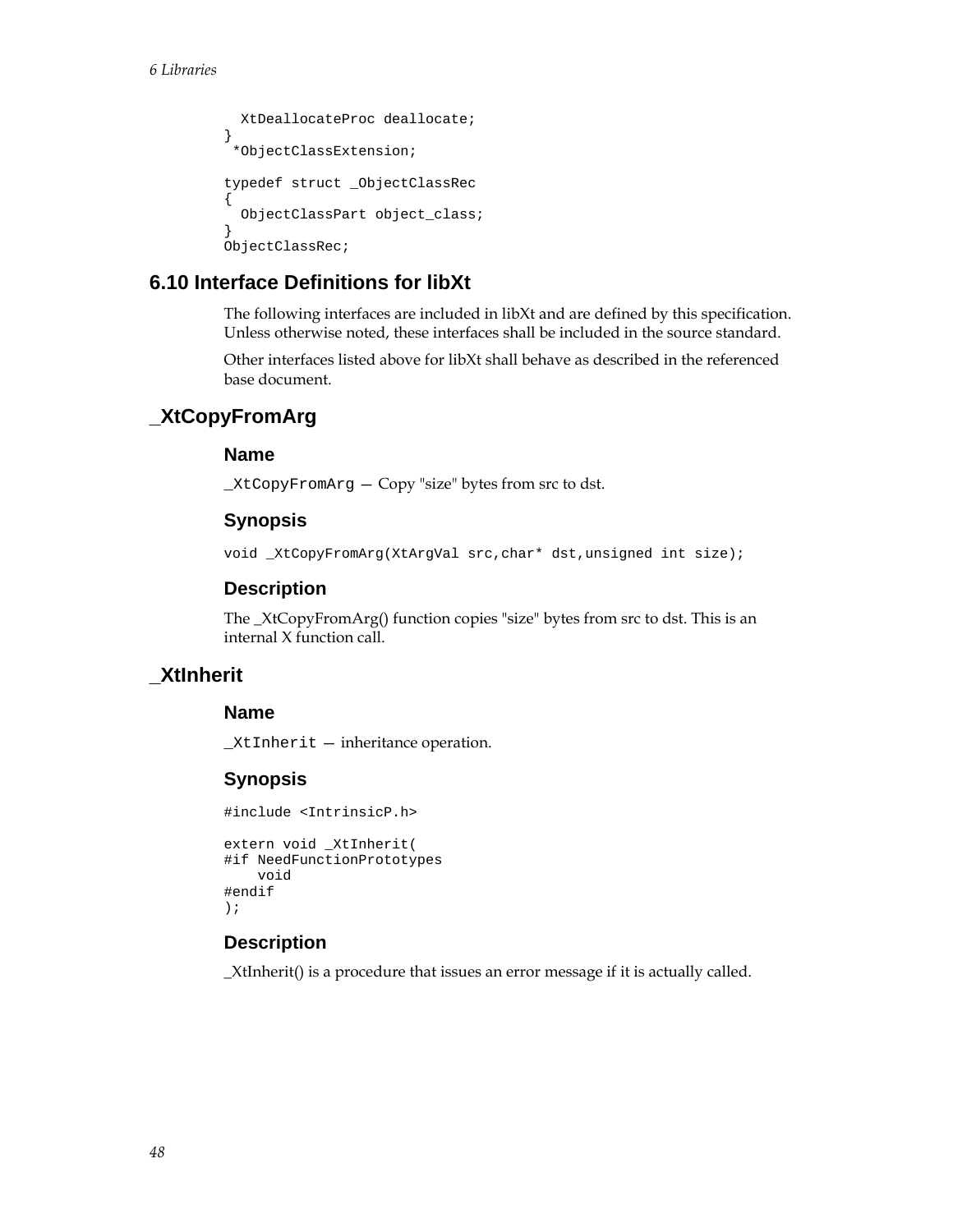# <span id="page-48-0"></span>**\_XtInheritTranslations**

#### **Name**

\_XtInheritTranslations — an inheritance constant

#### **Synopsis**

#include <CoreP.h>

externalref int \_XtInheritTranslations;

#### **Description**

\_XtInheritTranslations is an inheritance constant.

### **\_XtIsSubclassOf**

#### **Name**

\_XtIsSubclassOf — determine if Widget is a subclass of WidgetClass.

### **Synopsis**

```
#include <Intrinsic.h> 
extern Boolean _XtIsSubclassOf(<br>Widget /* object* /,
 Widget /* object* /, 
 WidgetClass /* widget_class */, 
 WidgetClass /* flag_class */, 
 _XtXtEnum /* type_flag */, 
);
```
### **Description**

Determine if Widget(object) is a subclass of WidgetClass(widget\_class).

## **6.11 Interfaces for libXext**

[Table 6-11](#page-48-0) defines the library name and shared object name for the libXext library

#### **Table 6-11 libXext Definition**

| Library: | libXext      |
|----------|--------------|
| SONAME:  | libXext.so.6 |

The behavior of the interfaces in this library is specified by the following specifications:

[Double Buffer Extension Library](#page-0-0)

[X Display Power Management Signaling](#page-0-0)

[X Extended Visual Interface Extension](#page-0-0)

[X Security Extension Specification](#page-0-0)

[X Nonrectangular Window Shape Extension Library](#page-0-0)

[The MIT Shared Memory Extension](#page-0-0)

[X Synchronization Extension Library](#page-0-0)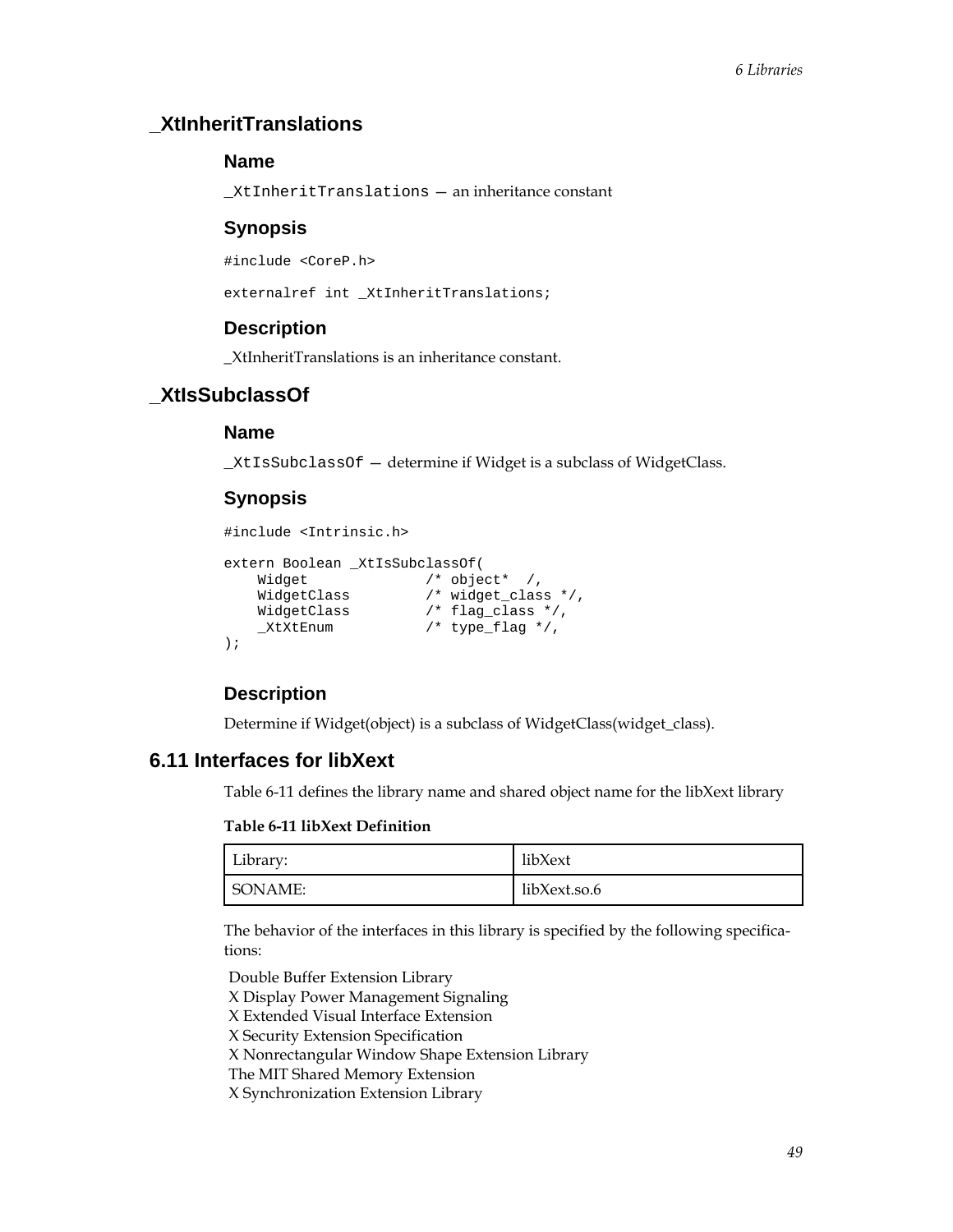# <span id="page-49-0"></span>**6.11.1 X Shape Extension**

### **6.11.1.1 Interfaces for X Shape Extension**

An LSB conforming implementation shall provide the generic functions for X Shape Extension specified in [Table 6-12](#page-49-0), with the full mandatory functionality as described in the referenced underlying specification.

| <b>XShapeCombine</b>  | XShapeCombineS          | XShapeOffsetSha    | <b>XShapeQueryVers</b> |
|-----------------------|-------------------------|--------------------|------------------------|
| Mask [1]              | hape $[1]$              | pe [1]             | ion $[1]$              |
| <b>XShapeCombineR</b> | <b>XShapeGetRectan</b>  | XShapeQueryExte    | XShapeSelectInpu       |
| ectangles [1]         | gles $[1]$              | nsion [1]          | t $[1]$                |
| <b>XShapeCombineR</b> | <b>XShapeInputSelec</b> | XShapeQueryExte    |                        |
| egion [1]             | ted $[1]$               | nts <sub>[1]</sub> |                        |

**Table 6-12 libXext - X Shape Extension Function Interfaces** 

*Referenced Specification(s)* 

**[1].** [X Nonrectangular Window Shape Extension Library](#page-0-0)

# **6.11.2 X Display Power Management Signaling Extension**

### **6.11.2.1 Interfaces for X Display Power Management Signaling Extension**

An LSB conforming implementation shall provide the generic functions for X Display Power Management Signaling Extension specified in [Table 6-13](#page-49-0), with the full mandatory functionality as described in the referenced underlying specification.

#### **Table 6-13 libXext - X Display Power Management Signaling Extension Function Interfaces**

| DPMSCapable [1] | DPMSForceLevel         | DPMSInfo [1]                 |  |
|-----------------|------------------------|------------------------------|--|
| DPMSDisable [1] | DPMSGetTimeout<br>s[1] | DPMSQueryExten<br>$sion$ [1] |  |
| DPMSEnable [1]  | <b>DPMSGetVersion</b>  | DPMSSetTimeout<br>s[1]       |  |

*Referenced Specification(s)* 

**[1].** [X Display Power Management Signaling](#page-0-0)

# **6.11.3 X Shared Memory Extensions**

### **6.11.3.1 Interfaces for X Shared Memory Extensions**

An LSB conforming implementation shall provide the generic functions for X Shared Memory Extensions specified in [Table 6-14,](#page-50-0) with the full mandatory functionality as described in the referenced underlying specification.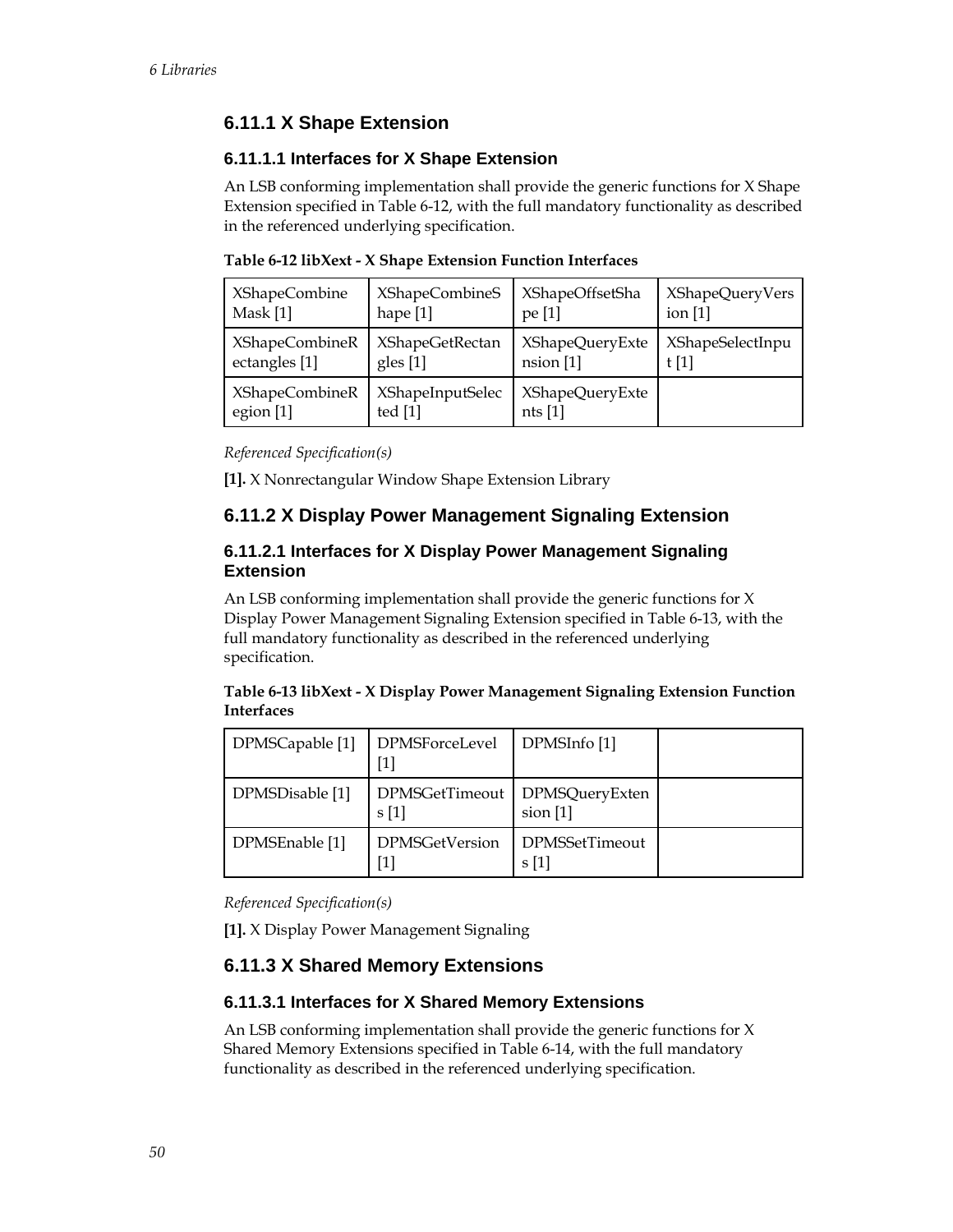| XShmAttach [1]                 | XShmDetach [1]                  | <b>XShmPixmapFor</b><br>mat $[1]$ | <b>XShmQueryVersi</b><br>on $[1]$ |
|--------------------------------|---------------------------------|-----------------------------------|-----------------------------------|
| XShmCreateImag<br>e[1]         | <b>XShmGetEventBa</b><br>se [1] | <b>XShmPutImage</b>               |                                   |
| <b>XShmCreatePixm</b><br>ap[1] | <b>XShmGetImage</b>             | XShmQueryExten<br>$sion$ [1]      |                                   |

<span id="page-50-0"></span>**Table 6-14 libXext - X Shared Memory Extensions Function Interfaces** 

*Referenced Specification(s)* 

**[1].** [The MIT Shared Memory Extension](#page-0-0)

# **6.11.4 MIT-MISC Extension**

### **6.11.4.1 Interfaces for MIT-MISC Extension**

No external functions are defined for libXext - MIT-MISC Extension

# **6.11.5 X Synchronization Extension**

### **6.11.5.1 Interfaces for X Synchronization Extension**

An LSB conforming implementation shall provide the generic functions for X Synchronization Extension specified in [Table 6-15](#page-50-0), with the full mandatory functionality as described in the referenced underlying specification.

| XSyncAwait [1]         | <b>XSyncGetPriority</b> | XSyncQueryCoun          | XSyncValueHigh3        |
|------------------------|-------------------------|-------------------------|------------------------|
|                        | 1                       | ter $[1]$               | 2[1]                   |
| <b>XSyncChangeAlar</b> | XSyncInitialize [1]     | <b>XSyncQueryExten</b>  | XSyncValueIsNeg        |
| m[1]                   |                         | $sion$ [1]              | ative [1]              |
| XSyncChangeCou         | XSyncIntToValue         | XSyncSetCounter         | XSyncValueIsPosi       |
| nter $[1]$             | $[1]$                   | $[1]$                   | tive $[1]$             |
| <b>XSyncCreateAlar</b> | XSyncIntsToValue        | <b>XSyncSetPriority</b> | XSyncValueIsZer        |
| m[1]                   | 1                       | 1                       | $\sigma$ [1]           |
| <b>XSyncCreateCoun</b> | <b>XSyncListSystem</b>  | XSyncValueAdd           | <b>XSyncValueLessO</b> |
| ter $[1]$              | Counters <sup>[1]</sup> | $[1]$                   | $r$ Equal [1]          |
| XSyncDestroyAla        | XSyncMaxValue           | XSyncValueEqual         | XSyncValueLessT        |
| rm[1]                  | $[1]$                   | $\lceil 1 \rceil$       | han $[1]$              |
| <b>XSyncDestroyCou</b> | XSyncMinValue           | <b>XSyncValueGreat</b>  | XSyncValueLow3         |
| nter $[1]$             | 1                       | erOrEqual [1]           | 2[1]                   |
| <b>XSyncFreeSystem</b> | <b>XSyncQueryAlar</b>   | <b>XSyncValueGreat</b>  | <b>XSyncValueSubtr</b> |
| CounterList [1]        | m <sub>[1]</sub>        | erThan [1]              | act $[1]$              |

**Table 6-15 libXext - X Synchronization Extension Function Interfaces** 

*Referenced Specification(s)* 

**[1].** [X Synchronization Extension Library](#page-0-0)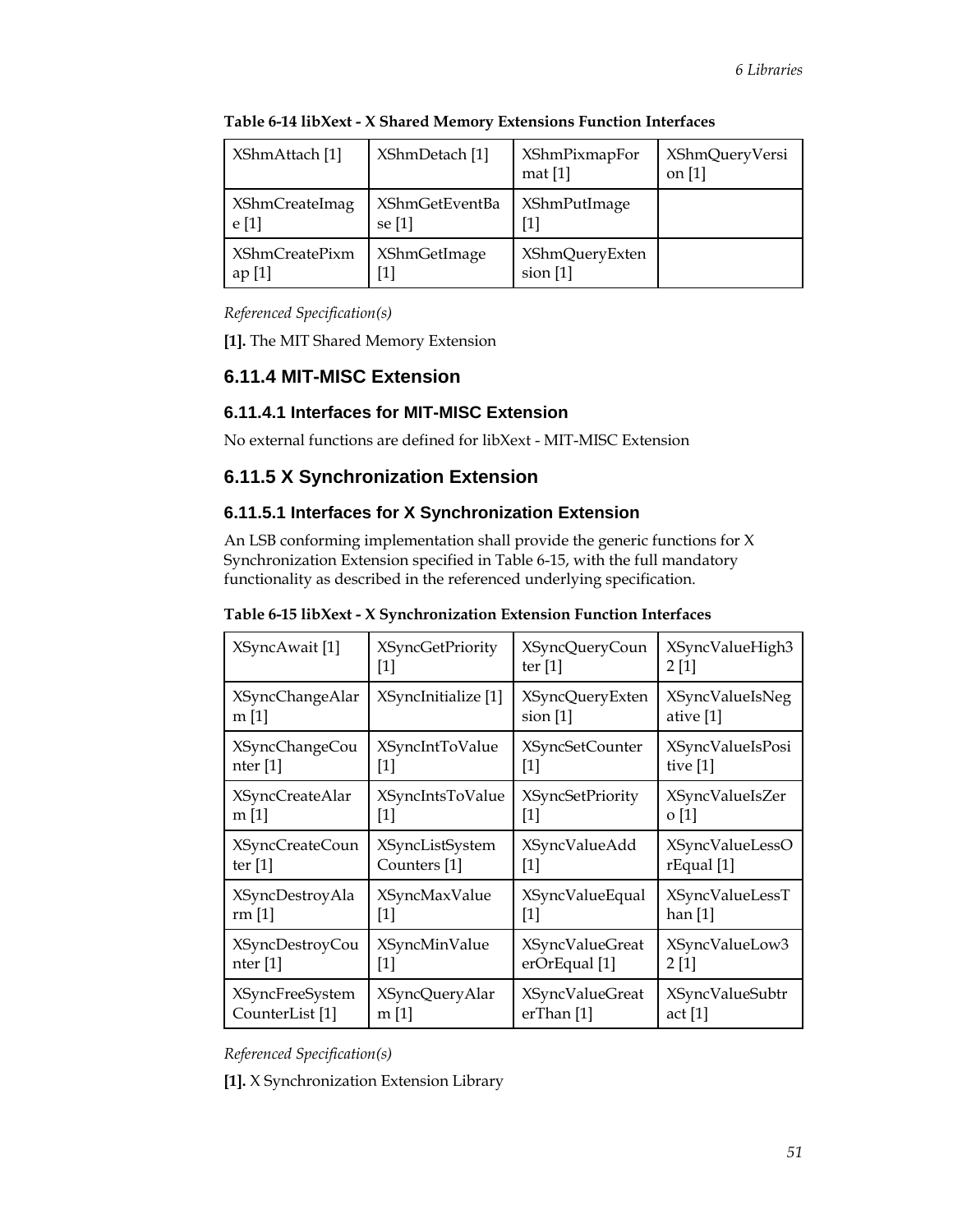# <span id="page-51-0"></span>**6.11.6 X Security Extension**

### **6.11.6.1 Interfaces for X Security Extension**

An LSB conforming implementation shall provide the generic functions for X Security Extension specified in [Table 6-16](#page-51-0), with the full mandatory functionality as described in the referenced underlying specification.

| Table 6-16 libXext - X Security Extension Function Interfaces |  |
|---------------------------------------------------------------|--|
|---------------------------------------------------------------|--|

| XSecurityAllocXa<br>uth $[1]$                  | <b>XSecurityGenerat</b><br>eAuthorization [1] Authorization [1] | XSecurityRevoke |  |
|------------------------------------------------|-----------------------------------------------------------------|-----------------|--|
| XSecurityFreeXau   XSecurityQueryE<br>th $[1]$ | xtension [1]                                                    |                 |  |

*Referenced Specification(s)* 

**[1].** [X Security Extension Specification](#page-0-0)

# **6.11.7 X Double Buffer Extension**

### **6.11.7.1 Interfaces for X Double Buffer Extension**

An LSB conforming implementation shall provide the generic functions for X Double Buffer Extension specified in [Table 6-17,](#page-51-0) with the full mandatory functionality as described in the referenced underlying specification.

| Table 6-17 libXext - X Double Buffer Extension Function Interfaces |  |  |  |  |  |
|--------------------------------------------------------------------|--|--|--|--|--|
|--------------------------------------------------------------------|--|--|--|--|--|

| <b>XdbeAllocateBack</b><br>BufferName [1] | XdbeEndIdiom [1] | XdbeGetVisualInf<br>$\Omega$ [1] |  |
|-------------------------------------------|------------------|----------------------------------|--|
| XdbeBeginIdiom                            | XdbeFreeVisualIn | XdbeQueryExtens                  |  |
| [1]                                       | fo $[1]$         | ion $[1]$                        |  |
| XdbeDeallocateBa                          | XdbeGetBackBuff  | <b>XdbeSwapBuffers</b>           |  |
| ckBufferName [1]                          | erAttributes [1] | [1]                              |  |

*Referenced Specification(s)* 

**[1].** [Double Buffer Extension Library](#page-0-0)

# **6.11.8 X Extended Visual Interface Extension**

### **6.11.8.1 Interfaces for X Extended Visual Interface Extension**

An LSB conforming implementation shall provide the generic functions for X Extended Visual Interface Extension specified in [Table 6-18](#page-51-0), with the full mandatory functionality as described in the referenced underlying specification.

**Table 6-18 libXext - X Extended Visual Interface Extension Function Interfaces** 

| XeviGetVisualInfo   XeviQueryExtensi   XeviQueryVersio | on $[1]$ | n 1 |  |
|--------------------------------------------------------|----------|-----|--|
|                                                        |          |     |  |

*Referenced Specification(s)* 

**[1].** [X Extended Visual Interface Extension](#page-0-0)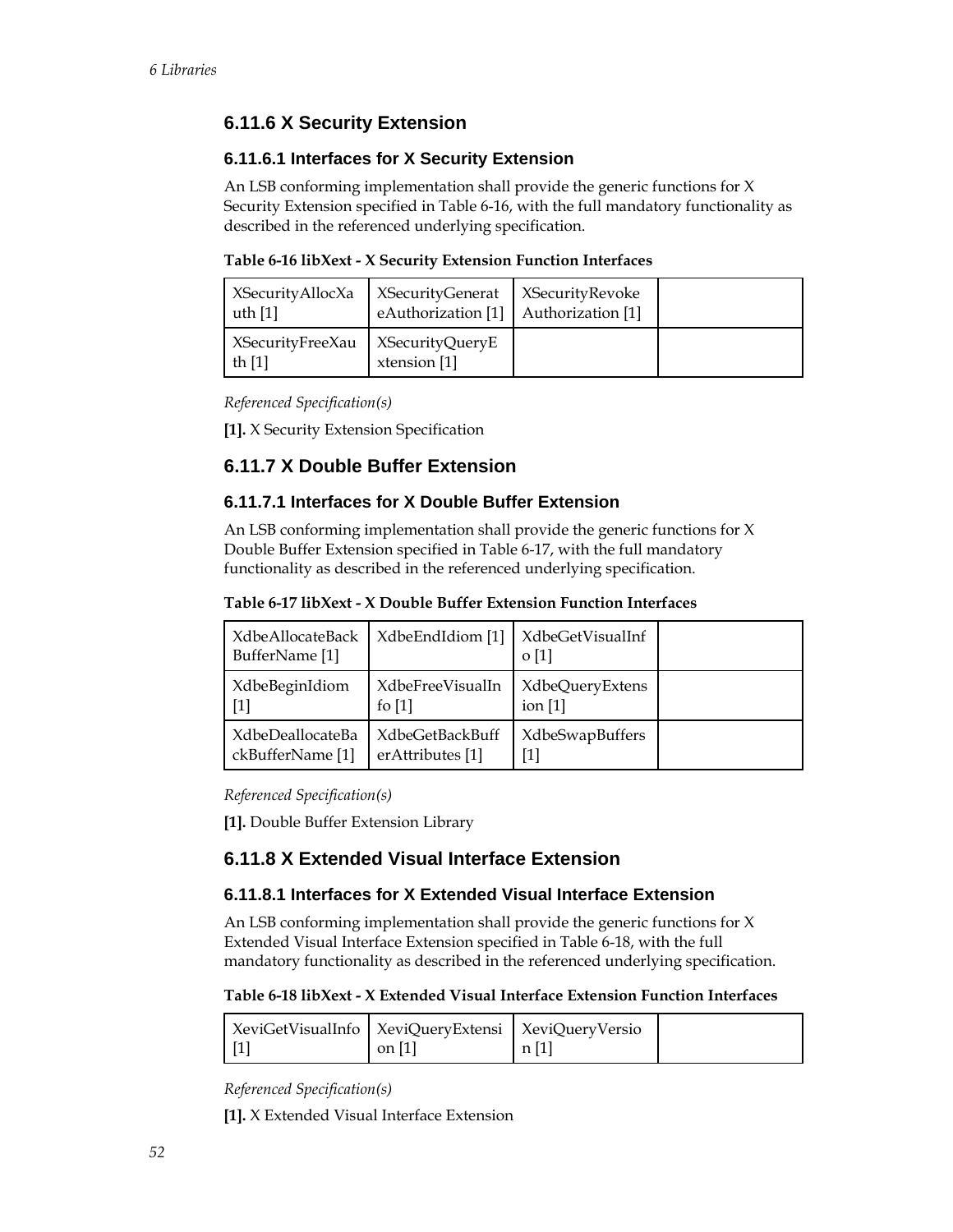# <span id="page-52-0"></span>**6.12 Data Definitions for libXext**

This section defines global identifiers and their values that are associated with interfaces contained in libXext. These definitions are organized into groups that correspond to system headers. This convention is used as a convenience for the reader, and does not imply the existence of these headers, or their content.

These definitions are intended to supplement those provided in the referenced underlying specifications.

This specification uses ISO/IEC 9899 C Language as the reference programming language, and data definitions are specified in ISO C format. The C language is used here as a convenient notation. Using a C language description of these data objects does not preclude their use by other programming languages.

#### **6.12.1 X11/extensions/XEVI.h**

```
#define XEVI_TRANSPARENCY_NONE 0 
#define XEVI_TRANSPARENCY_PIXEL 1 
#define XEVI_TRANSPARENCY_MASK 2 
typedef struct 
{ 
 VisualID core visual id;
   int screen; 
  int level; 
  unsigned int transparency_type; 
  unsigned int transparency_value; 
  unsigned int min_hw_colormaps; 
  unsigned int max_hw_colormaps; 
 unsigned int num colormap conflicts;
  VisualID *colormap_conflicts; 
} 
ExtendedVisualInfo;
```
#### **6.12.2 X11/extensions/security.h**

```
typedef unsigned long int XSecurityAuthorization; 
typedef struct 
{ 
  unsigned int timeout; 
  unsigned int trust_level; 
  XID group; 
  long int event_mask; 
} 
XSecurityAuthorizationAttributes;
```
#### **6.12.3 X11/extensions/sync.h**

```
typedef struct _XSyncSystemCounter 
{ 
   char *name; 
   XSyncCounter counter; 
   XSyncValue resolution; 
} 
XSyncSystemCounter; 
typedef struct 
{ 
   XSyncCounter counter;
```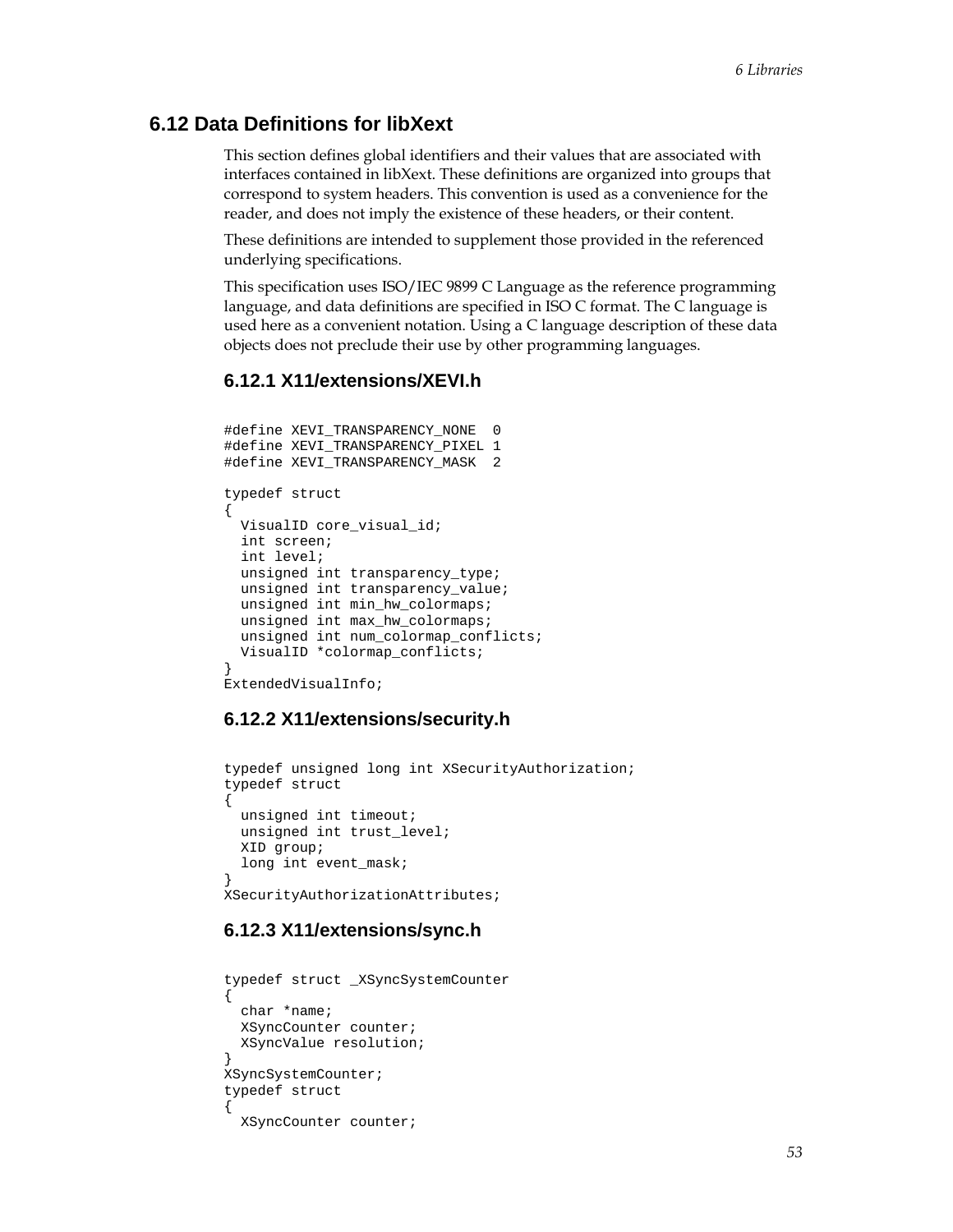```
 XSyncValueType value_type; 
   XSyncValue wait_value; 
   XSyncTestType test_type; 
} 
XSyncTrigger; 
typedef struct 
{ 
   XSyncTrigger trigger; 
   XSyncValue event_threshold; 
} 
XSyncWaitCondition; 
typedef struct 
{ 
   XSyncTrigger trigger; 
   XSyncValue delta; 
   int events; 
   XSyncAlarmState state; 
} 
XSyncAlarmAttributes; 
typedef XID XSyncCounter; 
typedef XID XSyncAlarm; 
typedef struct _XSyncValue 
{ 
   int hi; 
   unsigned int lo; 
} 
XSyncValue; 
typedef enum 
{ 
   XSyncAbsolute, XSyncRelative 
} 
XSyncValueType; 
typedef enum 
{ 
   XSyncPositiveTransition, XSyncNegativeTransition, 
XSyncPositiveComparison, 
     XSyncNegativeComparison 
} 
XSyncTestType; 
typedef enum 
{ 
   XSyncAlarmActive, XSyncAlarmInactive, XSyncAlarmDestroyed 
} 
XSyncAlarmState;
```
# **6.13 Interfaces for libXi**

[Table 6-19](#page-53-0) defines the library name and shared object name for the libXi library

#### **Table 6-19 libXi Definition**

| Library: | libXi      |
|----------|------------|
| SONAME:  | libXi.so.6 |

The behavior of the interfaces in this library is specified by the following specifications:

[X11 Input Library](#page-0-0)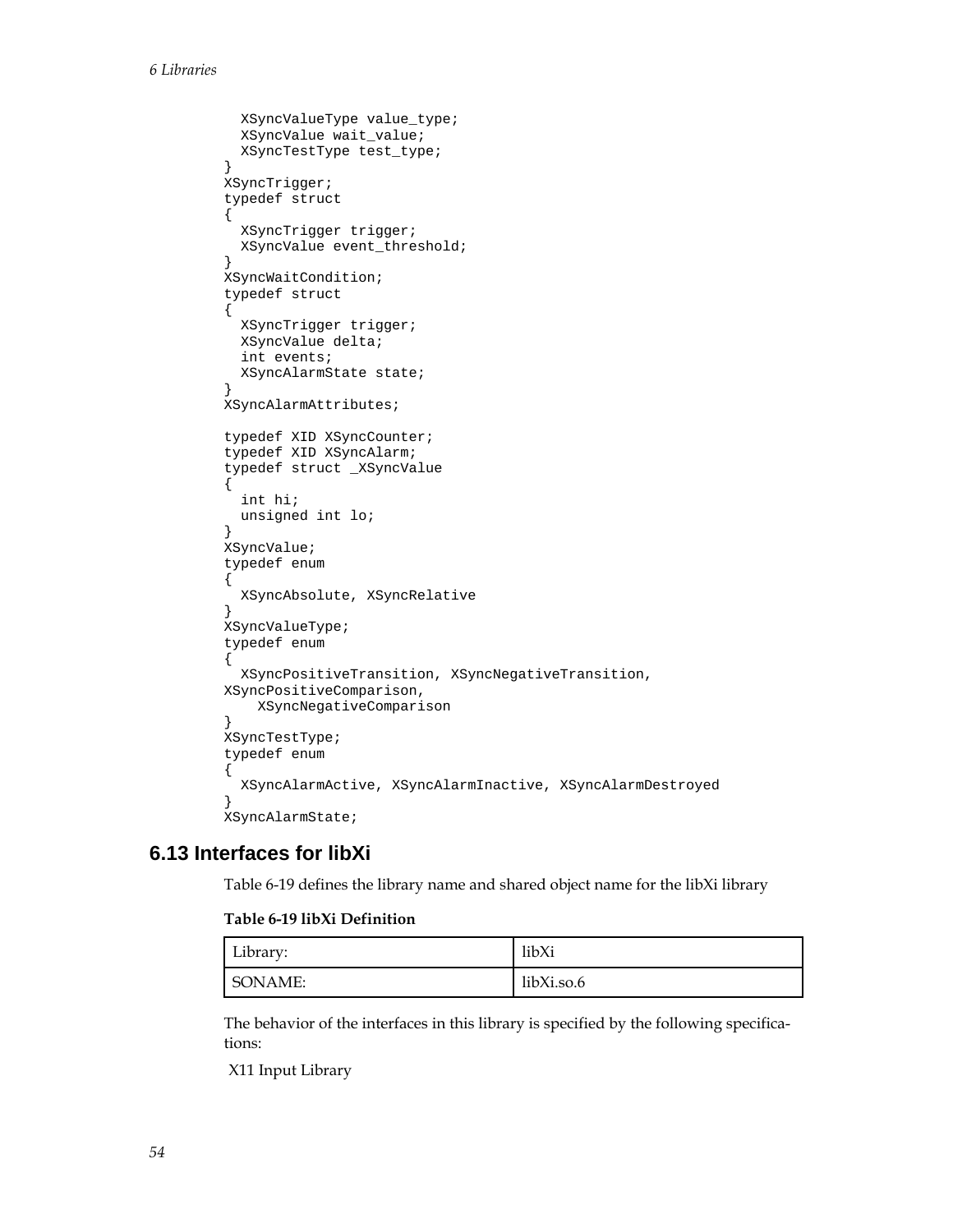# <span id="page-54-0"></span>**6.13.1 XInput**

# **6.13.1.1 Interfaces for XInput**

An LSB conforming implementation shall provide the generic functions for XInput specified in [Table 6-20](#page-54-0), with the full mandatory functionality as described in the referenced underlying specification.

| <b>XAllowDeviceEve</b>                             | <b>XFreeDeviceMoti</b>                             | <b>XGetFeedbackCo</b>            |                                            |
|----------------------------------------------------|----------------------------------------------------|----------------------------------|--------------------------------------------|
| nts $[1]$                                          | onEvents <sup>[1]</sup>                            | ntrol [1]                        |                                            |
| XChangeDeviceC                                     | <b>XFreeDeviceState</b>                            | <b>XGetSelectedExte</b>          | <b>XSetDeviceFocus</b>                     |
| ontrol [1]                                         | $[1]$                                              | nsionEvents [1]                  | $[1]$                                      |
| <b>XChangeDeviceD</b><br>ontPropagateList<br>$[1]$ | <b>XFreeFeedbackLis</b><br>XGrabDevice [1]<br>t[1] |                                  | <b>XSetDeviceMode</b><br>$\lceil 1 \rceil$ |
| <b>XChangeDeviceK</b>                              | <b>XGetDeviceButto</b>                             | <b>XGrabDeviceButt</b>           | <b>XSetDeviceModifi</b>                    |
| eyMapping [1]                                      | nMapping [1]                                       | on $[1]$                         | erMapping [1]                              |
| <b>XChangeFeedbac</b>                              | <b>XGetDeviceContr</b>                             | <b>XGrabDeviceKey</b>            | <b>XSetDeviceValuat</b>                    |
| kControl <sup>[1]</sup>                            | ol[1]                                              | $[1]$                            | ors <sub>[1]</sub>                         |
| <b>XChangeKeyboar</b>                              | <b>XGetDeviceDontP</b>                             | XInput_find_displ                | <b>XUngrabDevice</b>                       |
| dDevice [1]                                        | ropagateList [1]                                   | ay [1]                           | [1]                                        |
| XChangePointerD                                    | <b>XGetDeviceFocus</b>                             | XListInputDevice                 | <b>XUngrabDeviceB</b>                      |
| evice [1]                                          | $[1]$                                              | s[1]                             | utton [1]                                  |
| XCloseDevice [1]                                   | <b>XGetDeviceKeyM</b><br>apping [1]                | XOpenDevice [1]                  | <b>XUngrabDeviceK</b><br>ey [1]            |
| XDeviceBell [1]                                    | <b>XGetDeviceModif</b><br>ierMapping [1]           | <b>XQueryDeviceStat</b><br>e [1] |                                            |
| <b>XFreeDeviceContr</b>                            | <b>XGetDeviceMotio</b>                             | <b>XSelectExtensionE</b>         |                                            |
| ol[1]                                              | nEvents [1]                                        | vent $[1]$                       |                                            |
| <b>XFreeDeviceList</b>                             | <b>XGetExtensionVer</b>                            | <b>XSendExtensionE</b>           |                                            |
| $[1]$                                              | $sion$ [1]                                         | vent $[1]$                       |                                            |

**Table 6-20 libXi - XInput Function Interfaces** 

*Referenced Specification(s)* 

**[1].** [X11 Input Library](#page-0-0)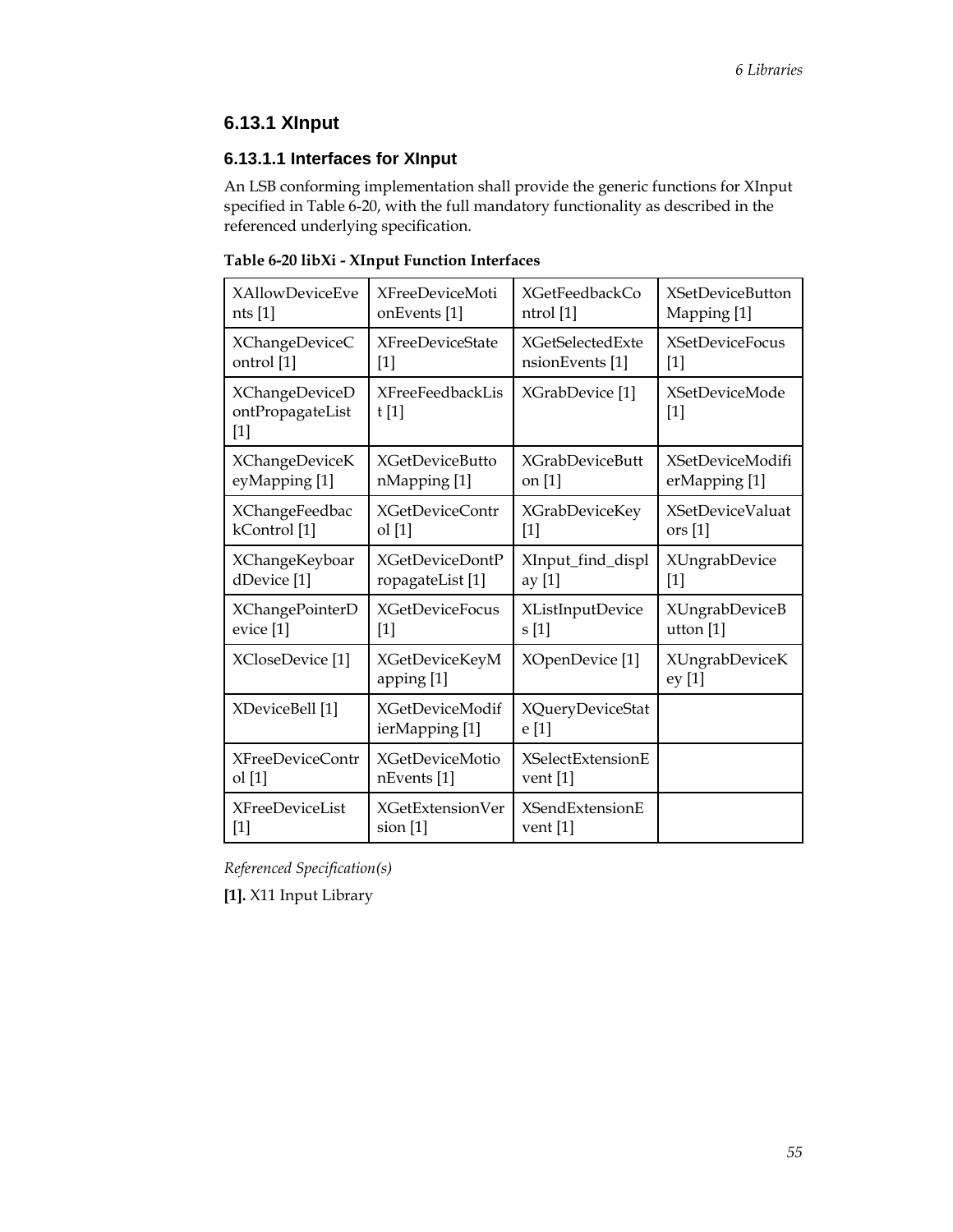# <span id="page-55-0"></span>**7 Libraries**

# **7.1 Interfaces for libGL**

[Table 7-1](#page-55-0) defines the library name and shared object name for the libGL library

#### **Table 7-1 libGL Definition**

| Library: | libGL      |
|----------|------------|
| SONAME:  | libGL.so.1 |

The behavior of the interfaces in this library is specified by the following specifications:

[OpenGL](#page-0-0)

# **7.1.1 GL X interface**

## **7.1.1.1 Interfaces for GL X interface**

An LSB conforming implementation shall provide the generic functions for GL X interface specified in [Table 7-2](#page-55-0), with the full mandatory functionality as described in the referenced underlying specification.

**Table 7-2 libGL - GL X interface Function Interfaces** 

| glXChooseVis                           | glXDestroyG                         | glXGetCurren                            | glXMakeCont                           | glXSelectEven        |
|----------------------------------------|-------------------------------------|-----------------------------------------|---------------------------------------|----------------------|
| ual <sub>[1]</sub>                     | LXPixmap <sup>[1]</sup>             | tDisplay [1]                            | extCurrent <sup>[1]</sup>             | t[1]                 |
| glXCopyCont                            | glXDestroyPb                        | glXGetCurren                            | glXMakeCurr                           | glXSwapBuffe         |
| ext[1]                                 | uffer $[1]$                         | tDrawable [1]                           | ent $[1]$                             | rs[1]                |
| glXCreateCon<br>text $[1]$             | glXDestroyPi<br>xmap[1]             | glXGetCurren<br>tReadDrawab<br>le[1]    | glXQueryCon<br>text $[1]$             | glXUseXFont<br>$[1]$ |
| glXCreateGL<br>XPixmap <sup>[1]</sup>  | glXDestroyWi<br>ndow <sup>[1]</sup> | glXGetFBCon<br>figAttrib <sup>[1]</sup> | glXQueryCon<br>textInfoEXT<br>$[1]$   | glXWaitGL<br>$[1]$   |
| glXCreateNe<br>wContext <sup>[1]</sup> | glXFreeConte<br>xtEXT[1]            | glXGetProcA<br>ddressARB<br>$[1]$       | glXQueryDra<br>wable [1]              | glXWaitX[1]          |
| glXCreatePbu                           | glXGetClientS                       | glXGetSelecte                           | glXQueryExte                          |                      |
| ffer $[1]$                             | tring $[1]$                         | dEvent <sup>[1]</sup>                   | nsion [1]                             |                      |
| glXCreatePix<br>map[1]                 | glXGetConfig<br>$[1]$               | glXGetVisual<br>FromFBConfi<br>g[1]     | glXQueryExte<br>nsionsString<br>$[1]$ |                      |
| glXCreateWin                           | glXGetContex                        | glXImportCo                             | glXQueryServ                          |                      |
| dow[1]                                 | $t$ IDEXT $[1]$                     | ntextEXT [1]                            | erString [1]                          |                      |
| glXDestroyCo                           | glXGetCurren                        | glXIsDirect                             | glXQueryVer                           |                      |
| ntext [1]                              | tContext <sup>[1]</sup>             | $[1]$                                   | $sion$ [1]                            |                      |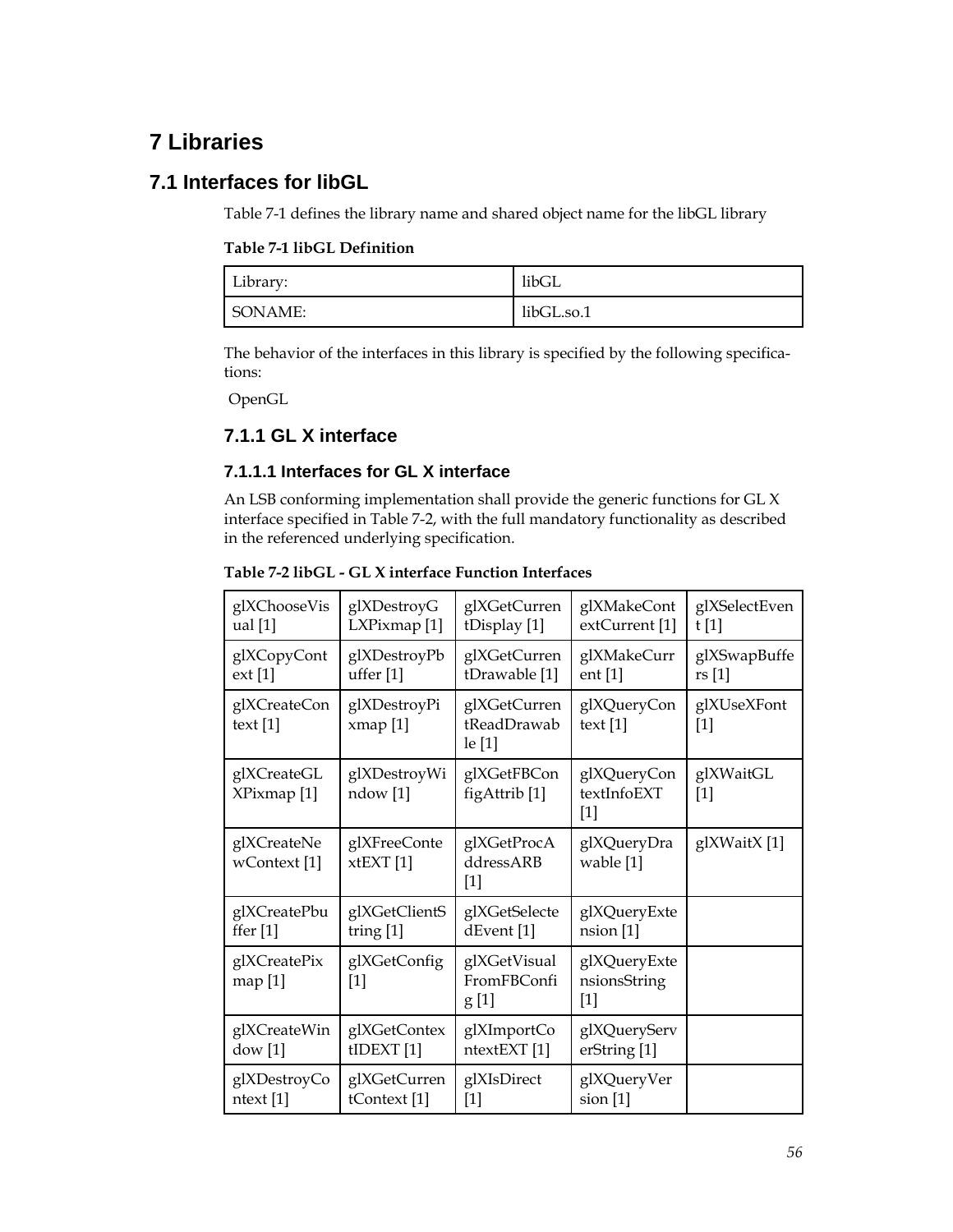<span id="page-56-0"></span>*Referenced Specification(s)* 

**[1].** [OpenGL](#page-0-0)

# **7.1.2 OpenGL**

# **7.1.2.1 Interfaces for OpenGL**

An LSB conforming implementation shall provide the generic functions for OpenGL specified in [Table 7-3](#page-56-0), with the full mandatory functionality as described in the referenced underlying specification.

| glAccum <sup>[1]</sup>    | glDisable [1]            | glIndexPointe<br>r[1]                  | glNormal3bv<br>$[1]$   | glTexCoord1<br>dv[1]  |
|---------------------------|--------------------------|----------------------------------------|------------------------|-----------------------|
| glActiveTextu             | glDisableClie            | glIndexd [1]                           | glNormal3d             | glTexCoord1f          |
| reARB <sup>[1]</sup>      | ntState [1]              |                                        | $[1]$                  | $[1]$                 |
| glAlphaFunc               | glDrawArray              | glIndexdv[1]                           | glNormal3dv            | glTexCoord1f          |
| $[1]$                     | s[1]                     |                                        | $[1]$                  | v[1]                  |
| glAreTextures             | glDrawBuffer             | glIndexf [1]                           | glNormal3f             | glTexCoord1i          |
| Resident <sup>[1]</sup>   | $[1]$                    |                                        | $[1]$                  | $[1]$                 |
| glArrayEleme              | glDrawEleme              | glIndexfv[1]                           | glNormal3fv            | glTexCoord1i          |
| nt $[1]$                  | nts $[1]$                |                                        | $[1]$                  | v[1]                  |
| glBegin [1]               | glDrawPixels<br>$[1]$    | glIndexi[1]                            | glNormal3i<br>$[1]$    | glTexCoord1s<br>$[1]$ |
| glBindTextur              | glDrawRange              | glIndexiv <sup>[1]</sup>               | glNormal3iv            | glTexCoord1s          |
| e [1]                     | Elements [1]             |                                        | $[1]$                  | v[1]                  |
| glBitmap [1]              | glEdgeFlag<br>$[1]$      | glIndexs [1]                           | glNormal3s<br>$[1]$    | glTexCoord2<br>d[1]   |
| glBlendColor              | glEdgeFlagPo             | glIndexsv[1]                           | glNormal3sv            | glTexCoord2           |
| $[1]$                     | inter <sup>[1]</sup>     |                                        | $[1]$                  | dv[1]                 |
| glBlendEquati             | glEdgeFlagv              | glIndexub [1]                          | glNormalPoin           | glTexCoord2f          |
| on [1]                    | $[1]$                    |                                        | ter $[1]$              | $[1]$                 |
| glBlendFunc<br>$[1]$      | glEnable [1]             | glIndexubv<br>$[1]$                    | glOrtho <sup>[1]</sup> | glTexCoord2f<br>v[1]  |
| glCallList <sup>[1]</sup> | glEnableClien            | glInitNames                            | glPassThroug           | glTexCoord2i          |
|                           | tState <sup>[1]</sup>    | [1]                                    | h [1]                  | [1]                   |
| glCallLists [1]           | glEnd [1]                | glInterleaved<br>Arrays <sup>[1]</sup> | glPixelMapfv<br>$[1]$  | glTexCoord2i<br>v[1]  |
| glClear <sup>[1]</sup>    | glEndList <sup>[1]</sup> | glIsEnabled<br>$[1]$                   | glPixelMapui<br>v[1]   | glTexCoord2s<br>$[1]$ |
| glClearAccu               | glEvalCoord1             | glIsList <sup>[1]</sup>                | glPixelMapus           | glTexCoord2s          |
| m[1]                      | d[1]                     |                                        | v[1]                   | v[1]                  |
| glClearColor              | glEvalCoord1             | glIsTexture                            | glPixelStoref          | glTexCoord3           |
| $[1]$                     | dv[1]                    | $[1]$                                  | $[1]$                  | d [1]                 |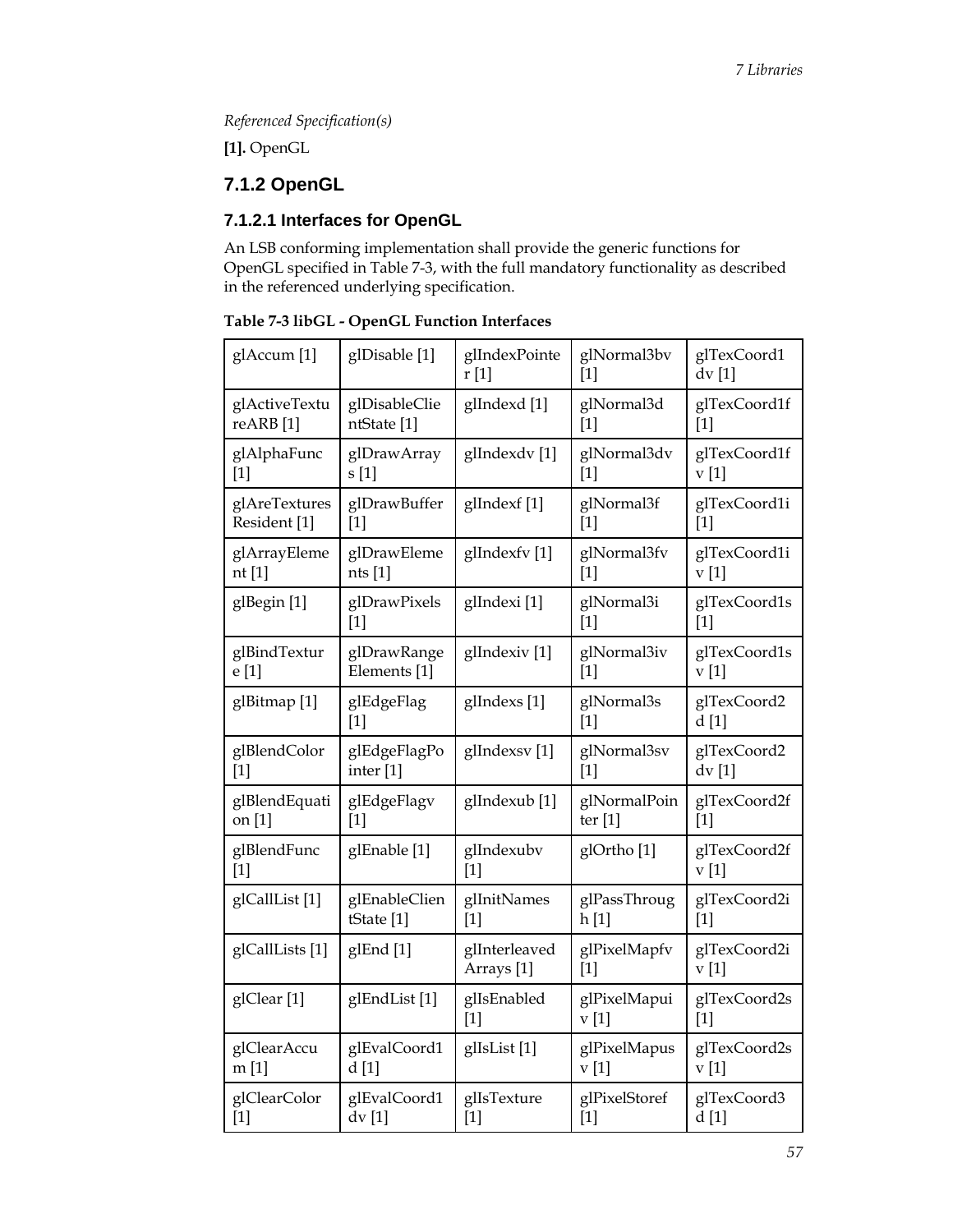| glClearDepth<br>$[1]$                                                                                                                                                                                        | glEvalCoord1<br>f[1]            | glLightModel<br>f[1]            | glPixelStorei<br>$[1]$                                                                                                                                                                                                                                                                                                                                                                                                                                                                                                                                                                                                                                                                                                                 | glTexCoord3<br>dv [1]     |
|--------------------------------------------------------------------------------------------------------------------------------------------------------------------------------------------------------------|---------------------------------|---------------------------------|----------------------------------------------------------------------------------------------------------------------------------------------------------------------------------------------------------------------------------------------------------------------------------------------------------------------------------------------------------------------------------------------------------------------------------------------------------------------------------------------------------------------------------------------------------------------------------------------------------------------------------------------------------------------------------------------------------------------------------------|---------------------------|
| glClearIndex<br>$[1]$                                                                                                                                                                                        | glEvalCoord1<br>$f_{\rm V}$ [1] | glLightModel<br>$f_{\rm V}$ [1] | glPixelTransf<br>erf [1]                                                                                                                                                                                                                                                                                                                                                                                                                                                                                                                                                                                                                                                                                                               | glTexCoord3f<br>$[1]$     |
| glClearStencil<br>$[1]$                                                                                                                                                                                      | glEvalCoord2<br>d[1]            | glLightModel<br>i[1]            | glPixelTransf<br>eri [1]                                                                                                                                                                                                                                                                                                                                                                                                                                                                                                                                                                                                                                                                                                               | glTexCoord3f<br>v[1]      |
| glClientActiv<br>eTextureARB<br>$[1]$                                                                                                                                                                        | glEvalCoord2<br>dv [1]          | glLightModel<br>iv $[1]$        | glPixelZoom<br>$[1]$                                                                                                                                                                                                                                                                                                                                                                                                                                                                                                                                                                                                                                                                                                                   | glTexCoord3i<br>$[1]$     |
| glClipPlane<br>$[1]$                                                                                                                                                                                         | glEvalCoord2<br>f[1]            | glLightf [1]                    | glPointSize<br>$[1]$                                                                                                                                                                                                                                                                                                                                                                                                                                                                                                                                                                                                                                                                                                                   | glTexCoord3i<br>v[1]      |
| glColor3b <sup>[1]</sup>                                                                                                                                                                                     | glEvalCoord2<br>$f_{\rm V}$ [1] | glLightfv[1]                    | glPolygonMo<br>de [1]                                                                                                                                                                                                                                                                                                                                                                                                                                                                                                                                                                                                                                                                                                                  | glTexCoord3s<br>$[1]$     |
| glColor3bv<br>$[1] % \includegraphics[width=0.9\columnwidth]{figures/fig_1a} \caption{The figure shows the number of times on the right, and the number of times on the right, respectively.} \label{fig:1}$ | glEvalMesh1<br>$[1]$            | glLighti [1]                    | glPolygonOff<br>set [1]                                                                                                                                                                                                                                                                                                                                                                                                                                                                                                                                                                                                                                                                                                                | glTexCoord3s<br>v[1]      |
| glColor3d <sup>[1]</sup>                                                                                                                                                                                     | glEvalMesh2<br>$[1]$            | glLightiv <sup>[1]</sup>        | glPolygonStip<br>ple [1]                                                                                                                                                                                                                                                                                                                                                                                                                                                                                                                                                                                                                                                                                                               | glTexCoord4<br>d[1]       |
| glColor3dv<br>$[1]$                                                                                                                                                                                          | glEvalPoint1<br>$[1]$           | glLineStipple<br>$[1]$          | glPopAttrib<br>$[1]$                                                                                                                                                                                                                                                                                                                                                                                                                                                                                                                                                                                                                                                                                                                   | glTexCoord4<br>$dv$ [1]   |
| glColor3f <sup>[1]</sup>                                                                                                                                                                                     | glEvalPoint2<br>$[1]$           | glLineWidth<br>$[1]$            | glPopClientA<br>ttrib $[1]$                                                                                                                                                                                                                                                                                                                                                                                                                                                                                                                                                                                                                                                                                                            | glTexCoord4f<br>$[1]$     |
| glColor3fv[1]                                                                                                                                                                                                | glFeedbackBu<br>ffer $[1]$      | glListBase [1]                  | glPopMatrix<br>$[1]$                                                                                                                                                                                                                                                                                                                                                                                                                                                                                                                                                                                                                                                                                                                   | glTexCoord4f<br>v[1]      |
| glColor3i <sup>[1]</sup>                                                                                                                                                                                     | glFinish [1]                    | glLoadIdentit<br>y [1]          | glPopName<br>$[1]$                                                                                                                                                                                                                                                                                                                                                                                                                                                                                                                                                                                                                                                                                                                     | glTexCoord4i<br>$[1]$     |
| glColor3iv <sup>[1]</sup>                                                                                                                                                                                    | glFlush [1]                     | glLoadMatrix<br>d [1]           | glPrioritizeTe<br>xtures [1]                                                                                                                                                                                                                                                                                                                                                                                                                                                                                                                                                                                                                                                                                                           | glTexCoord4i<br>v[1]      |
| glColor3s <sup>[1]</sup>                                                                                                                                                                                     | glFogf [1]                      | glLoadMatrix<br>f $[1]$         | glPushAttrib<br>$[1] % \begin{center} % \includegraphics[width=\linewidth]{imagesSupplemental_3.png} % \end{center} % \caption { % Our method can be used for the proposed method. % Note that the \emph{exponent} and \emph{exponent} is used in the text. % Note that the \emph{exponent} is used in the text. % Note that the \emph{exponent} is used in the text. % Note that the \emph{exponent} is used in the text. % Note that the \emph{exponent} is used in the text. % Note that the \emph{exponent} is used in the text. % Note that the \emph{exportector} is used in the text. % Note that the \emph{exportector} is used in the text. % Note that the \emph{exportector} is used in the text. % Note that the \emph{ex$ | glTexCoord4s<br>$[1]$     |
| glColor3sv <sup>[1]</sup>                                                                                                                                                                                    | glFogfv[1]                      | glLoadName<br>$[1]$             | glPushClient<br>Attrib <sup>[1]</sup>                                                                                                                                                                                                                                                                                                                                                                                                                                                                                                                                                                                                                                                                                                  | glTexCoord4s<br>v[1]      |
| glColor3ub<br>$[1]$                                                                                                                                                                                          | glFogi[1]                       | glLogicOp <sup>[1]</sup>        | glPushMatrix<br>$[1]$                                                                                                                                                                                                                                                                                                                                                                                                                                                                                                                                                                                                                                                                                                                  | glTexCoordP<br>ointer [1] |
| glColor3ubv<br>$[1]$                                                                                                                                                                                         | glFogiv <sup>[1]</sup>          | glMap1d [1]                     | glPushName<br>$[1]$                                                                                                                                                                                                                                                                                                                                                                                                                                                                                                                                                                                                                                                                                                                    | glTexEnvf [1]             |
| glColor3ui <sup>[1]</sup>                                                                                                                                                                                    | glFrontFace<br>$[1]$            | glMap1f [1]                     | glRasterPos2d<br>$[1]$                                                                                                                                                                                                                                                                                                                                                                                                                                                                                                                                                                                                                                                                                                                 | glTexEnvfv<br>$[1]$       |
| glColor3uiv<br>$[1]$                                                                                                                                                                                         | glFrustum [1]                   | glMap2d [1]                     | glRasterPos2d<br>v[1]                                                                                                                                                                                                                                                                                                                                                                                                                                                                                                                                                                                                                                                                                                                  | glTexEnvi[1]              |
| glColor3us [1]                                                                                                                                                                                               | glGenLists [1]                  | glMap2f [1]                     | glRasterPos2f<br>$[1]$                                                                                                                                                                                                                                                                                                                                                                                                                                                                                                                                                                                                                                                                                                                 | glTexEnviv<br>$[1]$       |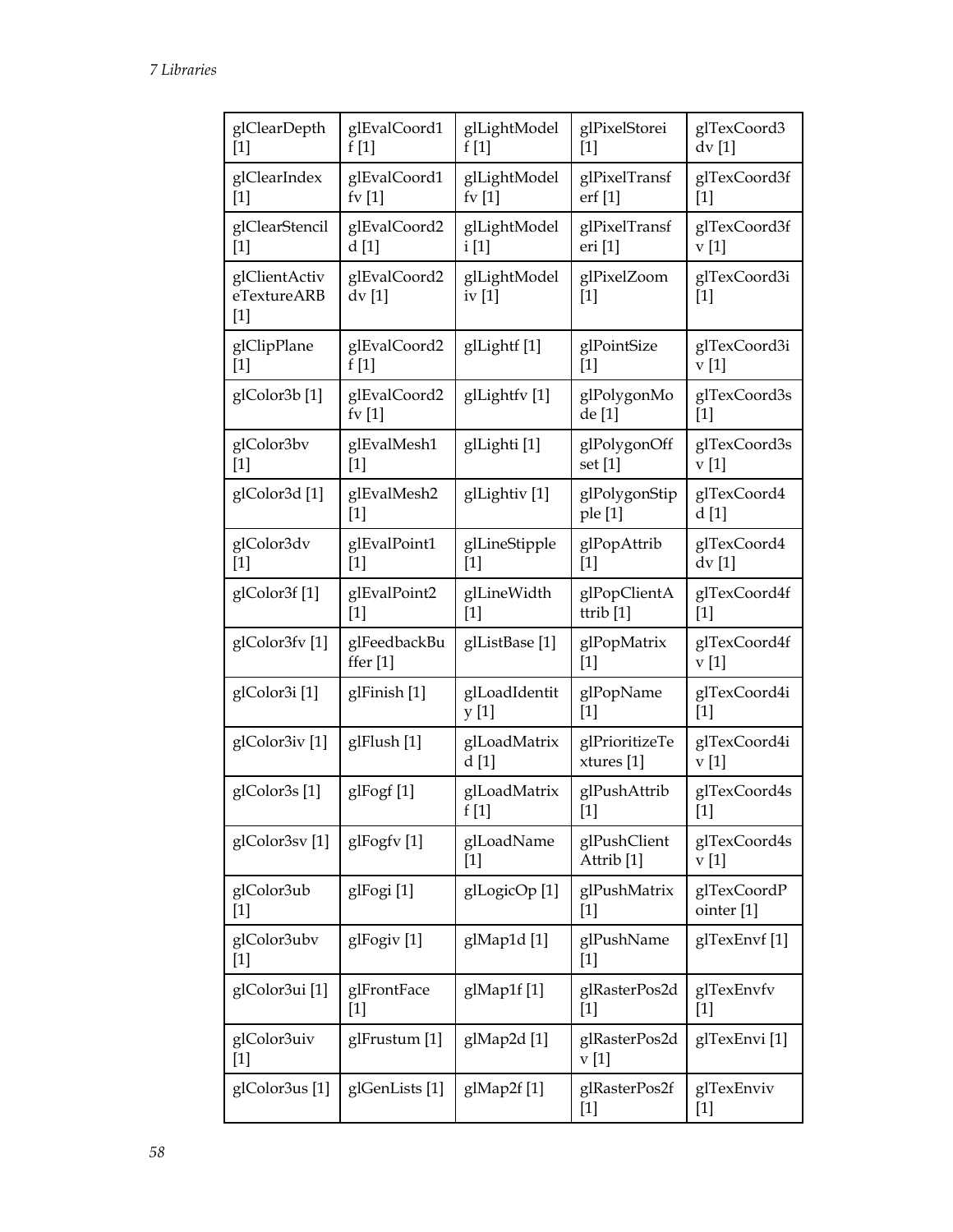| glColor3usv<br>$[1]$      | glGenTexture<br>s[1]                               | glMapGrid1d<br>$[1]$               | glRasterPos2f<br>v[1]  | glTexGend <sup>[1]</sup>            |
|---------------------------|----------------------------------------------------|------------------------------------|------------------------|-------------------------------------|
| glColor4b <sup>[1]</sup>  | glGetBoolean<br>v[1]                               | glMapGrid1f<br>$[1]$               | glRasterPos2i<br>$[1]$ | glTexGendv<br>$[1]$                 |
| glColor4bv<br>$[1]$       | glGetClipPlan<br>e[1]                              | glMapGrid2d<br>$[1]$               | glRasterPos2i<br>v[1]  | glTexGenf [1]                       |
| glColor4d <sup>[1]</sup>  | glGetColorTa<br>ble [1]                            | glMapGrid2f<br>$[1]$               | glRasterPos2s<br>$[1]$ | glTexGenfv<br>$[1]$                 |
| glColor4dv<br>$[1]$       | glGetColorTa<br>bleParameterf<br>v[1]              | glMaterialf [1]                    | glRasterPos2s<br>v[1]  | glTexGeni [1]                       |
| glColor4f <sup>[1]</sup>  | glGetColorTa<br>bleParameteri<br>v[1]              | glMaterialfv<br>$[1]$              | glRasterPos3d<br>$[1]$ | glTexGeniv<br>$[1]$                 |
| glColor4fv[1]             | glGetConvolu<br>tionFilter [1]                     | glMateriali <sup>[1]</sup>         | glRasterPos3d<br>v[1]  | glTexImage1<br>D[1]                 |
| glColor4i <sup>[1]</sup>  | glGetConvolu<br>tionParameter<br>$f_{\rm V}$ [1]   | glMaterialiv<br>$[1]$              | glRasterPos3f<br>$[1]$ | glTexImage2<br>D[1]                 |
| glColor4iv <sup>[1]</sup> | glGetConvolu<br>tionParameter<br>iv <sub>[1]</sub> | glMatrixMod<br>e [1]               | glRasterPos3f<br>v[1]  | glTexImage3<br>D[1]                 |
| glColor4s <sup>[1]</sup>  | glGetDoublev<br>$[1]$                              | glMinmax [1]                       | glRasterPos3i<br>$[1]$ | glTexParamet<br>erf[1]              |
| glColor4sv <sup>[1]</sup> | glGetError <sup>[1]</sup>                          | glMultMatrix<br>d [1]              | glRasterPos3i<br>v[1]  | glTexParamet<br>erfv [1]            |
| glColor4ub<br>$[1]$       | glGetFloatv<br>$[1]$                               | glMultMatrixf<br>$[1]$             | glRasterPos3s<br>$[1]$ | glTexParamet<br>eri [1]             |
| glColor4ubv<br>$[1]$      | glGetHistogra<br>m[1]                              | glMultiTexCo<br>ord1dARB [1]       | glRasterPos3s<br>v[1]  | glTexParamet<br>eriv <sup>[1]</sup> |
| glColor4ui [1]            | glGetHistogra<br>mParameterf<br>v[1]               | glMultiTexCo<br>ord1dvARB<br>$[1]$ | glRasterPos4d<br>$[1]$ | glTexSubIma<br>ge1D[1]              |
| glColor4uiv<br>$[1]$      | glGetHistogra<br>mParameteriv<br>$[1]$             | glMultiTexCo<br>ord1fARB [1]       | glRasterPos4d<br>v[1]  | glTexSubIma<br>ge2D[1]              |
| glColor4us <sup>[1]</sup> | glGetIntegerv<br>$[1]$                             | glMultiTexCo<br>ord1fvARB<br>$[1]$ | glRasterPos4f<br>$[1]$ | glTexSubIma<br>ge3D[1]              |
| glColor4usv<br>$[1]$      | glGetLightfv<br>$[1]$                              | glMultiTexCo<br>ord1iARB[1]        | glRasterPos4f<br>v[1]  | glTranslated<br>$[1]$               |
| glColorMask               | glGetLightiv                                       | glMultiTexCo<br>ord1ivARB          | glRasterPos4i          | glTranslatef                        |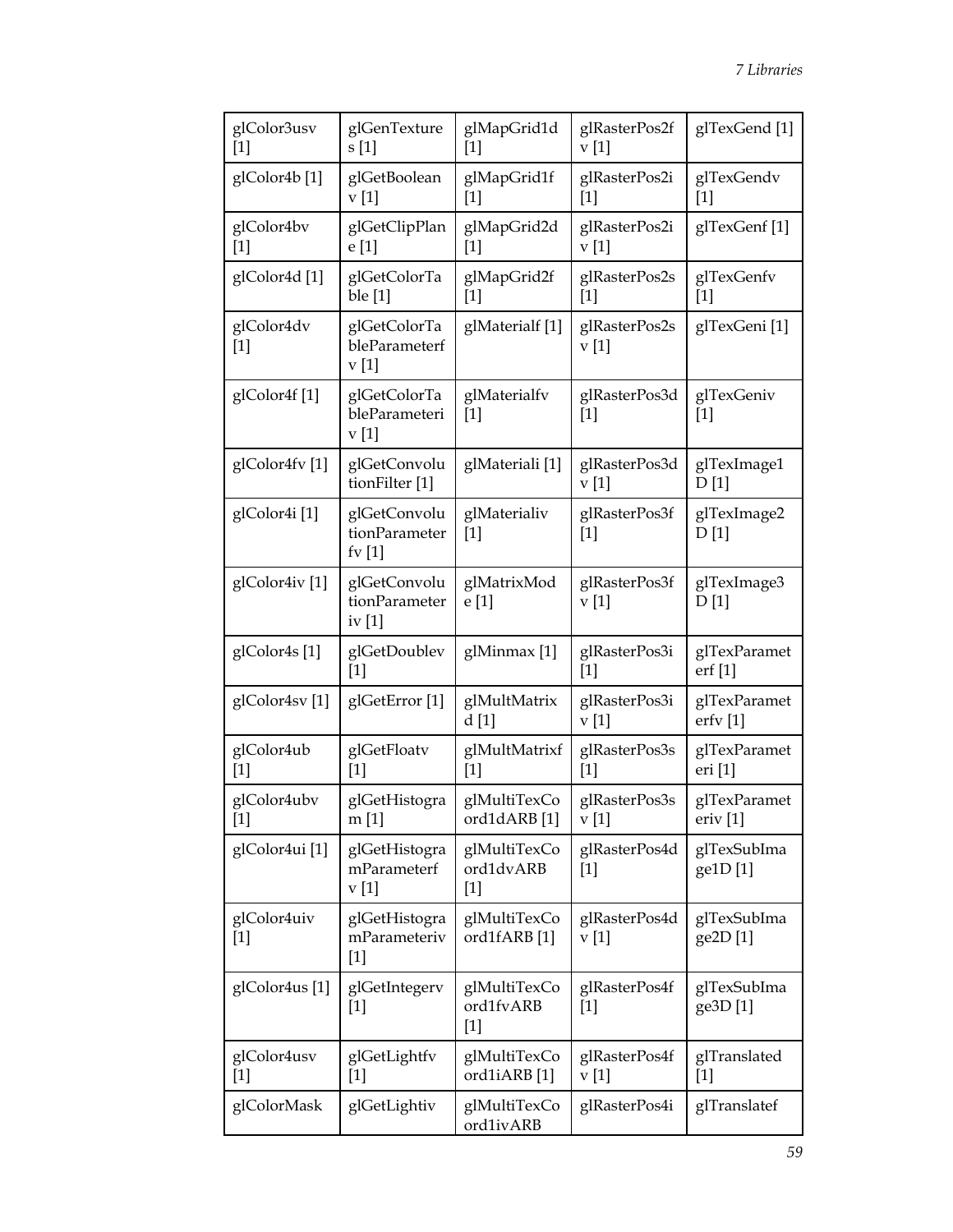| $[1]$                                  | $[1]$                               | $[1]$                              | $[1]$                      | $[1]$                     |
|----------------------------------------|-------------------------------------|------------------------------------|----------------------------|---------------------------|
| glColorMateri<br>al $[1]$              | glGetMapdv<br>$[1]$                 | glMultiTexCo<br>ord1sARB [1]       | glRasterPos4i<br>v[1]      | glVertex2d [1]            |
| glColorPointe<br>r [1]                 | glGetMapfv<br>$[1]$                 | glMultiTexCo<br>ord1svARB<br>$[1]$ | glRasterPos4s<br>$[1]$     | glVertex2dv<br>$[1]$      |
| glColorSubTa<br>ble [1]                | glGetMapiv<br>$[1]$                 | glMultiTexCo<br>ord2dARB [1]       | glRasterPos4s<br>v[1]      | glVertex2f <sup>[1]</sup> |
| glColorTable<br>$[1]$                  | glGetMaterial<br>$f_{\rm V}$ [1]    | glMultiTexCo<br>ord2dvARB<br>$[1]$ | glReadBuffer<br>$[1]$      | glVertex2fv<br>$[1]$      |
| glColorTable<br>Parameterfv<br>$[1]$   | glGetMaterial<br>iv $[1]$           | glMultiTexCo<br>ord2fARB [1]       | glReadPixels<br>$[1]$      | glVertex2i[1]             |
| glColorTable<br>Parameteriv<br>$[1]$   | glGetMinmax<br>$[1]$                | glMultiTexCo<br>ord2fvARB<br>$[1]$ | glRectd [1]                | glVertex2iv<br>$[1]$      |
| glConvolutio<br>nFilter1D [1]          | glGetMinmax<br>Parameterfv<br>$[1]$ | glMultiTexCo<br>ord2iARB [1]       | glRectdv[1]                | glVertex2s <sup>[1]</sup> |
| glConvolutio<br>nFilter2D [1]          | glGetMinmax<br>Parameteriv<br>$[1]$ | glMultiTexCo<br>ord2ivARB<br>$[1]$ | glRectf [1]                | glVertex2sv<br>$[1]$      |
| glConvolutio<br>nParameterf<br>$[1]$   | glGetPixelMa<br>pfv[1]              | glMultiTexCo<br>ord2sARB[1]        | glRectfv[1]                | glVertex3d [1]            |
| glConvolutio<br>nParameterfv<br>$[1]$  | glGetPixelMa<br>puiv[1]             | glMultiTexCo<br>ord2svARB<br>$[1]$ | glRecti <sup>[1]</sup>     | glVertex3dv<br>$[1]$      |
| glConvolutio<br>nParameteri<br>$[1]$   | glGetPixelMa<br>pusv[1]             | glMultiTexCo<br>ord3dARB [1]       | glRectiv <sup>[1]</sup>    | glVertex3f[1]             |
| glConvolutio<br>nParameteriv<br>$[1]$  | glGetPointerv<br>$[1]$              | glMultiTexCo<br>ord3dvARB<br>$[1]$ | glRects <sup>[1]</sup>     | glVertex3fv<br>$[1]$      |
| glCopyColorS<br>ubTable [1]            | glGetPolygon<br>Stipple [1]         | glMultiTexCo<br>ord3fARB [1]       | glRectsv[1]                | glVertex3i <sup>[1]</sup> |
| glCopyColor<br>Table [1]               | glGetSeparabl<br>eFilter [1]        | glMultiTexCo<br>ord3fvARB<br>$[1]$ | glRenderMod<br>e [1]       | glVertex3iv<br>$[1]$      |
| glCopyConvo<br>lutionFilter1D<br>$[1]$ | glGetString<br>$[1]$                | glMultiTexCo<br>ord3iARB [1]       | glResetHistog<br>ram $[1]$ | glVertex3s <sup>[1]</sup> |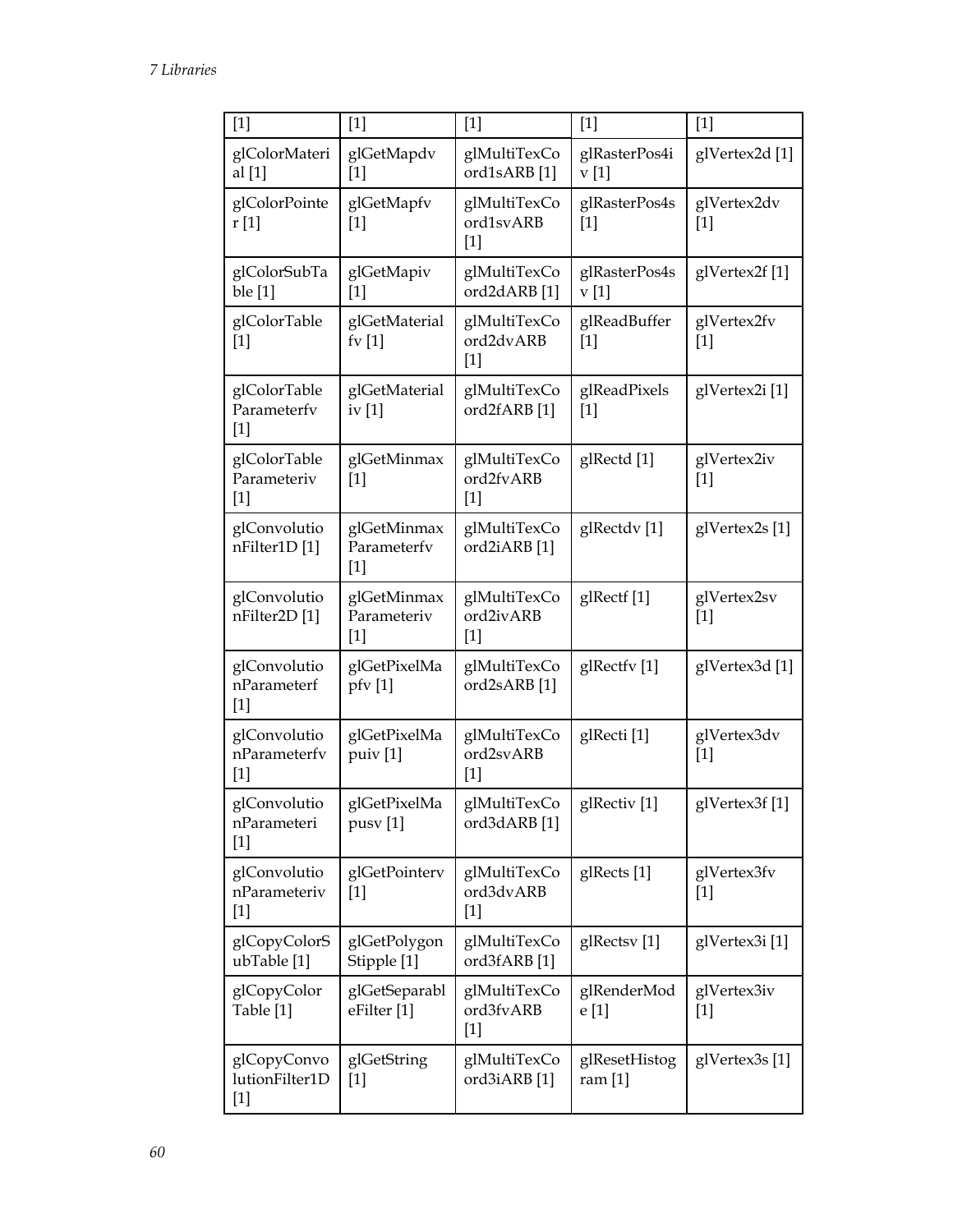<span id="page-60-0"></span>

| glCopyConvo<br>lutionFilter2D<br>$[1]$ | glGetTexEnvf<br>v[1]                         | glMultiTexCo<br>ord3ivARB<br>$[1]$      | glResetMinm<br>ax [1]           | glVertex3sv<br>$[1]$                 |
|----------------------------------------|----------------------------------------------|-----------------------------------------|---------------------------------|--------------------------------------|
| glCopyPixels<br>$[1]$                  | glGetTexEnvi<br>v[1]                         | glMultiTexCo<br>ord3sARB [1]            | glRotated [1]                   | glVertex4d [1]                       |
| glCopyTexIm<br>age1D[1]                | glGetTexGen<br>$dv$ [1]                      | glMultiTexCo<br>ord3svARB<br>[1]        | glRotatef [1]                   | glVertex4dv<br>$[1]$                 |
| glCopyTexIm<br>age2D[1]                | glGetTexGenf<br>v[1]                         | glMultiTexCo<br>ord4dARB [1]            | glScaled [1]                    | glVertex4f[1]                        |
| glCopyTexSu<br>bImage1D[1]             | glGetTexGeni<br>v[1]                         | glMultiTexCo<br>ord4dvARB<br>$[1]$      | glScalef [1]                    | glVertex4fv<br>$[1]$                 |
| glCopyTexSu<br>bImage2D[1]             | glGetTexImag<br>e [1]                        | glMultiTexCo<br>ord4fARB [1]            | glScissor <sup>[1]</sup>        | glVertex4i[1]                        |
| glCopyTexSu<br>bImage3D[1]             | glGetTexLeve<br><b>lParameterfv</b><br>$[1]$ | glMultiTexCo<br>ord4fvARB<br>$[1]$      | glSelectBuffer<br>$[1]$         | glVertex4iv<br>$[1]$                 |
| glCullFace [1]                         | glGetTexLeve<br><b>lParameteriv</b><br>$[1]$ | glMultiTexCo<br>ord4iARB <sup>[1]</sup> | glSeparableFil<br>ter2D[1]      | glVertex4s <sup>[1]</sup>            |
| glDeleteLists<br>$[1]$                 | glGetTexPara<br>meterfy [1]                  | glMultiTexCo<br>ord4ivARB<br>$[1]$      | glShadeMode<br>1 <sub>[1]</sub> | glVertex4sv<br>$[1]$                 |
| glDeleteTextu<br>res[1]                | glGetTexPara<br>meteriv <sup>[1]</sup>       | glMultiTexCo<br>ord4sARB [1]            | glStencilFunc<br>$[1]$          | glVertexPoint<br>er <sub>[1]</sub>   |
| glDepthFunc<br>$[1]$                   | glHint [1]                                   | glMultiTexCo<br>ord4svARB<br>$[1]$      | glStencilMask<br>$[1]$          | glViewport<br>$[1]$                  |
| glDepthMask<br>$[1]$                   | glHistogram<br>$[1]$                         | glNewList [1]                           | glStencilOp<br>$[1]$            | glXChooseFB<br>Config <sup>[1]</sup> |
| glDepthRang<br>e [1]                   | glIndexMask<br>$[1]$                         | glNormal3b<br>$[1]$                     | glTexCoord1<br>d [1]            |                                      |

*Referenced Specification(s)* 

**[1].** [OpenGL](#page-0-0)

# **7.2 Data Definitions for libGL**

This section defines global identifiers and their values that are associated with interfaces contained in libGL. These definitions are organized into groups that correspond to system headers. This convention is used as a convenience for the reader, and does not imply the existence of these headers, or their content.

These definitions are intended to supplement those provided in the referenced underlying specifications.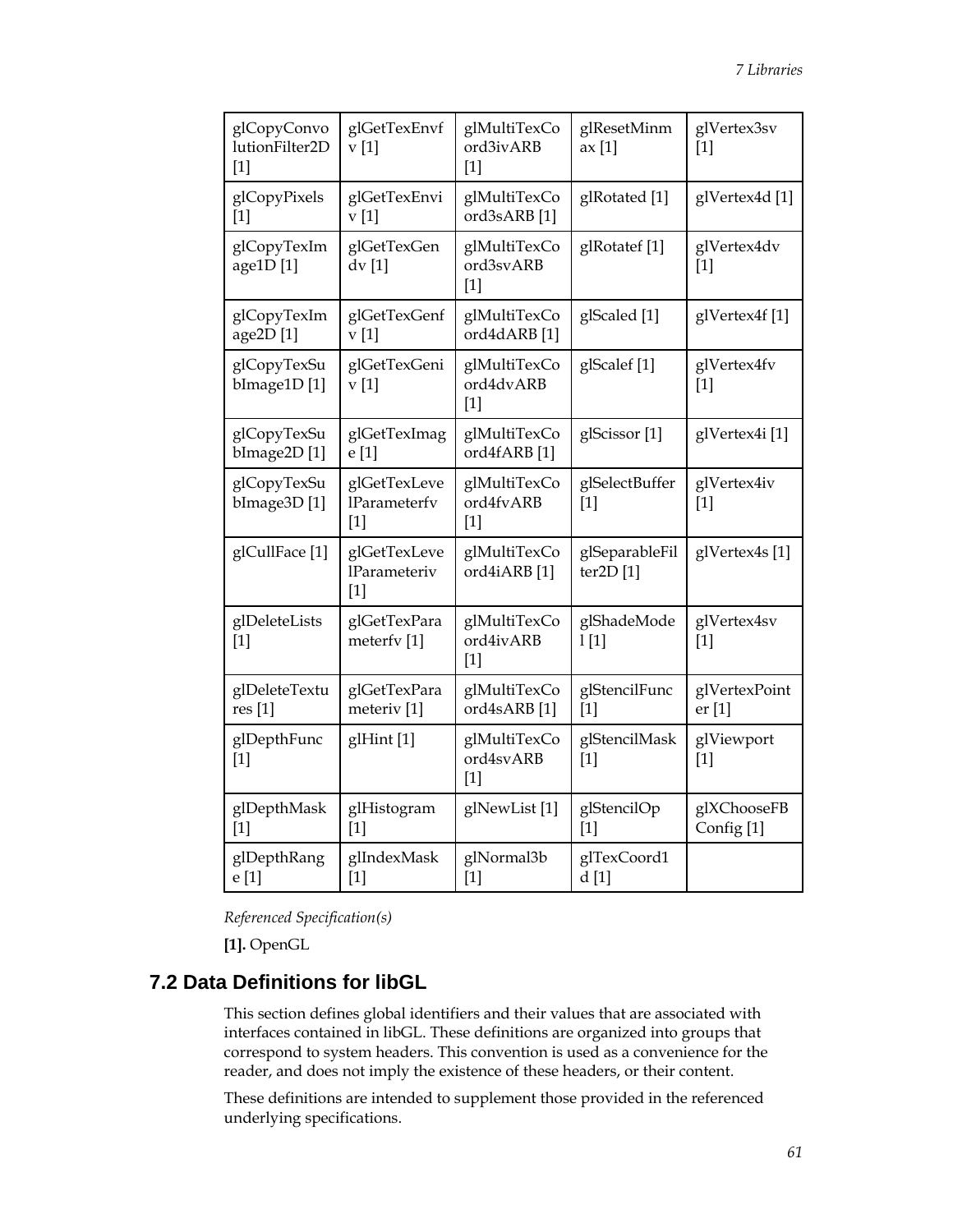This specification uses ISO/IEC 9899 C Language as the reference programming language, and data definitions are specified in ISO C format. The C language is used here as a convenient notation. Using a C language description of these data objects does not preclude their use by other programming languages.

### **7.2.1 GL/gl.h**

typedef unsigned int GLenum; typedef unsigned char GLboolean; typedef unsigned int GLbitfield; typedef void GLvoid; typedef char GLbyte; typedef short GLshort; typedef int GLint; typedef unsigned char GLubyte; typedef unsigned short GLushort; typedef unsigned int GLuint; typedef int GLsizei; typedef float GLfloat; typedef float GLclampf; typedef double GLdouble; typedef double GLclampd; #define GL\_UNSIGNED\_BYTE 0x1401 #define GL\_SHORT 0x1402 #define GL\_UNSIGNED\_SHORT 0x1403 #define GL\_INT 0x1404 #define GL\_UNSIGNED\_INT 0x1405 #define GL\_FLOAT 0x1406<br>#define GL\_2\_BYTES 0x1407 #define GL\_2\_BYTES 0x1407 #define GL\_3\_BYTES 0x1408 #define GL 4 BYTES #define GL\_DOUBLE 0x140A #define GL\_POINTS 0x0000 #define GL\_LINES 0x0001 #define GL\_LINE\_LOOP 0x0002 #define GL\_LINE\_STRIP 0x0003 #define GL\_TRIANGLES 0x0004 #define GL\_TRIANGLE\_STRIP 0x0005 #define GL\_TRIANGLE\_FAN 0x0006 #define GL\_QUADS 0x0007 #define GL\_QUAD\_STRIP 0x0008 #define GL\_POLYGON 0x0009 #define GL\_V2F 0x2A20 #define GL\_V3F 0x2A21 #define GL\_C4UB\_V2F 0x2A22 #define GL\_C4UB\_V3F 0x2A23 #define GL\_C3F\_V3F 0x2A24 #define GL\_N3F\_V3F 0x2A25 #define GL\_C4F\_N3F\_V3F 0x2A26 #define GL\_T2F\_V3F 0x2A27 #define GL\_T4F\_V4F #define GL\_T2F\_C4UB\_V3F 0x2A29 #define GL\_T2F\_C3F\_V3F 0x2A2A #define GL\_T2F\_N3F\_V3F 0x2A2B #define GL\_T2F\_C4F\_N3F\_V3F 0x2A2C #define GL\_T4F\_C4F\_N3F\_V4F #define GL\_VERTEX\_ARRAY 0x8074 #define GL\_NORMAL\_ARRAY 0x8075 #define GL\_COLOR\_ARRAY 0x8076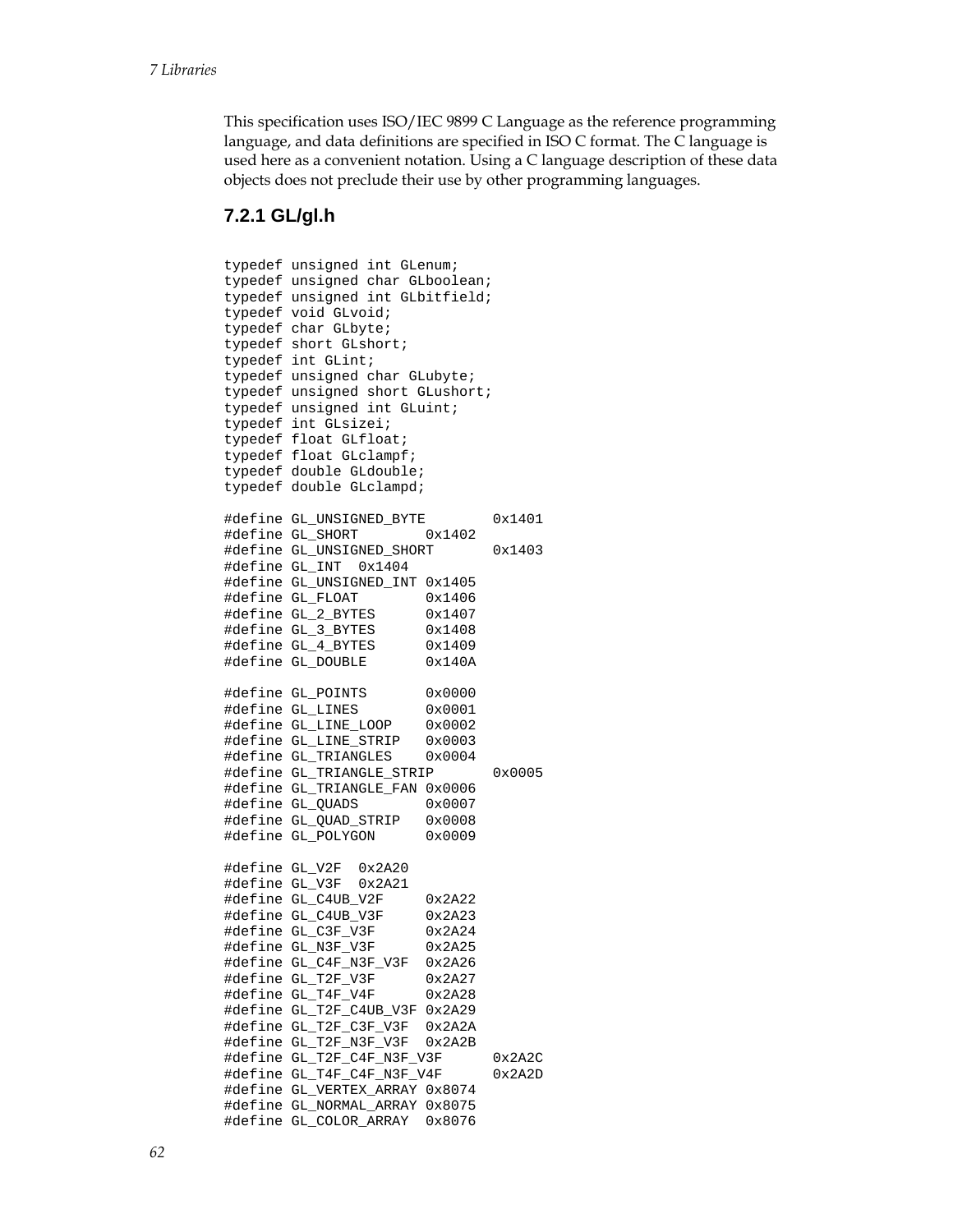```
#define GL_INDEX_ARRAY 0x8077 
#define GL_TEXTURE_COORD_ARRAY 0x8078 
#define GL_EDGE_FLAG_ARRAY 0x8079 
#define GL_VERTEX_ARRAY_SIZE 0x807A 
#define GL_VERTEX_ARRAY_TYPE
#define GL_VERTEX_ARRAY_STRIDE 0x807C 
#define GL_NORMAL_ARRAY_TYPE
#define GL_NORMAL_ARRAY_STRIDE 0x807F 
#define GL_COLOR_ARRAY_SIZE
#define GL_COLOR_ARRAY_TYPE 0x8082 
#define GL_COLOR_ARRAY_STRIDE 0x8083 
#define GL_INDEX_ARRAY_TYPE 0x8085 
#define GL_INDEX_ARRAY_STRIDE 0x8086 
#define GL_TEXTURE_COORD_ARRAY_SIZE 0x8088 
#define GL_TEXTURE_COORD_ARRAY_TYPE 0x8089 
#define GL_TEXTURE_COORD_ARRAY_STRIDE
#define GL_EDGE_FLAG_ARRAY_STRIDE 0x808C 
#define GL_VERTEX_ARRAY_POINTER 0x808E 
#define GL_NORMAL_ARRAY_POINTER 0x808F 
#define GL_COLOR_ARRAY_POINTER 0x8090 
#define GL_INDEX_ARRAY_POINTER 0x8091 
#define GL_TEXTURE_COORD_ARRAY_POINTER 0x8092 
#define GL_MATRIX_MODE 0x0BA0 
#define GL_MODELVIEW 0x1700 
#define GL_PROJECTION 0x1701 
#define GL_TEXTURE
```
## **7.2.2 GL/glx.h**

```
typedef struct __GLXcontextRec *GLXContext;
typedef struct __GLXFBConfigRec *GLXFBConfig; 
typedef XID GLXContextID; 
typedef XID GLXPixmap; 
typedef XID GLXDrawable; 
typedef XID GLXPbuffer; 
typedef XID GLXWindow;
```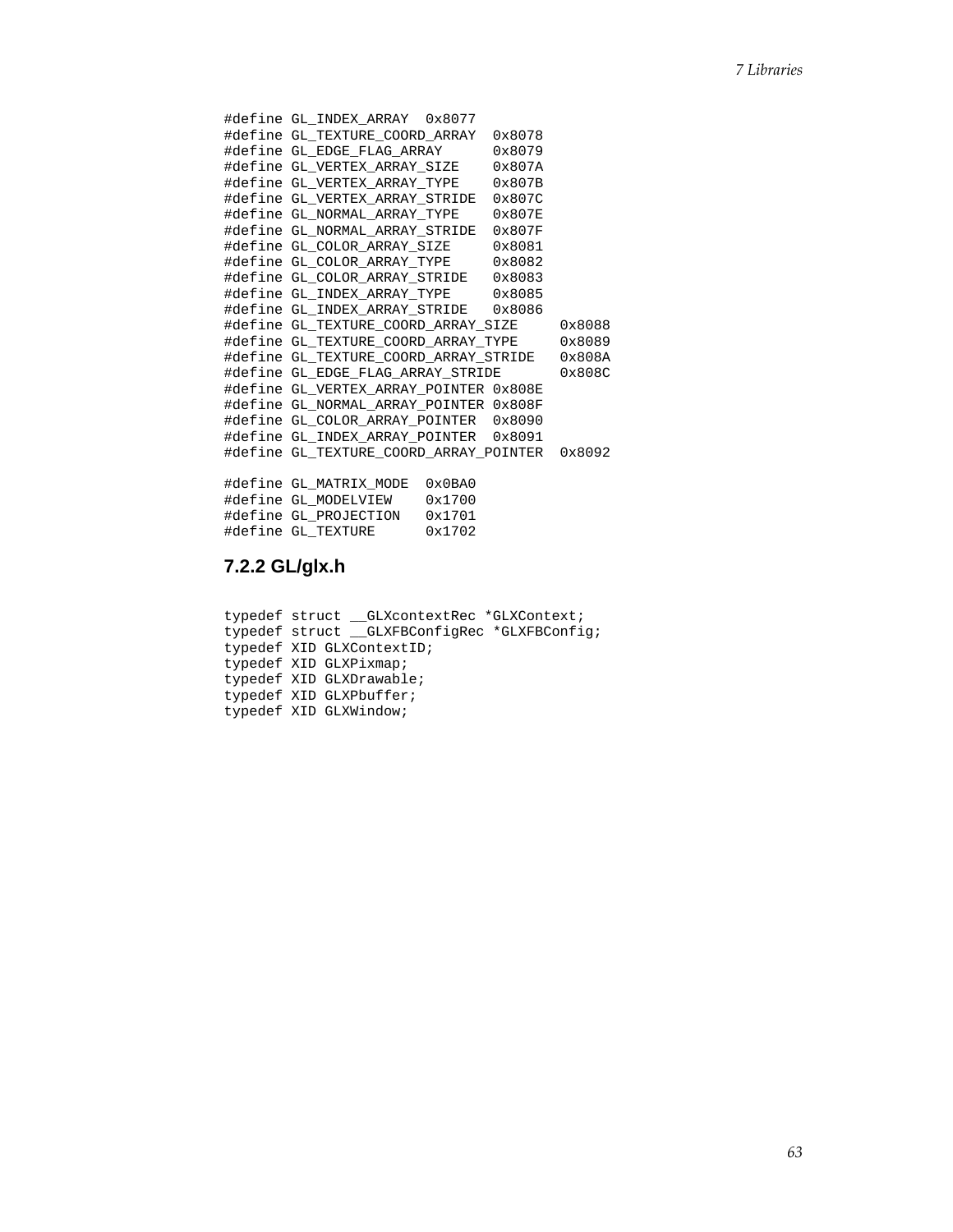# <span id="page-63-0"></span>**8 Package Dependencies**

# **8.1 Package Dependencies**

The LSB runtime environment shall provide the following dependencies.

lsb-graphics-*arch* 

 This dependency is used to indicate that the application is dependent on features contained in the LSB-Graphics module.

lsb-graphics-noarch

 This dependency is used to indicate that the application is dependent on features contained in the LSB-Graphics module and that the package does not contain any architecture specific files.

These dependencies shall have a version of 3.0.

The *arch* component of any package name is described in the relevant architecture specific LSB.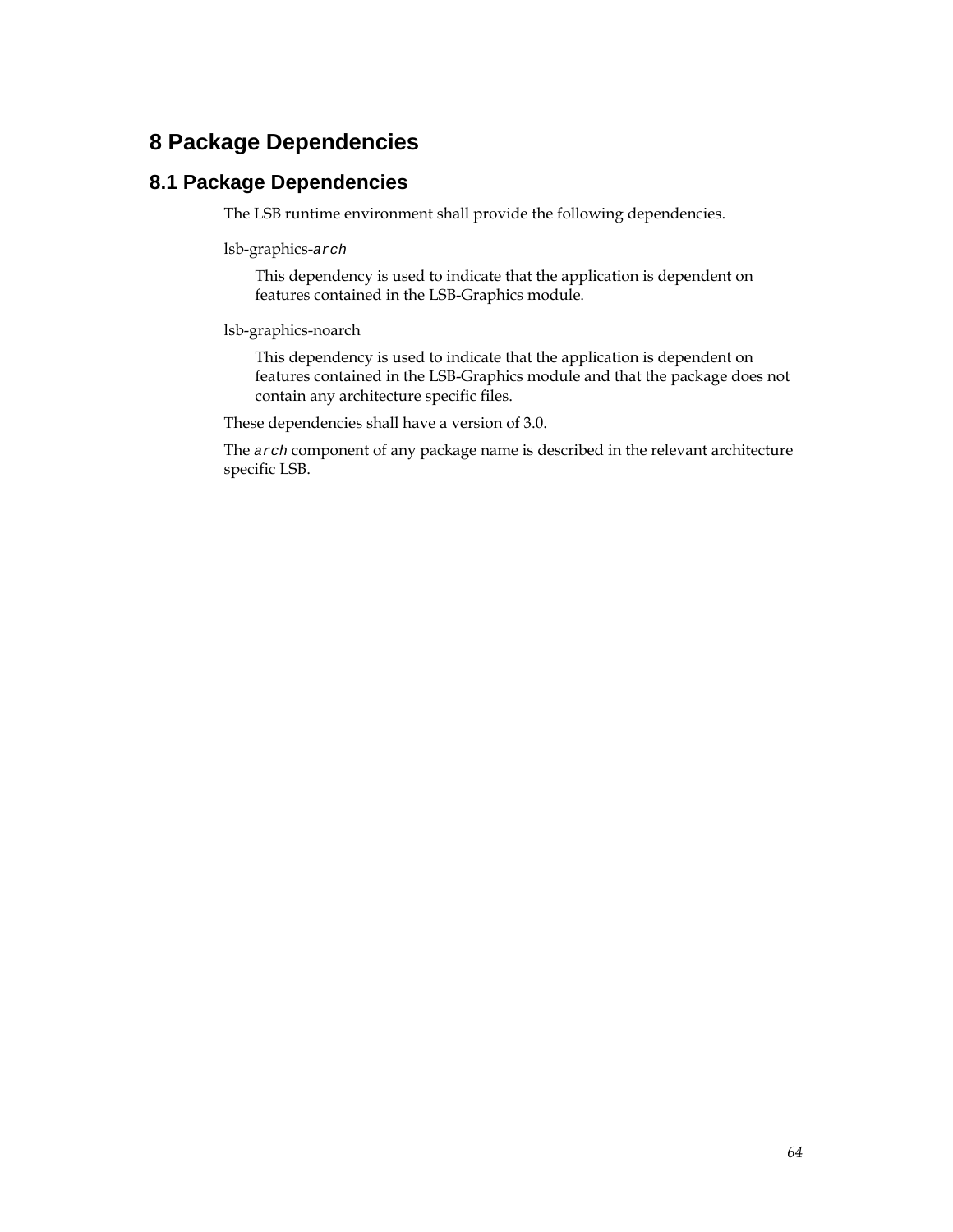# <span id="page-64-0"></span>**Annex A GNU Free Documentation License**

Version 1.1, March 2000

Copyright (C) 2000 Free Software Foundation, Inc. 59 Temple Place, Suite 330, Boston, MA 02111-1307 USA Everyone is permitted to copy and distribute verbatim copies of this license document, but changing it is not allowed.

### **A.1 PREAMBLE**

The purpose of this License is to make a manual, textbook, or other written document "free" in the sense of freedom: to assure everyone the effective freedom to copy and redistribute it, with or without modifying it, either commercially or noncommercially. Secondarily, this License preserves for the author and publisher a way to get credit for their work, while not being considered responsible for modifications made by others.

This License is a kind of "copyleft", which means that derivative works of the document must themselves be free in the same sense. It complements the GNU General Public License, which is a copyleft license designed for free software.

We have designed this License in order to use it for manuals for free software, because free software needs free documentation: a free program should come with manuals providing the same freedoms that the software does. But this License is not limited to software manuals; it can be used for any textual work, regardless of subject matter or whether it is published as a printed book. We recommend this License principally for works whose purpose is instruction or reference.

# **A.2 APPLICABILITY AND DEFINITIONS**

This License applies to any manual or other work that contains a notice placed by the copyright holder saying it can be distributed under the terms of this License. The "Document", below, refers to any such manual or work. Any member of the public is a licensee, and is addressed as "you".

A "Modified Version" of the Document means any work containing the Document or a portion of it, either copied verbatim, or with modifications and/or translated into another language.

A "Secondary Section" is a named appendix or a front-matter section of the Document that deals exclusively with the relationship of the publishers or authors of the Document to the Document's overall subject (or to related matters) and contains nothing that could fall directly within that overall subject. (For example, if the Document is in part a textbook of mathematics, a Secondary Section may not explain any mathematics.) The relationship could be a matter of historical connection with the subject or with related matters, or of legal, commercial, philosophical, ethical or political position regarding them.

The "Invariant Sections" are certain Secondary Sections whose titles are designated, as being those of Invariant Sections, in the notice that says that the Document is released under this License.

The "Cover Texts" are certain short passages of text that are listed, as Front-Cover Texts or Back-Cover Texts, in the notice that says that the Document is released under this License.

A "Transparent" copy of the Document means a machine-readable copy, represented in a format whose specification is available to the general public, whose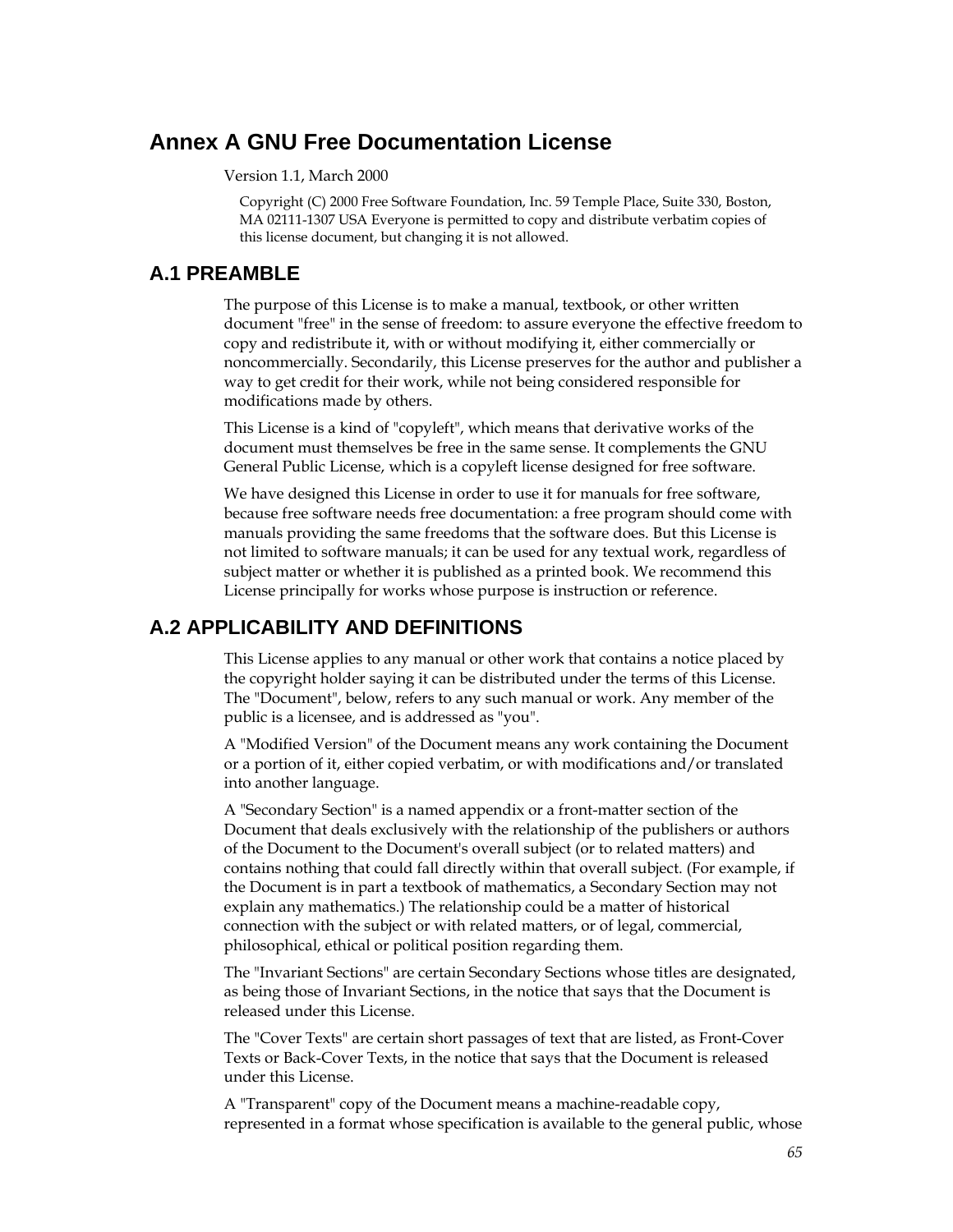<span id="page-65-0"></span>contents can be viewed and edited directly and straightforwardly with generic text editors or (for images composed of pixels) generic paint programs or (for drawings) some widely available drawing editor, and that is suitable for input to text formatters or for automatic translation to a variety of formats suitable for input to text formatters. A copy made in an otherwise Transparent file format whose markup has been designed to thwart or discourage subsequent modification by readers is not Transparent. A copy that is not "Transparent" is called "Opaque".

Examples of suitable formats for Transparent copies include plain ASCII without markup, Texinfo input format, LaTeX input format, SGML or XML using a publicly available DTD, and standard-conforming simple HTML designed for human modification. Opaque formats include PostScript, PDF, proprietary formats that can be read and edited only by proprietary word processors, SGML or XML for which the DTD and/or processing tools are not generally available, and the machinegenerated HTML produced by some word processors for output purposes only.

The "Title Page" means, for a printed book, the title page itself, plus such following pages as are needed to hold, legibly, the material this License requires to appear in the title page. For works in formats which do not have any title page as such, "Title Page" means the text near the most prominent appearance of the work's title, preceding the beginning of the body of the text.

## **A.3 VERBATIM COPYING**

You may copy and distribute the Document in any medium, either commercially or noncommercially, provided that this License, the copyright notices, and the license notice saying this License applies to the Document are reproduced in all copies, and that you add no other conditions whatsoever to those of this License. You may not use technical measures to obstruct or control the reading or further copying of the copies you make or distribute. However, you may accept compensation in exchange for copies. If you distribute a large enough number of copies you must also follow the conditions in section 3.

You may also lend copies, under the same conditions stated above, and you may publicly display copies.

# **A.4 COPYING IN QUANTITY**

If you publish printed copies of the Document numbering more than 100, and the Document's license notice requires Cover Texts, you must enclose the copies in covers that carry, clearly and legibly, all these Cover Texts: Front-Cover Texts on the front cover, and Back-Cover Texts on the back cover. Both covers must also clearly and legibly identify you as the publisher of these copies. The front cover must present the full title with all words of the title equally prominent and visible. You may add other material on the covers in addition. Copying with changes limited to the covers, as long as they preserve the title of the Document and satisfy these conditions, can be treated as verbatim copying in other respects.

If the required texts for either cover are too voluminous to fit legibly, you should put the first ones listed (as many as fit reasonably) on the actual cover, and continue the rest onto adjacent pages.

If you publish or distribute Opaque copies of the Document numbering more than 100, you must either include a machine-readable Transparent copy along with each Opaque copy, or state in or with each Opaque copy a publicly-accessible computernetwork location containing a complete Transparent copy of the Document, free of added material, which the general network-using public has access to download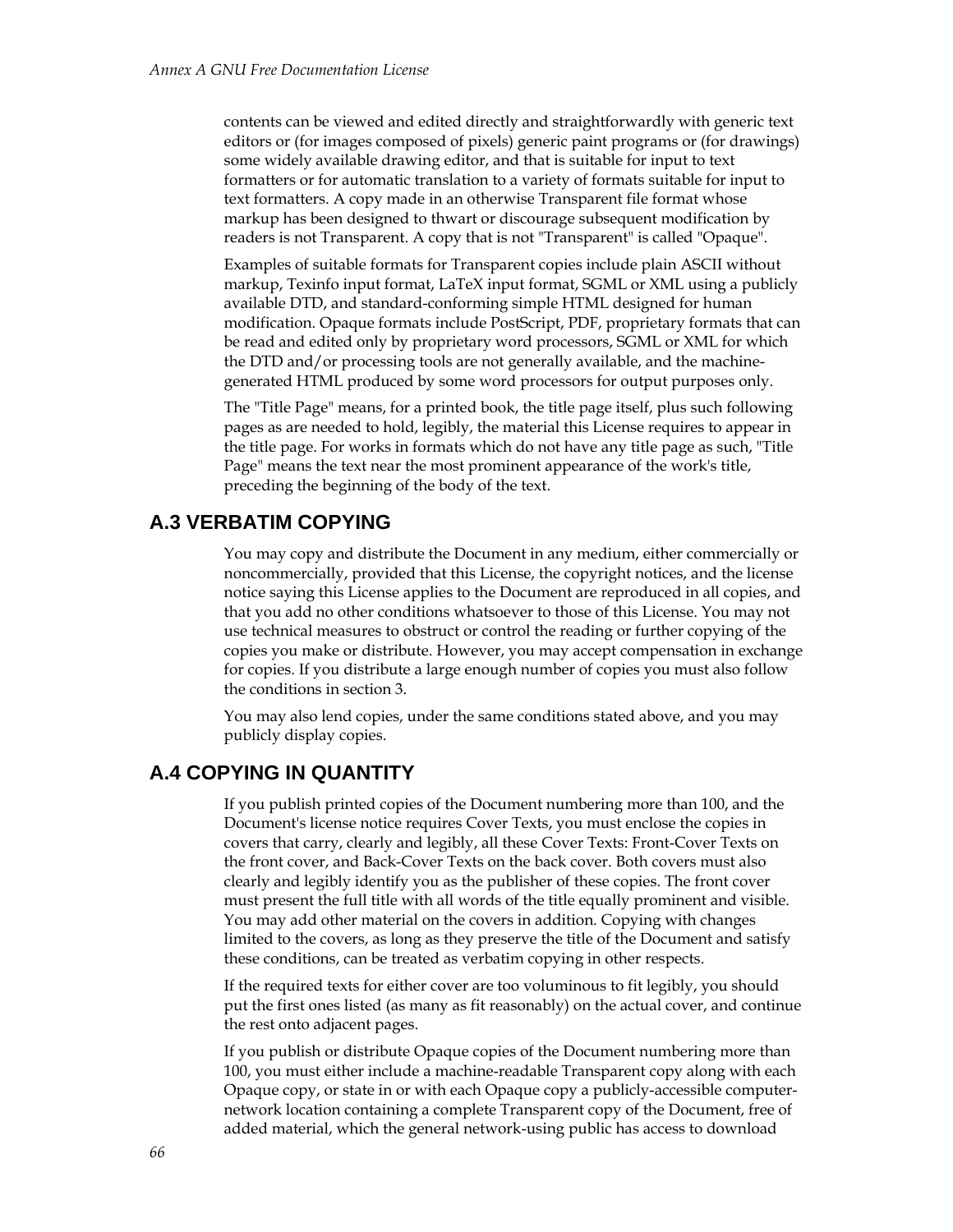<span id="page-66-0"></span>anonymously at no charge using public-standard network protocols. If you use the latter option, you must take reasonably prudent steps, when you begin distribution of Opaque copies in quantity, to ensure that this Transparent copy will remain thus accessible at the stated location until at least one year after the last time you distribute an Opaque copy (directly or through your agents or retailers) of that edition to the public.

It is requested, but not required, that you contact the authors of the Document well before redistributing any large number of copies, to give them a chance to provide you with an updated version of the Document.

## **A.5 MODIFICATIONS**

You may copy and distribute a Modified Version of the Document under the conditions of sections 2 and 3 above, provided that you release the Modified Version under precisely this License, with the Modified Version filling the role of the Document, thus licensing distribution and modification of the Modified Version to whoever possesses a copy of it. In addition, you must do these things in the Modified Version:

- A. Use in the Title Page (and on the covers, if any) a title distinct from that of the Document, and from those of previous versions (which should, if there were any, be listed in the History section of the Document). You may use the same title as a previous version if the original publisher of that version gives permission.
- B. List on the Title Page, as authors, one or more persons or entities responsible for authorship of the modifications in the Modified Version, together with at least five of the principal authors of the Document (all of its principal authors, if it has less than five).
- C. State on the Title page the name of the publisher of the Modified Version, as the publisher.
- D. Preserve all the copyright notices of the Document.
- E. Add an appropriate copyright notice for your modifications adjacent to the other copyright notices.
- F. Include, immediately after the copyright notices, a license notice giving the public permission to use the Modified Version under the terms of this License, in the form shown in the Addendum below.
- G. Preserve in that license notice the full lists of Invariant Sections and required Cover Texts given in the Document's license notice.
- H. Include an unaltered copy of this License.
- I. Preserve the section entitled "History", and its title, and add to it an item stating at least the title, year, new authors, and publisher of the Modified Version as given on the Title Page. If there is no section entitled "History" in the Document, create one stating the title, year, authors, and publisher of the Document as given on its Title Page, then add an item describing the Modified Version as stated in the previous sentence.
- J. Preserve the network location, if any, given in the Document for public access to a Transparent copy of the Document, and likewise the network locations given in the Document for previous versions it was based on. These may be placed in the "History" section. You may omit a network location for a work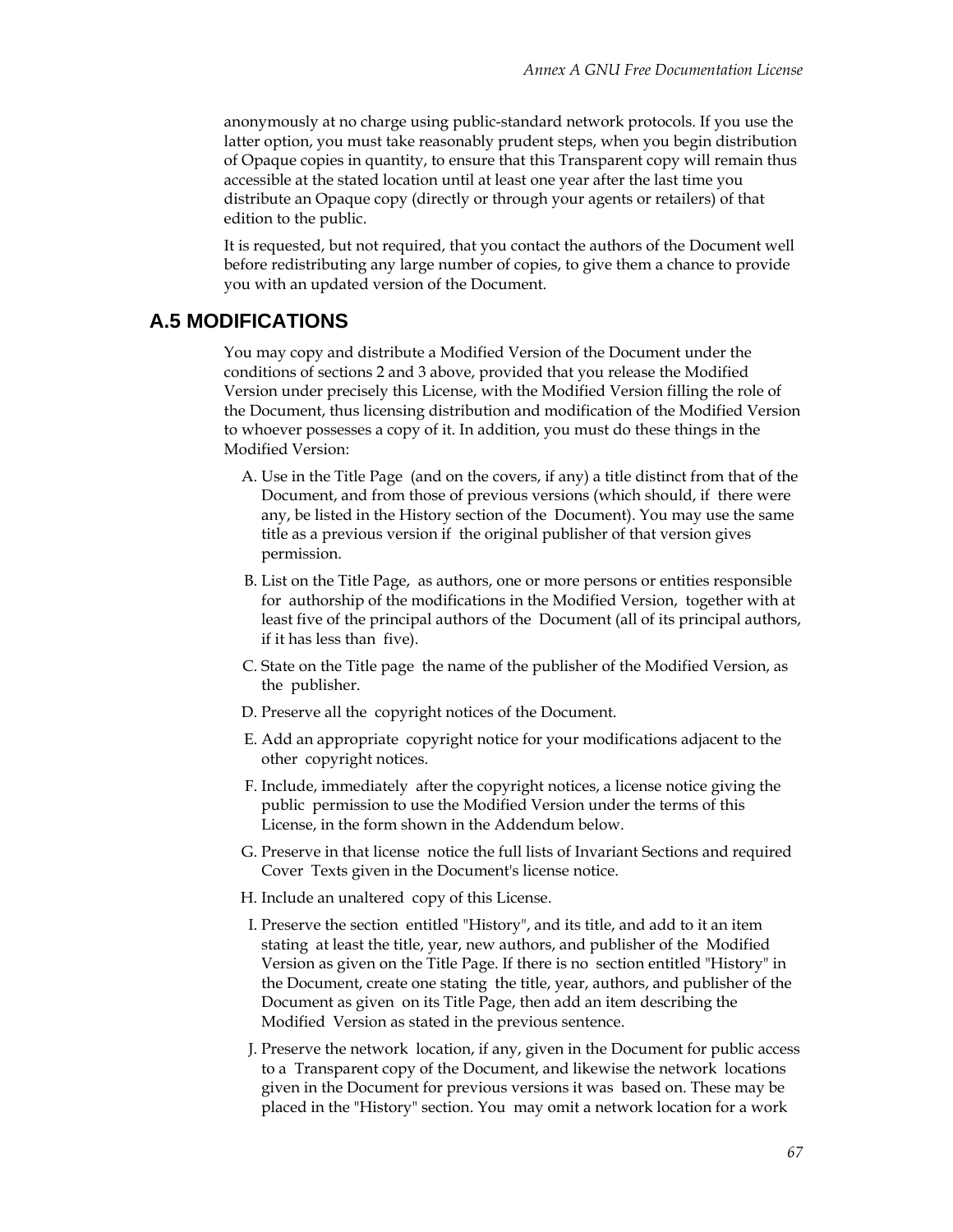<span id="page-67-0"></span>that was published at least four years before the Document itself, or if the original publisher of the version it refers to gives permission.

- K. In any section entitled "Acknowledgements" or "Dedications", preserve the section's title, and preserve in the section all the substance and tone of each of the contributor acknowledgements and/or dedications given therein.
- L. Preserve all the Invariant Sections of the Document, unaltered in their text and in their titles. Section numbers or the equivalent are not considered part of the section titles.
- M. Delete any section entitled "Endorsements". Such a section may not be included in the Modified Version.
- N. Do not retitle any existing section as "Endorsements" or to conflict in title with any Invariant Section.

If the Modified Version includes new front-matter sections or appendices that qualify as Secondary Sections and contain no material copied from the Document, you may at your option designate some or all of these sections as invariant. To do this, add their titles to the list of Invariant Sections in the Modified Version's license notice. These titles must be distinct from any other section titles.

You may add a section entitled "Endorsements", provided it contains nothing but endorsements of your Modified Version by various parties--for example, statements of peer review or that the text has been approved by an organization as the authoritative definition of a standard.

You may add a passage of up to five words as a Front-Cover Text, and a passage of up to 25 words as a Back-Cover Text, to the end of the list of Cover Texts in the Modified Version. Only one passage of Front-Cover Text and one of Back-Cover Text may be added by (or through arrangements made by) any one entity. If the Document already includes a cover text for the same cover, previously added by you or by arrangement made by the same entity you are acting on behalf of, you may not add another; but you may replace the old one, on explicit permission from the previous publisher that added the old one.

The author(s) and publisher(s) of the Document do not by this License give permission to use their names for publicity for or to assert or imply endorsement of any Modified Version.

# **A.6 COMBINING DOCUMENTS**

You may combine the Document with other documents released under this License, under the terms defined in section 4 above for modified versions, provided that you include in the combination all of the Invariant Sections of all of the original documents, unmodified, and list them all as Invariant Sections of your combined work in its license notice.

The combined work need only contain one copy of this License, and multiple identical Invariant Sections may be replaced with a single copy. If there are multiple Invariant Sections with the same name but different contents, make the title of each such section unique by adding at the end of it, in parentheses, the name of the original author or publisher of that section if known, or else a unique number. Make the same adjustment to the section titles in the list of Invariant Sections in the license notice of the combined work.

In the combination, you must combine any sections entitled "History" in the various original documents, forming one section entitled "History"; likewise combine any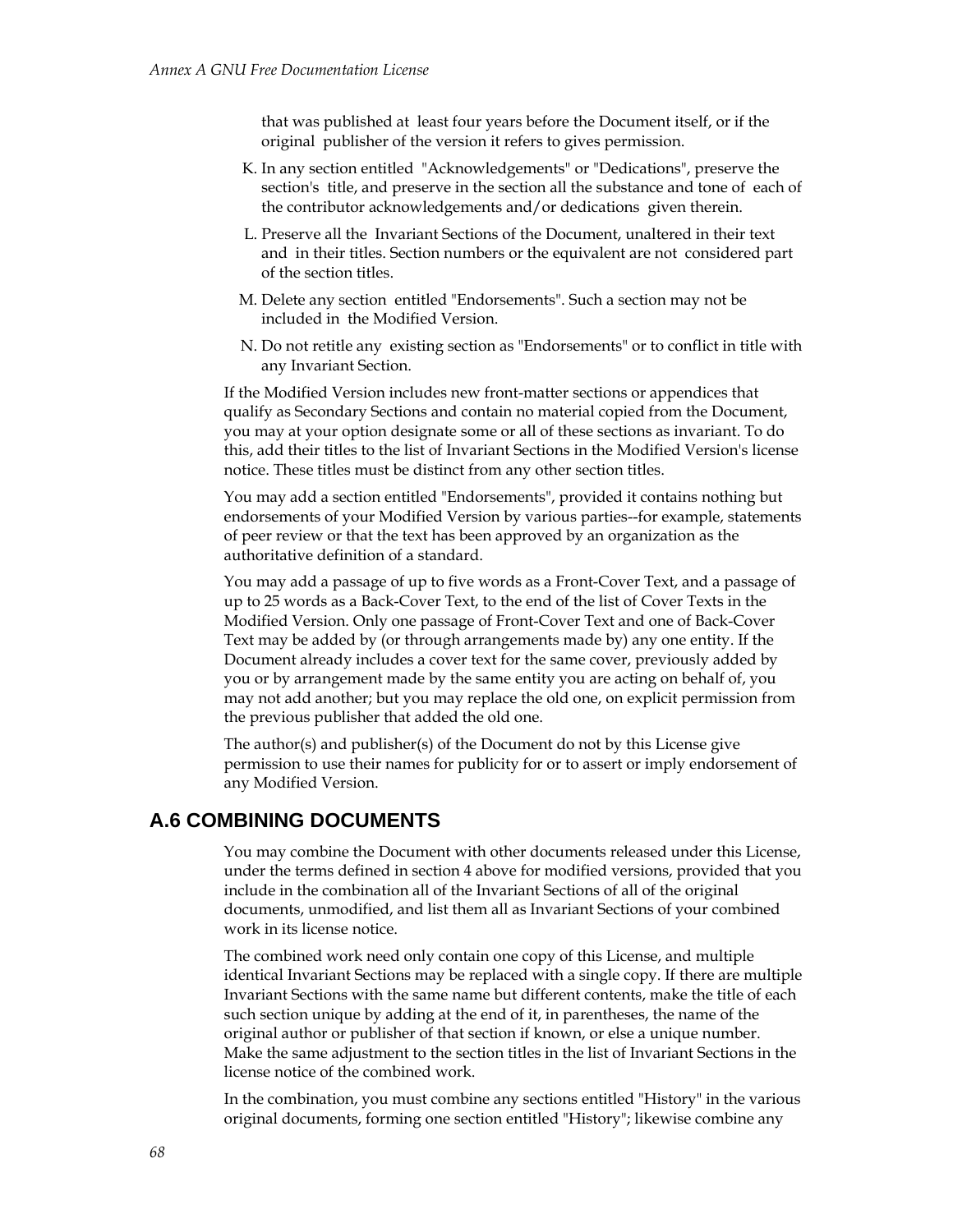sections entitled "Acknowledgements", and any sections entitled "Dedications". You must delete all sections entitled "Endorsements."

# <span id="page-68-0"></span>**A.7 COLLECTIONS OF DOCUMENTS**

You may make a collection consisting of the Document and other documents released under this License, and replace the individual copies of this License in the various documents with a single copy that is included in the collection, provided that you follow the rules of this License for verbatim copying of each of the documents in all other respects.

You may extract a single document from such a collection, and distribute it individually under this License, provided you insert a copy of this License into the extracted document, and follow this License in all other respects regarding verbatim copying of that document.

### **A.8 AGGREGATION WITH INDEPENDENT WORKS**

A compilation of the Document or its derivatives with other separate and independent documents or works, in or on a volume of a storage or distribution medium, does not as a whole count as a Modified Version of the Document, provided no compilation copyright is claimed for the compilation. Such a compilation is called an "aggregate", and this License does not apply to the other self-contained works thus compiled with the Document, on account of their being thus compiled, if they are not themselves derivative works of the Document.

If the Cover Text requirement of section 3 is applicable to these copies of the Document, then if the Document is less than one quarter of the entire aggregate, the Document's Cover Texts may be placed on covers that surround only the Document within the aggregate. Otherwise they must appear on covers around the whole aggregate.

# **A.9 TRANSLATION**

Translation is considered a kind of modification, so you may distribute translations of the Document under the terms of section 4. Replacing Invariant Sections with translations requires special permission from their copyright holders, but you may include translations of some or all Invariant Sections in addition to the original versions of these Invariant Sections. You may include a translation of this License provided that you also include the original English version of this License. In case of a disagreement between the translation and the original English version of this License, the original English version will prevail.

# **A.10 TERMINATION**

You may not copy, modify, sublicense, or distribute the Document except as expressly provided for under this License. Any other attempt to copy, modify, sublicense or distribute the Document is void, and will automatically terminate your rights under this License. However, parties who have received copies, or rights, from you under this License will not have their licenses terminated so long as such parties remain in full compliance.

# **A.11 FUTURE REVISIONS OF THIS LICENSE**

The Free Software Foundation may publish new, revised versions of the GNU Free Documentation License from time to time. Such new versions will be similar in